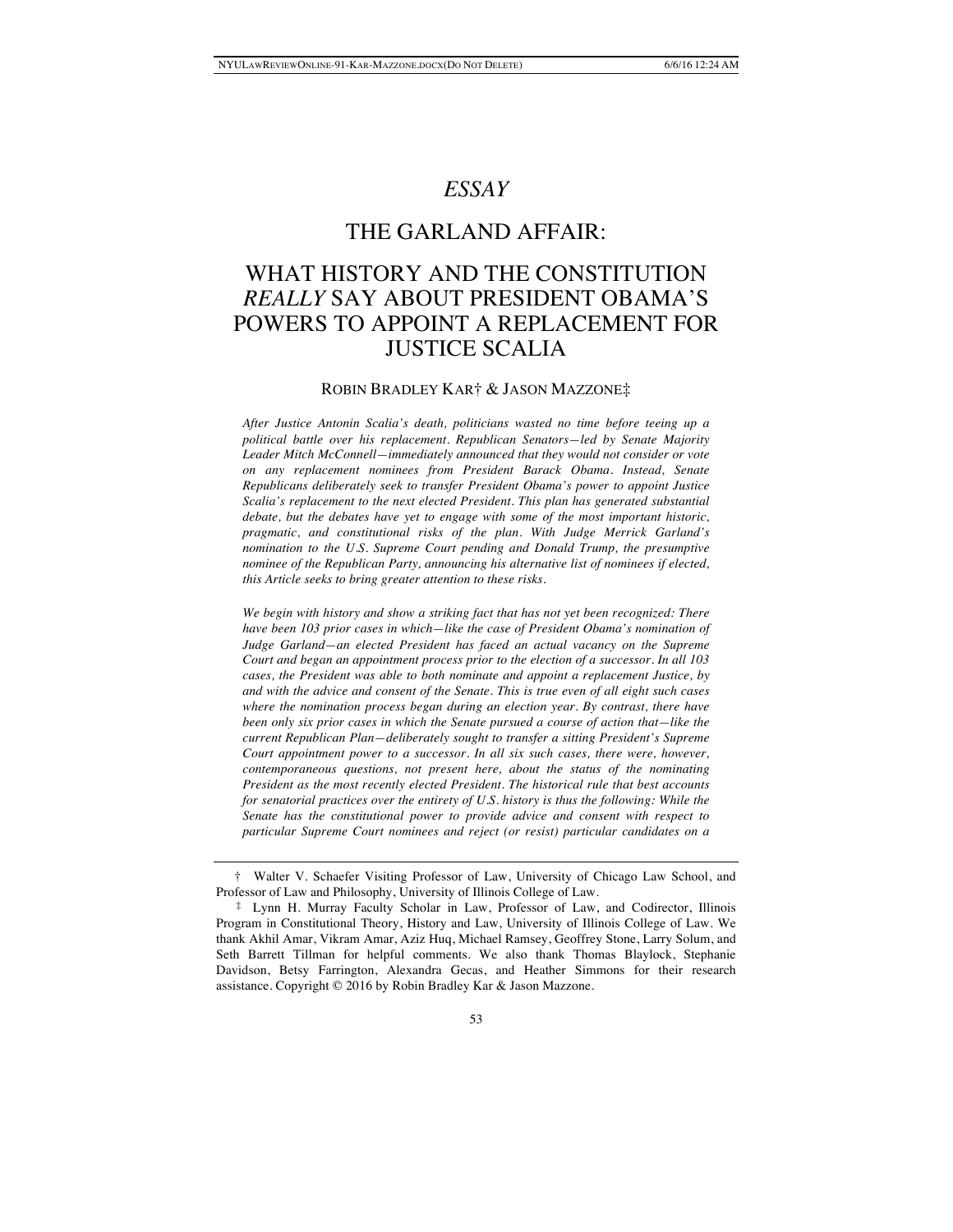*broad range of grounds, the Senate may only use this power to deliberately transfer a sitting President's Supreme Court appointment powers to a successor in the highly unusual circumstance where the President's status as the most recently elected President is in doubt.*

*Given this more than two-century long tradition, the Senate Republicans' current plan marks a much greater departure from historical precedent than has thus far been recognized. There is, however, still a further question whether the historical rule we uncover reflects a mere senatorial tradition, which should govern internal senatorial practices of fair dealing, or has further ripened into a constitutional rule that should inform the best interpretation of constitutional text and structure. In either case, the consequences of the plan are far more serious than its architects could have originally understood. After describing both possibilities, we suggest that Senate Republicans should rethink their plan so as to avoid these newly exposed historical, pragmatic and constitutional risks. Instead of continuing forward, the Senate should do what it has always done in similar past circumstances. It should proceed to full Senate consideration of Judge Garland or any other nominees that President Obama submits in a timely manner.*

|    | INTRODUCTION                                                  | 55  |
|----|---------------------------------------------------------------|-----|
|    | I. WHAT HISTORY REALLY SAYS ABOUT PRESIDENT OBAMA'S           |     |
|    |                                                               |     |
|    | A. The First Category of Deliberate Transfers: Nominations    |     |
|    |                                                               |     |
| B. | The Second Category of Deliberate Transfers:                  |     |
|    | Nominations Started Only After Election of a New              |     |
|    |                                                               | .68 |
|    | C. The General Rule Against Deliberate Transfers and Three    |     |
|    |                                                               |     |
|    |                                                               |     |
|    |                                                               |     |
|    |                                                               |     |
|    | II. THE GRAVE PRAGMATIC RISKS OF A BREAK FROM HISTORICAL      |     |
|    |                                                               |     |
|    |                                                               |     |
|    |                                                               |     |
| C. | Heightened Risks of Retaliation and Cooperative               |     |
|    |                                                               |     |
|    | <b>III. THE UNPRECEDENTED CONSTITUTIONAL RISKS OF A BREAK</b> |     |
|    |                                                               |     |
|    | A. The Constitutional Argument: Historical Gloss on           |     |
|    | Presidents' Supreme Court Appointment Powers 90               |     |
|    | B. Potential Limitations of the Constitutional Argument100    |     |
|    |                                                               |     |
|    |                                                               |     |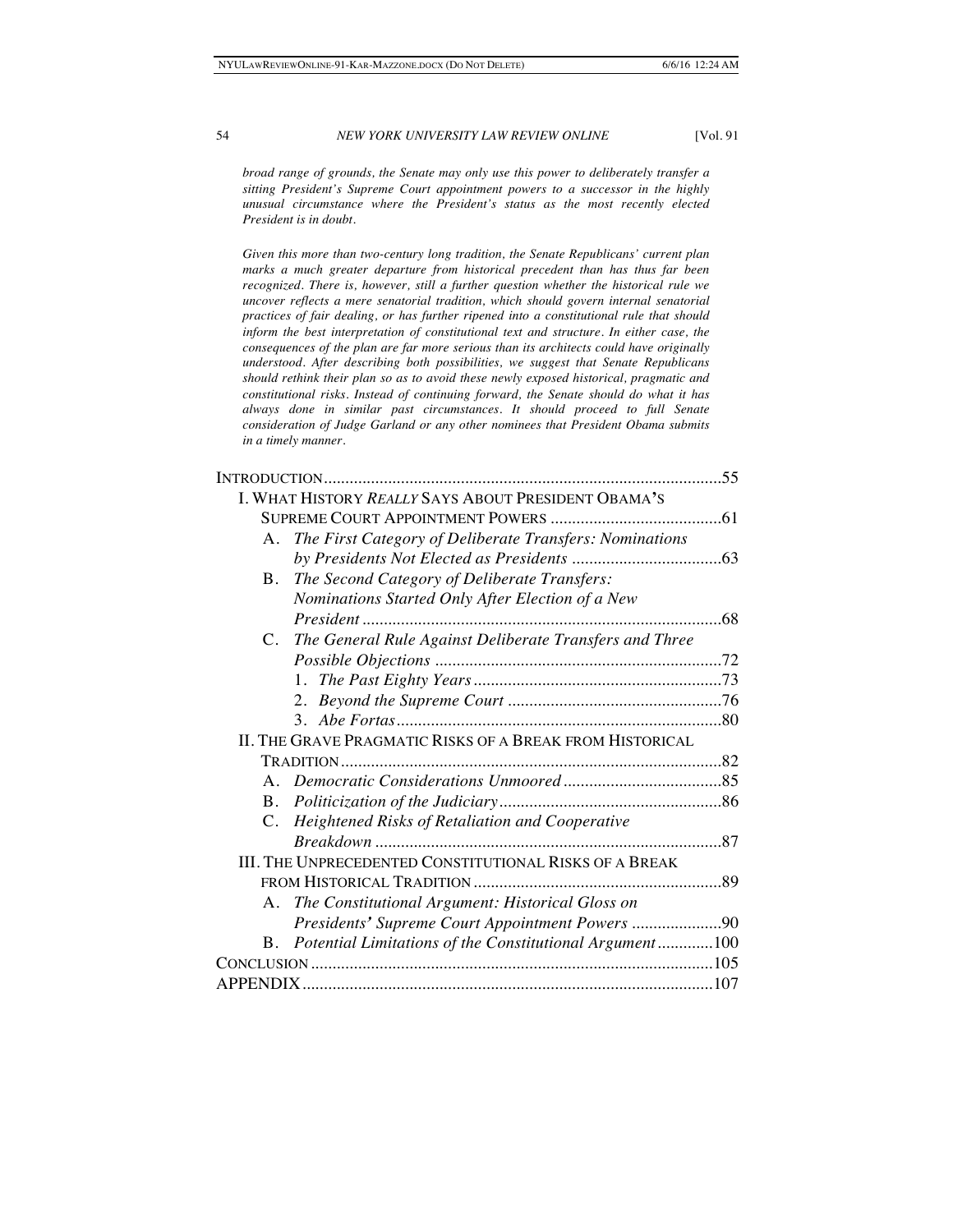#### **INTRODUCTION**

After Justice Antonin Scalia's recent death, politicians wasted no time before teeing up a political battle over his replacement.<sup>1</sup> Republican Senators—led by Senate Majority Leader Mitch McConnell—immediately announced that they would not vote on any replacement nominations by President Barack Obama.<sup>2</sup> Senate Republicans indicated that they would not meet with any nominee either, or hold confirmation hearings within the Judiciary Committee.3 Instead, Senate Republicans contend that President Obama's successor should nominate the next member of the Supreme Court, thus giving the voters an opportunity to weigh in—through their choice of President—on Scalia's replacement.<sup>4</sup> In a subsequent meeting

immediately-over-antonin-scalia-replacement-process-for-supreme-court/

3 *See* Herszenhorn, *supra* note 2.

<sup>1</sup> *See, e.g.*, Mark Landler & Peter Baker, *Battle Begins Over Naming Next Justice*, N.Y. TIMES (Feb. 13, 2016), http://www.nytimes.com/2016/02/14/us/politics/battle-begins-overnaming-next-justice.html?\_r=0 [http://perma.cc/CNZ6-YBT4] ("Within hours of Justice Scalia's death, both sides began laying the groundwork for what could be a titanic confirmation struggle fueled by ideological interest groups."); Matt Viser & Annier Linskey, *GOP Leaders Say Obama Must Not Fill Supreme Court Seat*, BOS. GLOBE (Feb. 14, 2016), https://www.bostonglobe.com/news/politics/2016/02/13/partisan-dispute-breaks-out-

CSPFenWpAZIK8kExPQiY8H/story.html [https://perma.cc/RR98-L2MC] ("Scalia's death immediately thrusts control of the Supreme Court to the forefront of the presidential campaign agenda for both parties.").

<sup>2</sup> On the very day of Scalia's death, McConnell stated that the Senate should not confirm any replacement for Justice Scalia until after the 2016 election. *See, e.g.*, Burgess Everett & Glenn Thrush, *McConnell Throws Down Gauntlet: No Scalia Replacement Under Obama*, POLITICO (Feb. 13, 2016), http://www.politico.com/story/2016/02/mitch-mcconnell-antoninscalia-supreme-court-nomination-219248 [https://perma.cc/J8RL-BH4N] ("'The American people should have a voice in the selection of their next Supreme Court Justice. Therefore, this vacancy should not be filled until we have a new president,' McConnell said  $\dots$ .'). Many members of the G.O.P., including Senator Chuck Grassley, the Chairman of the Judiciary Committee, vowed to support McConnell soon thereafter. *See* David M. Herszenhorn, *G.O.P. Senators Say Obama Supreme Court Pick Will be Rejected*, N.Y. TIMES (Feb. 23, 2016), http://www.nytimes.com/2016/02/24/us/politics/supreme-court-nomination-obama.html

<sup>[</sup>https://perma.cc/D4Q9-GH39] ("[T]he chairman of the Judiciary Committee, who has the power to hold confirmation hearings but signed the letter to Mr. McConnell on Tuesday, along with every other committee Republican, saying no such proceedings would take place until a new president is in the White House.").

<sup>4</sup> *See, e.g.*, Senator Chuck Grassley, *Coequal Branches of Government*, SCOTUSBLOG (Mar. 1, 2016, 7:00 AM), http://www.scotusblog.com/2016/03/coequal-branches-of-government/ [https://perma.cc/ZP28-RL2E]; Press Release, Mitch McConnell, Republican Majority Leader, U.S. Senate, McConnell on Supreme Court Nomination (Mar. 16, 2016), http://www.mcconnell.senate.gov/public/index.cfm?p=PressReleases&ContentRecord\_id= 50492600-6758-4FC2-928D-302FAB54BEA8/ [https://perma.cc/Y7TL-FGQQ] ("The American people may well elect a President who decides to nominate Judge Garland for Senate consideration. The next President may also nominate someone very different. Either way, our view is this: Give the people a voice in the filling of this vacancy.").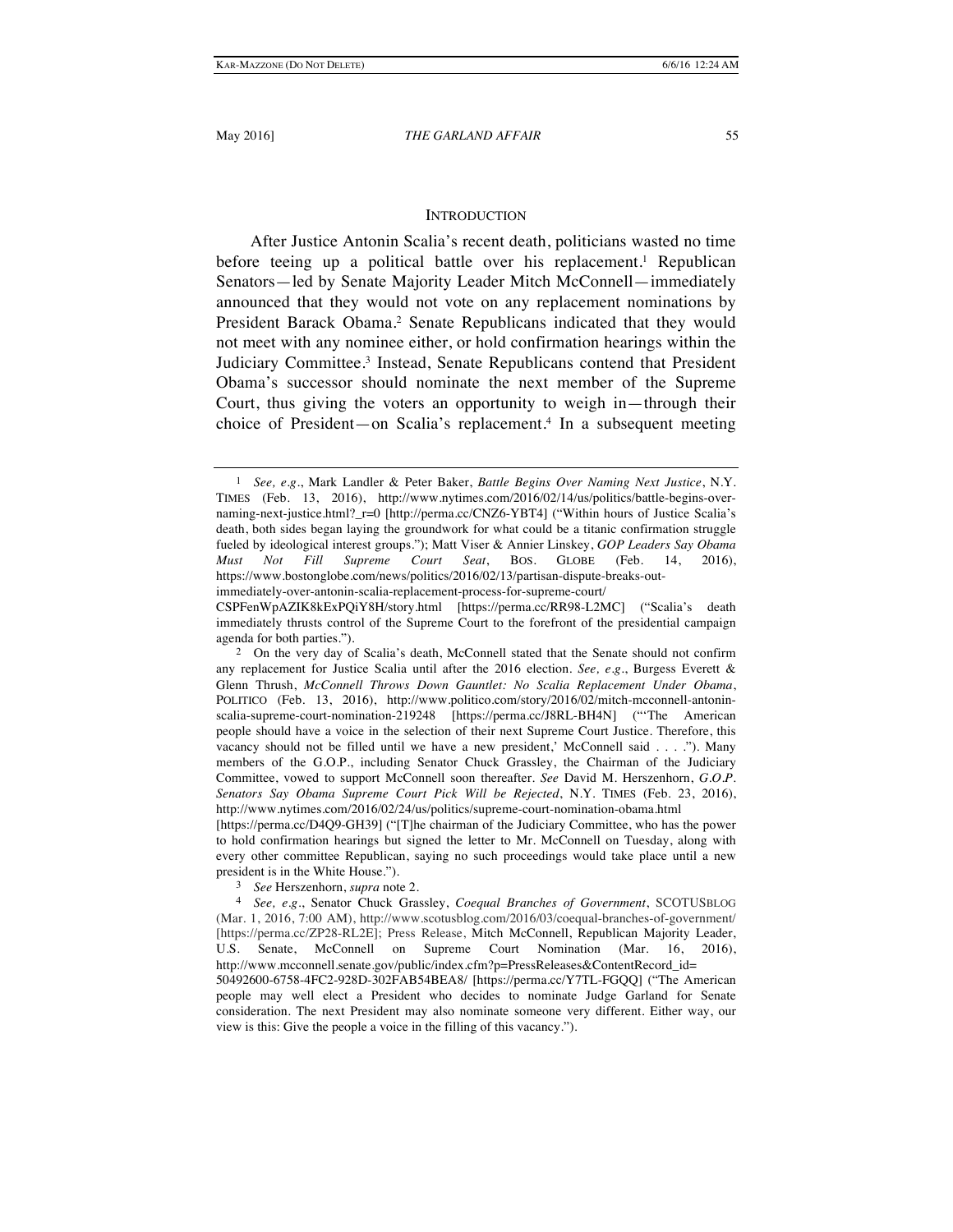with President Obama on these issues, these Senators held firm to that stance.<sup>5</sup> Obama nevertheless signaled that he would make a nomination,<sup>6</sup> and, on March 16, 2016, nominated Judge Merrick Garland, the Chief Judge of the U.S. Court of Appeals for the D.C. Circuit, to the Supreme Court.7 In response, Republican Senators reiterated their plan to refuse to consider Garland or any other nominee from the current President.8 To

7 *See* Press Release, President Barack Obama, Remarks by the President Announcing Judge Merrick Garland as his Nominee to the Supreme Court (Mar. 16, 2016), https://www.whitehouse.gov/the-press-office/2016/03/16/remarks-president-announcing-judgemerrick-garland-his-nominee-supreme [https://perma.cc/4XE8-VNAJ]. 8 *See* John Voorhees & Leon Neyfakh, *How Washington and Everyone Else is Reacting to* 

*President Obama's SCOTUS Pick*, SLATE (Mar. 16 2016, 11:53 AM), http://www.slate.com/blogs/the\_slatest/2016/03/16/republican\_reaction\_to\_obama\_s\_scotus\_nom ination\_of\_merrick\_garland.html [https://perma.cc/TSL5-RNMY] (collecting statements to this effect from numerous Republican Senators on the Senate Judiciary Committee, including from Senators Mitch McConnell, Chuck Grassley, Orrin Hatch, Lindsey Graham, David Vitter, John Cornyn, Mike Lee, and Kelly Ayotte). There is, however, some indication that some Republicans could break rank. *See id.* (collecting statements by other Republican Senators indicating a willingness to at least meet with Judge Garland). Some Republican Senators have indicated they might proceed to consider Garland should a Democrat win the White House in the November 2016 election. *See* Amanda Terkel & Jennifer Bendery, *Senate GOP Could Consider Obama's Supreme Court Nominee in Lame-Duck Period*, HUFFPOST POL. (Mar. 16, 2016, 04:43 PM), http://www.huffingtonpost.com/entry/merrick-garland-lame-

duck\_us\_56e9a842e4b0b25c91843849 [https://perma.cc/3CST-ZTQJ] (reporting on comments by Senators Orrin Hatch and Jeff Flake). Striking a less partisan note, Republican Senator Lindsey Graham has worried that the Senate's current move would be unprecedented and may cause problems with nomination processes for both parties down the line. *See* Chris Geidner, *Lindsey Graham Warns Blocking Obama Court Pick Could Haunt Republicans*, BUZZFEED NEWS (Mar. 10, 2016, 4:10 PM), http://www.buzzfeed.com/chrisgeidner/lindsey-graham-warnsof-consequences-if-gop-blocks-obama-cou#.jqnZ263OP [https://perma.cc/QS2N-TDQT]. Over the course of these developments, Republican Senator Chuck Grassley, Chair of the Judiciary Committee, has sometimes made inconsistent comments. *Compare* Voorhees & Neyfakh, *supra*  ("[T]he Senate has decided to fulfill its constitutional role of advice and consent by withholding support for the nomination during a presidential election year, with millions of votes having been cast in highly charged contests." (quoting Sen. Grassley)), *with* Juliegrace Brufke, *Grassley Agrees to Meet with Obama's SCOTUS Nominee*, DAILY CALLER (Mar. 17, 2016, 8:04 PM), http://dailycaller.com/2016/03/17/grassley-agrees-to-meet-with-obamas-scotus-nominee/

[https://perma.cc/36WR-FCZM] ("Republican Sen. Chuck Grassley said Thursday he won't rule out meeting with President Barack Obama's nominee, but is standing by his decision not to consider a nomination until a new president is sworn in.").

<sup>5</sup> *See* Kevin Liptak, *Obama Meets with McConnell, Others on Supreme Court Nomination*, CNN (Mar. 1, 2016), http://www.cnn.com/2016/03/01/politics/obama-mitch-mcconnell-supremecourt-nomination/index.html [https://perma.cc/3XP5-LYJ3].

<sup>6</sup> *See* President Barack Obama, *A Responsibility I Take Seriously*, SCOTUSBLOG (Feb. 24, 2016, 8:00 AM), http://www.scotusblog.com/2016/02/a-responsibility-i-take-seriously/ [https://perma.cc/QC9P-FTCA] ("The Constitution vests in the President the power to appoint judges to the Supreme Court. It's a duty that I take seriously, and one that I will fulfill in the weeks ahead."); *see also* Maya Rhodan, *Obama Says He Will Pick a "Qualified" Supreme Court Nominee*, TIME (Feb. 16, 2016), http://time.com/4226680/obama-supreme-court-nominee/ [https://perma.cc/9T9J-RKXJ] ("'I intend to nominate in due time a very well-qualified nominee . . . .'").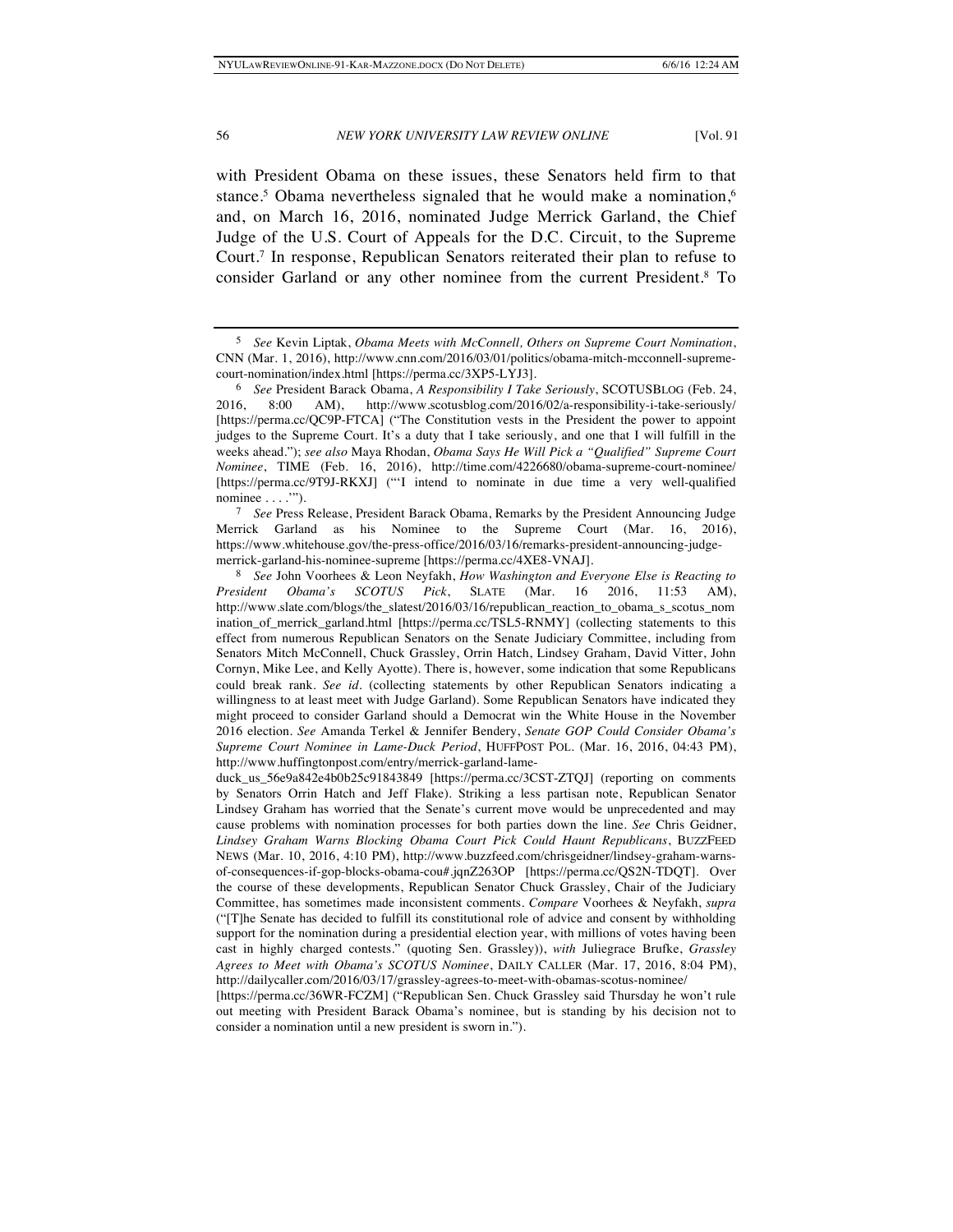date, key Senate Republicans are publicly holding firm to this plan.<sup>9</sup> Nonetheless, some Republican Senators have indicated they would support hearings immediately after the November 2016 elections should Democrats retain control of the White House;<sup>10</sup> and some prominent conservative commentators support confirming Garland as the best option under current political circumstances.11

As these events have unfolded, constitutional commentators have begun to debate whether Senators have the constitutional power to refuse to vote on or otherwise consider an Obama nominee to the Supreme Court.12 So far, this debate has centered on the President's role in nominating a candidate and the Senate's role in providing advice and consent. Some argue, for example, that the Senate is not fulfilling a purported duty to provide advice and consent if it refuses to consider Obama's nominee or nominees.13 Others respond that the President has the power to nominate but the Senate has both no duty to provide advice and consent and the power to withhold consent on any ground (and in any procedural manner).14

9 *For Merrick Garland and Republicans, a Tango of Praise and Rejection*, N.Y. TIMES (May 9, 2016) http://www.nytimes.com/2016/05/10/us/politics/for-merrick-garland-andrepublicans-a-tango-of-praise-and-rejection.html?\_r=0 [https://perma.cc/J7W7-PV7T]; Mark Walsh, *Senate Hold on Merrick Garland Nomination Is Unprecedented, Almost*, ABA J. (May 1, 2016 02:30 AM CDT), http://www.abajournal.com/magazine/article/senate\_hold\_on\_merrick\_ garland\_nomination\_is\_unprecedented\_almost [https://perma.cc/DM99-TEVD].

10 *See* Megan Cassella & David Morgan, *Senators Say They Might Confirm Obama's High Court Pick After Election*, REUTERS (Mar. 18, 2016), http://www.reuters.com/article/us-usacourt-garland-idUSKCN0WJ251 [https://perma.cc/GM6D-CKAU] ("Republican senators . . . raised the possibility they would confirm Barack Obama's Supreme Court nominee Merrick Garland before the U.S. president leaves office in January if Democrats retain the White House in the Nov. 8 election."). 11 *See, e.g.*, Leon H. Wolf (Diary), *Republicans Should Confirm Merrick Garland ASAP*,

REDSTATE (May 4, 2016), http://www.redstate.com/leon\_h\_wolf/2016/05/04/republicansconfirm-merrick-garland-asap./ [https://perma.cc/SAP9-GMFD] ("Republicans must know that there is absolutely no chance that we will win the White House in 2016 now. They must also know that we are likely to lose the Senate as well. So the choices, essentially, are to confirm Garland and have another bite at the apple in a decade, or watch as President [Hillary] Clinton nominates someone who is radically more leftist and 10-15 years younger, and we are in no position to stop it."). 12 *See, e.g.*, Akhil Amar & Vikram Amar, *Can Obama be Reagan? Can the Senate be* 

*Reasonable?*, L.A. TIMES (Feb. 16, 2016), http://www.latimes.com/nation/nationnow/la-oe-amarscotus-choice-stakes-20160216-story.html [https://perma.cc/FM6K-BZ8Y]; Josh Chafetz, *What the Constitution Has to Say About the Supreme Court Vacancy*, THE HILL (Feb. 16, 2016), http://thehill.com/blogs/pundits-blog/the-judiciary/269486-what-the-constitution-has-to-say-

about-the-supreme-court [https://perma.cc/D9B5-KN4U]. 13 *See, e.g.*, Obama, *A Responsibility*, *supra* note 6 (referring to Senators' "constitutional responsibility to consider the person I appoint"); Senator Patrick Leahy (D-Vt.), *Confirmation Hearings Bring Sunshine to the Court*, SCOTUSBLOG (Mar. 6, 2016, 5:00 PM), http://www.scotusblog.com/2016/03/confirmation-hearings-bring-sunshine-to-the-court/ [https://perma.cc/AKP2-XA8Q] ("Senators have a sworn obligation to provide advice and consent on the president's nominations.").

14 *See, e.g.*, Press Release, Mitch McConnell, *supra* note 4 ("It is a President's constitutional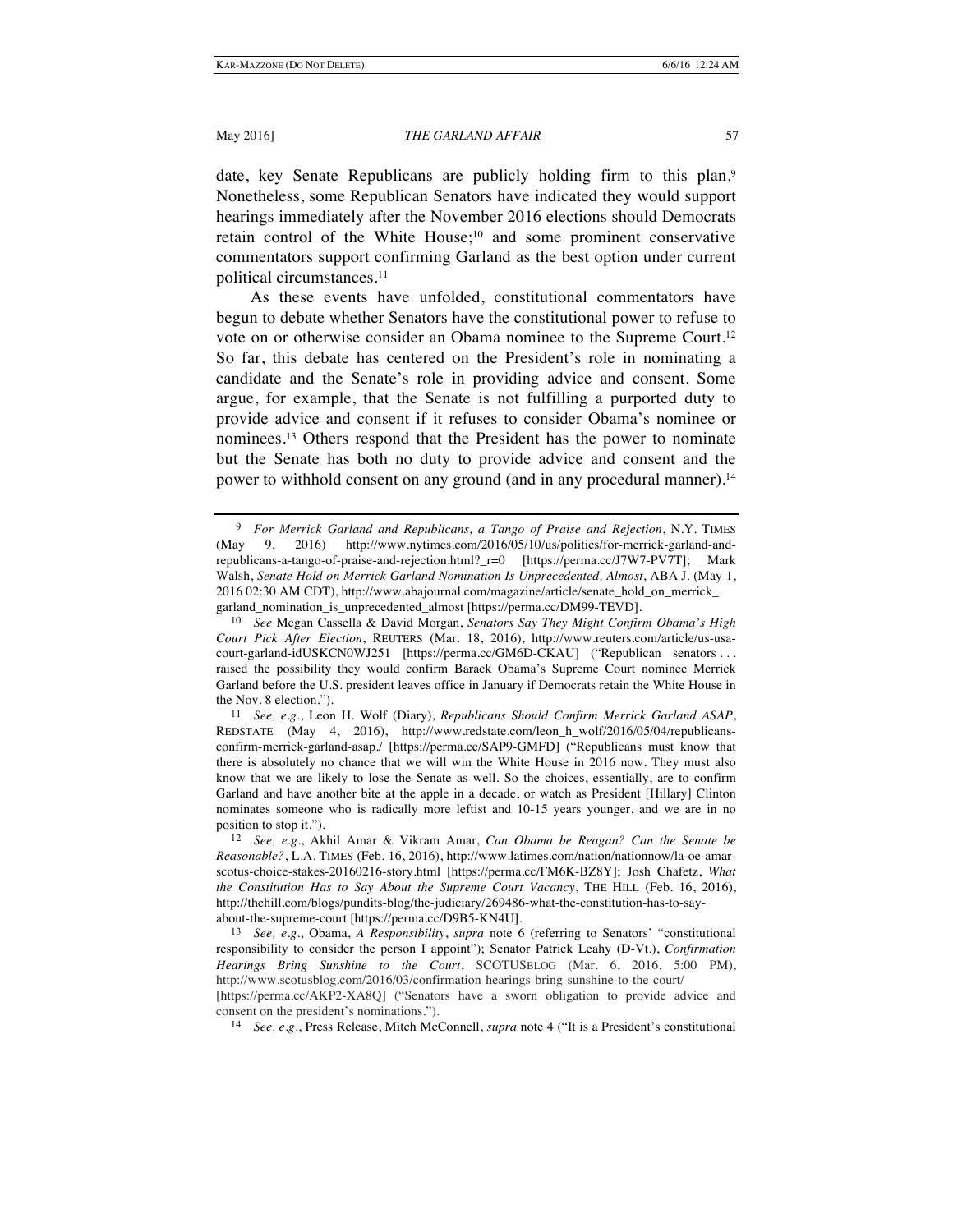Both sides, in our judgment, overlook important lessons that emerge from a fuller assessment of the historical record of Supreme Court appointments and the ways that record informs the pragmatic and constitutional considerations at stake.

In particular, history suggests that while there may be no general duty on the part of the Senate to provide advice and consent with respect to every nomination to a federal office that a President may make, the Supreme Court presents a special case. As we show, the Senate has only refused to consider a President's Supreme Court nominations in the highly unusual circumstance where the nominating President's status as the most recently elected President has been in doubt. Once this fact is recognized, it will become clear that the Republican plan is historically unprecedented and entails more extensive pragmatic and constitutional risks than have thus far been recognized. These risks may well outweigh the originally perceived benefits of the plan, even to Senate Republicans. At the very least, the arguments developed in this Article should prompt Senate Republicans to publicly reevaluate their plan and explain why it does not generate the new category of constitutional risks exposed in this Article.

Article II, Section 2 of the Constitution provides that the President "shall nominate, and by and with the advice of consent of the Senate, shall appoint . . . Judges of the [S]upreme Court . . . . "<sup>15</sup> The text is thus clear that the current President "shall nominate" Scalia's replacement.16 But the text is equally clear that the current President "shall *appoint*" Scalia's successor "by and with the consent of the Senate."<sup>17</sup> A President's power to appoint a Supreme Court Justice has both constitutional and extraconstitutional dimensions. The power clearly arises from the Constitution but it is exercised through a process of engagement—"advice and consent"—with the Senate. The way the Senate exercises its own power to provide advice and consent is, in turn, constrained by various constitutional and non-constitutional factors. For example, the Senate has no

17 *Id.* (emphasis added).

right to nominate a Supreme Court justice and it is the Senate's constitutional right to act as a check on a President and withhold its consent."). Josh Chafetz has similarly argued: "So what does the Constitution actually have to say about the matter? Not a lot: '[The President] shall nominate, and by and with the Advice and Consent of the Senate, shall appoint . . . Judges of the supreme Court.' The provision creates a power—and perhaps even a duty—in the president to make a nomination, but it does not give him a right to have his nominee confirmed or even considered. That power lies with the Senate." *Chafetz*, *supra* note 12. *See also* STANDING RULES OF THE SENATE REVISED TO JANUARY 24, 2013, S. DOC. NO. 113-18, at 43–44 (2013) https://www.gpo.gov/fdsys/pkg/CDOC-113sdoc18/pdf/CDOC-113sdoc18.pdf

<sup>[</sup>https://perma.cc/U92M-22CJ] (Rule XXXI Executive Session – Proceedings on Nominations, Section 6).

<sup>15</sup> U.S. CONST. art. II, § 2, cl. 2.

<sup>16</sup> *Id.*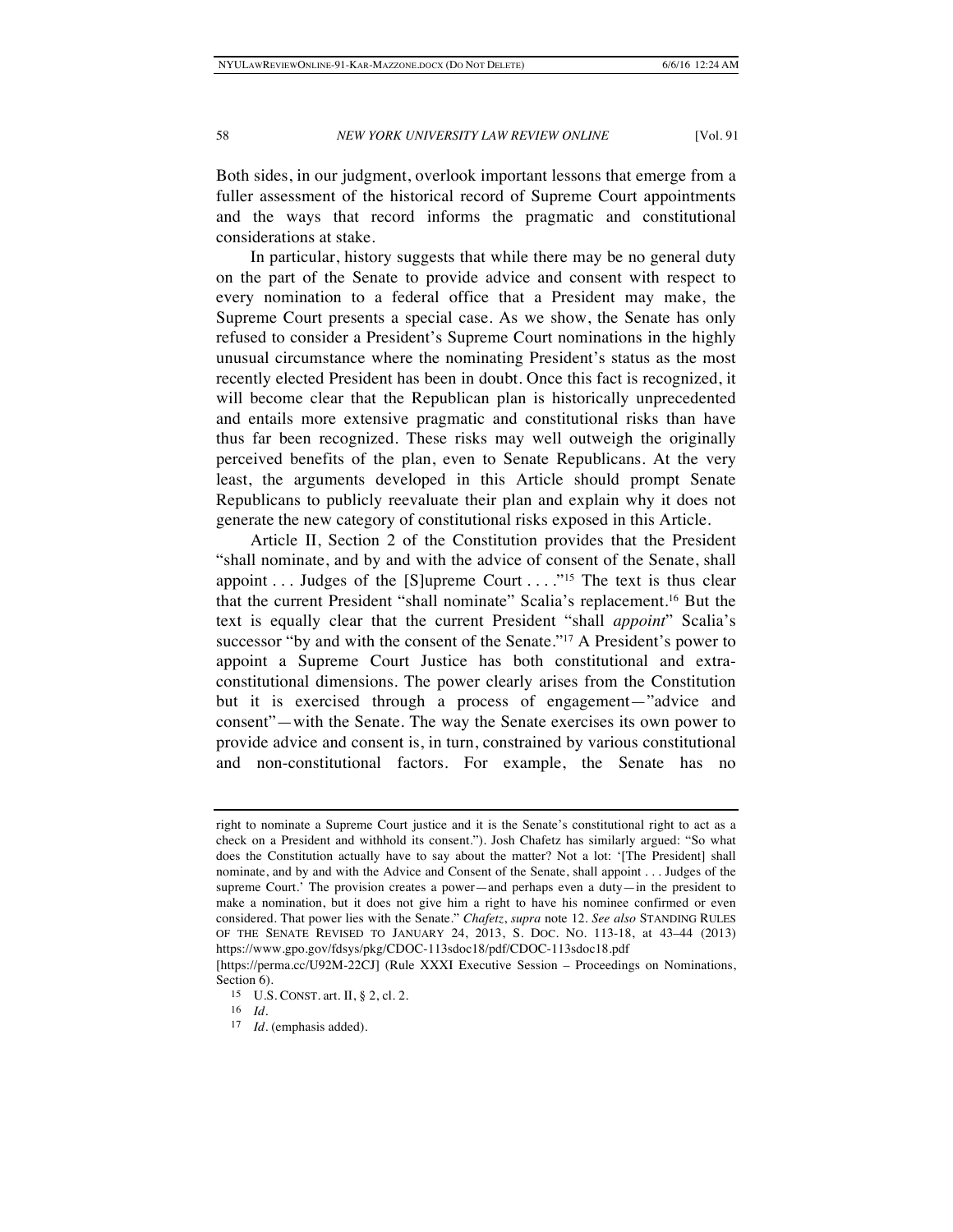May 2016] *THE GARLAND AFFAIR* 59

constitutional power at all to provide "advice and consent" until after a President has made a nomination. Once a nomination has been made, however, the Senate operates under long-standing, self-imposed norms of conduct. Such norms provide a benchmark of fair dealing within the Senate. Norms can also ripen into constitutional rules that inform the best interpretation of the Constitution's text and structure.18 Hence, while the text of the Constitution is a good starting point, it does not provide the only basis for assessing the permissibility or prudence of the Senate Republicans' current plan. As virtually all observers (including current Republican leaders in the Senate) acknowledge, historical practice matters a great deal.19

Accordingly, many commentators have begun to discuss the history of Supreme Court appointments in relation to the present appointments controversy.20 Yet most of the historical accounts offered thus far are partial, misleading, or erroneous. The historical record itself is actually

19 *See, e.g.*, Letter from Republican Members of Senate Judiciary Committee to Senator Mitch McConnell (Feb. 23, 2016), http://www.nytimes.com/interactive/2016/02/23/us/politics/ document-Senate-SCOTUS-Letter.html?hp&action=click&pgtype=Homepage&clickSource= story-heading&module=first-column-region&region=top-news&WT.nav=top-news [https://perma.cc/2G9U-MK3Q] ("Not since 1932 has the Senate confirmed in a presidential election year a Supreme Court nominee to a vacancy arising in that year.").

20 *See, e.g.*, Gregor Aisch et al., *Supreme Court Nominees in Election Years Are Usually Confirmed*, N.Y. TIMES (Mar. 16, 2016), http://www.nytimes.com/interactive/2016/02/15/ us/supreme-court-nominations-election-year-scalia.html [https://perma.cc/ETG2-2AK8]; Nick Bauman, *Here's What Happened Last Time an Outgoing President Made a Supreme Court Nomination*, HUFFINGTON POST (Feb. 14, 2016), http://www.huffingtonpost.com/entry/scaliasupreme-court-vacancy-history\_us\_56bfaaf0e4b08ffac1258cec [https://perma.cc/E79A-7VYX]; Jay Sekulow, *Historical Precedent Favors Letting Our Next President Appoint Justice Scalia's Replacement*, AM. CTR. FOR L. & JUST. (Feb. 2016), http://aclj.org/supreme-court/historicalprecedent-favors-letting-our-next-president-appoint-justice-scalias-replacement [https://perma.cc/F2LY-SRSZ].

<sup>18</sup> *See, e.g.*, NLRB v. Noel Canning, 134 S. Ct. 2550, 2559 (2014) ("'[L]ong settled and established practice is a consideration of great weight in a proper interpretation of constitutional provisions' regulating the relationship between Congress and the President." (quoting The Pocket Veto Case, 279 U.S. 655, 689 (1929)); James Madison, *Letter to Spencer Roane* (Sept. 2, 1819), *in* 8 WRITINGS OF JAMES MADISON 450 (G. Hunt ed. 1908) ("It . . . was foreseen at the birth of the Constitution, that difficulties and differences of opinion might occasionally arise in expounding terms & phrases necessarily used in such a charter . . . and that it might require a regular course of practice to liquidate & settle the meaning of some of them."). In his concurring opinion in Youngstown Sheet & Tube Co. v. Sawyer, 343 U.S. 579 (1952), Justice Frankfurter similarly explained that "[d]eeply embedded traditional ways of conducting government cannot supplant the Constitution or legislation, but they give meaning to the words of a text or supply them." He decried the "inadmissibly narrow conception of American constitutional law to confine it to the words of the Constitution and to disregard the gloss which life has written upon them" and pointed to "a systematic, unbroken, executive practice, long pursued to the knowledge of the Congress and never before questioned, engaged in by Presidents who have also sworn to uphold the Constitution, making as it were such exercise of power part of the structure of our government, may be treated as a gloss on 'executive Power' vested in the President by § 1 of Art. II." *Id.* at 610–11 (Frankfurter, J., concurring).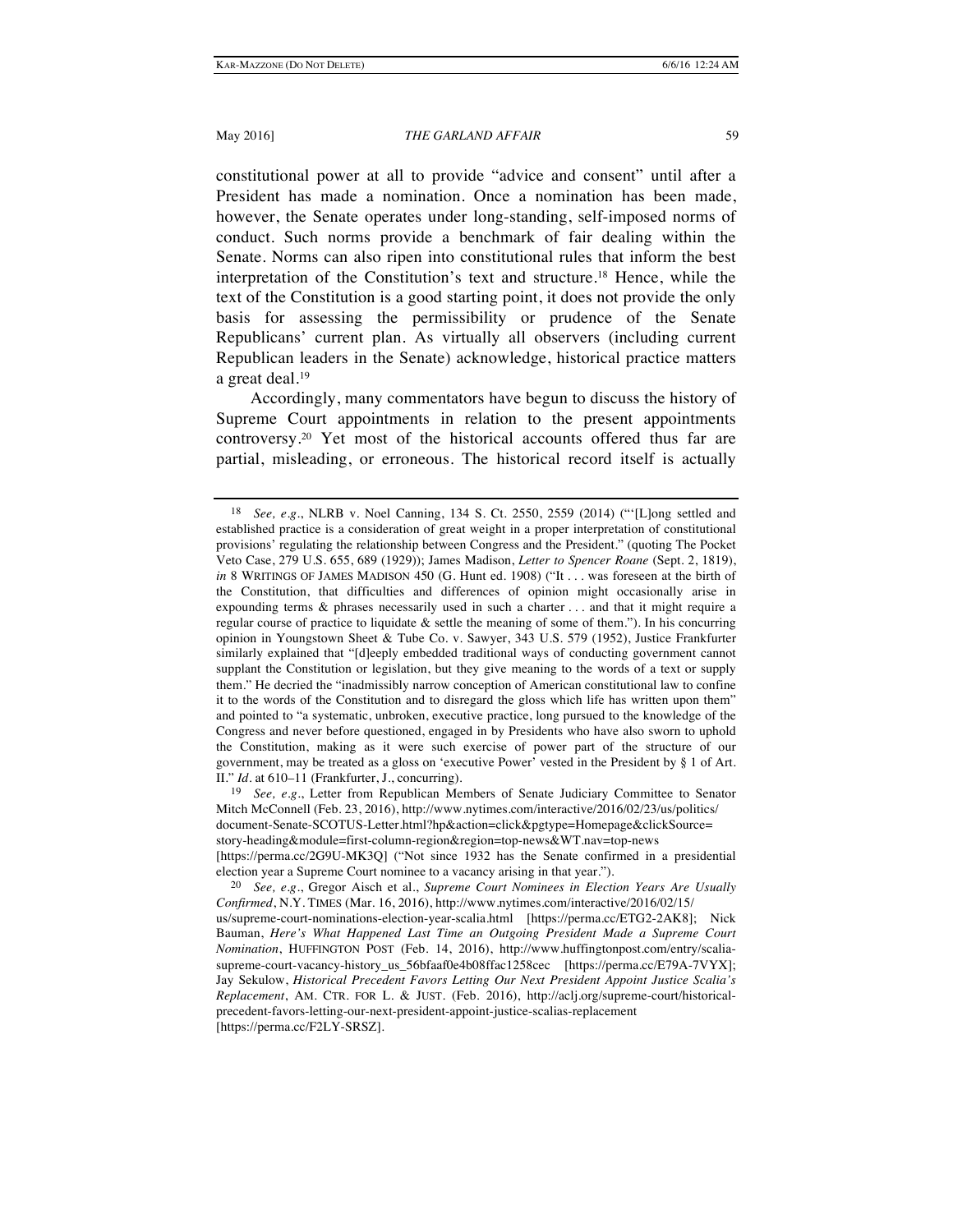quite complex. Part I therefore begins with a close look at the entire relevant history. By examining every Supreme Court appointment process in U.S. history, we uncover a principled but underappreciated distinction between cases where the Senate has provided advice and consent on particular Supreme Court nominees—by considering them (and either confirming, rejecting, or resisting them on the merits using a wide array of senatorial procedures)—and cases where the Senate has sought deliberately to transfer a sitting President's complete Supreme Court appointment powers to a successor. We show that tactics of the latter kind have always been limited to the unusual circumstance where there were contemporaneous questions concerning the *status* of the nominating President as the most recently elected President. More specifically, all such cases involved a President who either (a) attained office by succession rather than election or (b) began the nomination process after the election of his successor. Neither circumstance applies to President Obama's nomination of Judge Garland. Moreover, bracketing these highly unusual circumstances, we show that there have been 103 prior cases in which—as in the case of Obama's nomination of Garland—an elected President nominated someone to fill an actual Supreme Court vacancy and began the nomination process prior to the election of a successor.<sup>21</sup> In all 103 cases, which go back all the way to the earliest days of the Republic, the sitting President was able to both nominate *and appoint* a replacement Justice—by and with the advice and consent of the Senate, $22$  and regardless of the senatorial rules and procedures in place.<sup>23</sup> Hence, in none of the 103 cases that most closely resemble the current controversy has a sitting President been unable to fill an existing Supreme Court vacancy with *some* nominee.

The historical rule that best accounts for the entire history of Supreme Court appointments is thus the following: Although the Senate has the constitutional power to provide advice and consent on particular Supreme Court nominees (and hence to reject or resist individual nominees on the merits), the Senate may only deliberately transfer one President's Supreme Court appointment powers to an unknown successor—as Senate Republicans are currently attempting to do with their plan—if there are contemporaneous questions about the status of the nominating President as the most recently elected President. There are no such credible questions about President Obama's status. Hence, while Senate Republicans have

<sup>21</sup> *See infra* Part I.C.

<sup>22</sup> *See id.*

<sup>23</sup> For example, this is true regardless of the rules allowing for filibuster, motions to postpone, motions to table, cloture votes, the use of voice or roll call votes, or the use of subcommittees to vet Supreme Court candidates prior to full Senate consideration. Some of these senatorial procedures have, however, occasionally been used to block a President's first choice and forced subsequent nominations.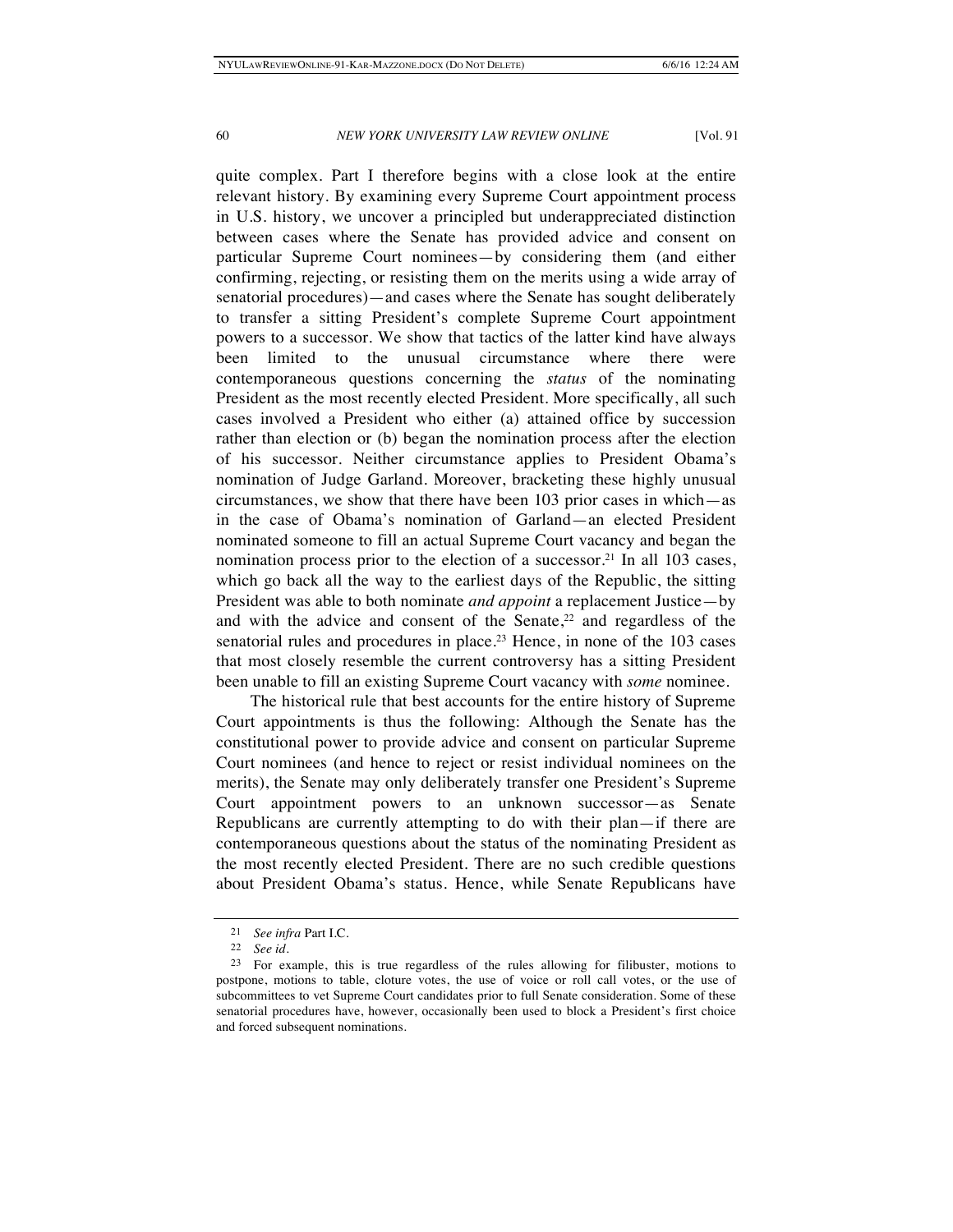framed their opposition to the nomination of Judge Garland as hewing to historical practices, their plan in fact presents a major departure from more than two centuries of historical tradition.

After setting forth the historical tradition in Part I, Part II identifies several pragmatic risks associated with departing from this unbroken line of practice. A departure of this magnitude poses special challenges to the norms of cooperation and democratic decision-procedures that have traditionally allowed appointments processes to function. The logical terminus of the current Republican plan may also be that no future Supreme Court Justice will be appointable unless the President and the Senate are of the same political party. Such a result can only lead to a more—rather than less—politicized appointment process and, ultimately, to a more politicized Court. Section III, finally, turns to the possibility that the historical rule that we uncover has ripened into a constitutional rule that informs the best interpretation of constitutional text and structure. If such ripening has occurred, then the Senate Republicans' plan raises difficult and unprecedented constitutional issues relating to separation of powers. These questions are important in their own right. They also exacerbate the pragmatic risks involved with the current plan.

In order to avoid the historic, pragmatic, and constitutional risks we set forth, Senate Republican leaders should reconsider their current plan. They should not breach a tradition that goes back more than two centuries and began in the earliest days of the Republic. They should instead do what has always been done in similar circumstances. They should proceed to full Senate consideration of Judge Garland or any other nominee that President Obama puts forth in a timely manner.

#### I.

# WHAT HISTORY *REALLY* SAYS ABOUT PRESIDENT OBAMA**'**S SUPREME COURT APPOINTMENT POWERS

In asserting the power to refuse to consider any Obama nominee to the Court, Senate Republicans rely heavily on historical practice. One of their primary arguments is, for example, that no President in the past eighty years has filled a Supreme Court vacancy during an election year.<sup>24</sup> Historical practice can indeed help clarify both the content of senatorial traditions of fair dealing and the meaning of constitutional text.25 Yet a full

<sup>24</sup> *See, e.g.*, Max Ehrenfreund, *What Happens When a Supreme Court Justice Dies in an Election Year? Nobody Really Knows*, WASH. POST (Feb. 13, 2016), https://www.washingtonpost.com/news/wonk/wp/2016/02/13/what-happens-when-a-supremecourt-justice-dies-in-an-election-year-nobody-really-knows/ [https://perma.cc/ULH2-748M] (quoting Sen. Ted Cruz, a current member of the Senate Judiciary Committee, as saying that "[w]e have 80 years of precedent of not confirming Supreme Court Justices in an election year").

<sup>25</sup> *See generally* AKHIL REED AMAR, AMERICA'S UNWRITTEN CONSTITUTION (2012); *see*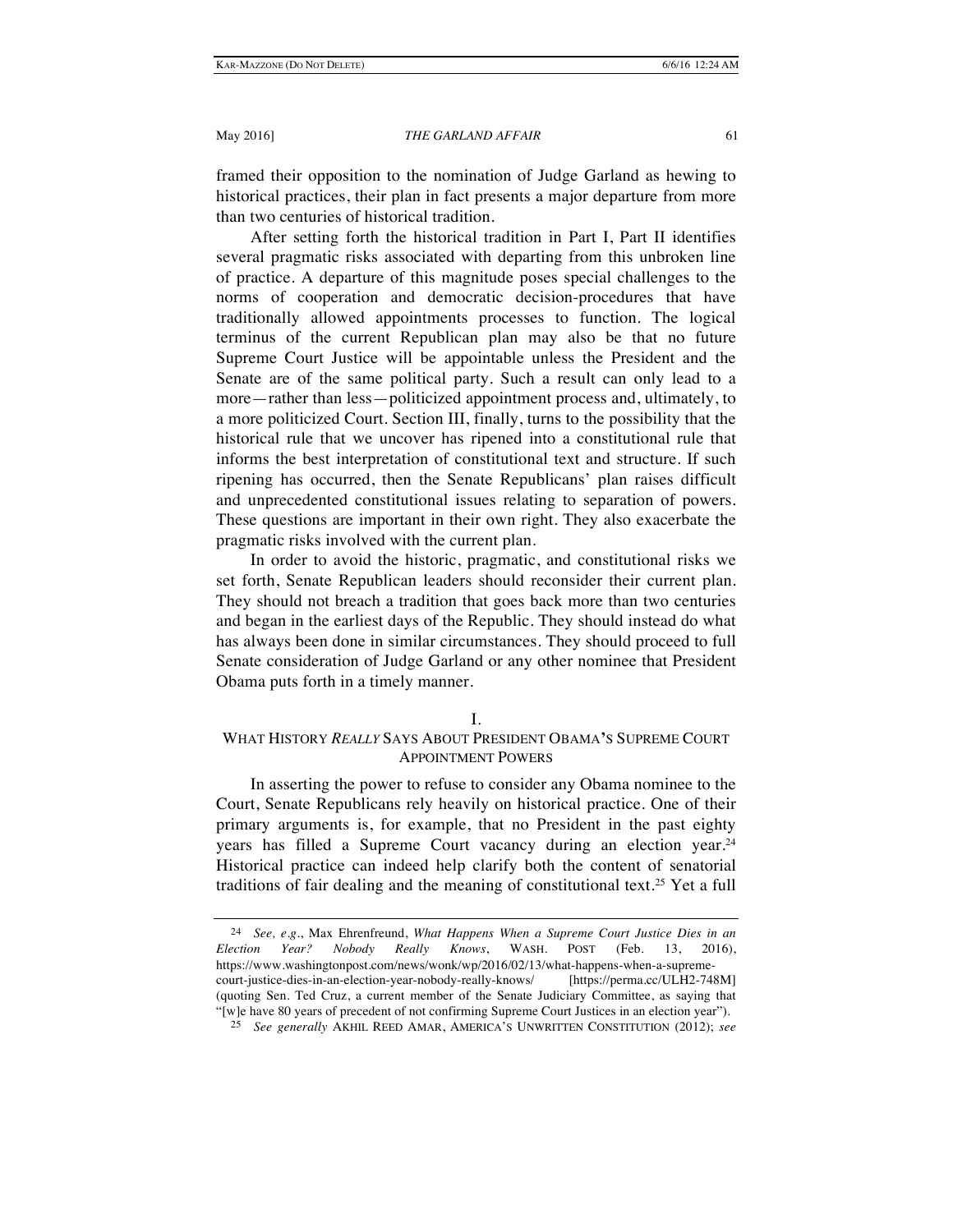and fair consideration of the entire history of Supreme Court appointments cuts against the propriety of the Senate Republicans' current plan.

Despite the importance of history to the present controversy, many current discussions of the history of Supreme Court appointments have proven partial, misleading, or erroneous. The historical record is much more nuanced than many have recognized. This Section, along with the accompanying historical Appendix,26 therefore sets the historical record straight. A careful examination of the entire historical record shows that it is actually the Senate Republicans' plan not to consider any Obama nominee—rather than Obama's attempt to appoint a replacement for Scalia during an election year—that is unprecedented in the history of Supreme Court appointments.

History demonstrates, as an initial matter, that Supreme Court appointments have always been treated with special care.<sup>27</sup> In addition, a careful examination of the entire record of Supreme Court nominations reveals an important distinction between senatorial actions designed to provide advice and consent on particular nominees (by confirming, rejecting or resisting them on the merits) and senatorial actions designed deliberately to transfer one President's appointment powers to a successor. Notably, actions of the latter kind have always been limited to a narrow set of circumstances, where there have been contemporaneous questions about the *status* of the nominating President as the most recently elected President. As we will show, the complete historical record establishes, in fact, the following rule:

*Whenever a Supreme Court vacancy has existed during an elected President's term and the President has acted prior to the election of a successor, the sitting President has been able to both nominate* and appoint *someone to fill the relevant vacancy, by and with the advice and* 

*also* Curtis A. Bradley & Neil Siegel, *After Recess: Historical Practice, Textual Ambiguity, and Constitutional Adverse Possession*, 2014 S. CT. REV. 1 (2014); Stephen E. Sachs, *The "Unwritten Constitution" and Unwritten Law*, 2013 U. ILL. L. REV. 1797, 1806–08 (2013).

<sup>26</sup> *See* COMPLETE HISTORICAL RECORD OF SUPREME COURT VACANCIES AND NOMINATIONS, *infra*, Appendix, at 107.

<sup>27</sup> For discussion of the special nature of the Supreme Court, see *infra* Part I.C.2. *See also*  RICHARD S. BETH & BETSY PALMER, CONG. RESEARCH SERV., RL33247, SUPREME COURT NOMINATIONS: SENATE FLOOR PROCEDURE AND PRACTICE, 1789–2011, 1 (2011) https://fas.org/sgp/crs/misc/RL33247.pdf [https://perma.cc/PFL2-2XWE] (noting that the Congressional Research Service recognizes that "[t]he nomination of a Justice to the Supreme Court of the United States is one of the rare moments when all three branches of the federal government come together"); Daniel P. Moynihan, *Debate in Senate on Nomination of Ruth Bader Ginsburg*, 139 CONG. REC. 18142 (Aug. 2, 1993) ("[The Senate] is perhaps most acutely attentive to its duty when it considers a nominee to the Supreme Court. That this is so reflects not only the importance of our Nation's highest tribunal, but also our recognition that while Members of the Congress and Presidents come and go . . . the tenure of a Supreme Court Justice can span generations.").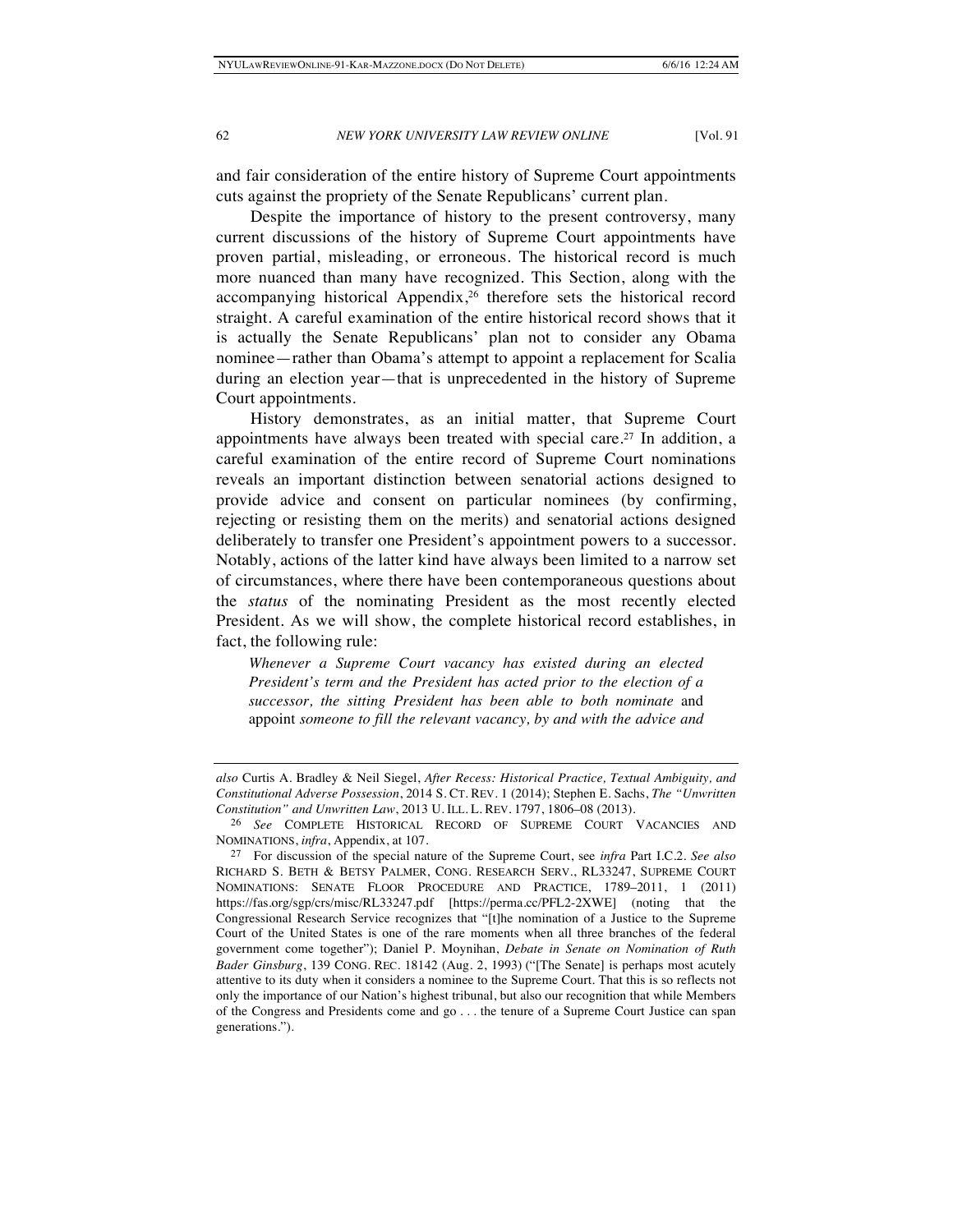## *consent of the Senate.*<sup>28</sup>

The above rule—which directly applies to President Obama's nomination of Judge Garland—might seem an overstatement given some historical cases where Presidents have failed to fill Supreme Court vacancies.29 Yet as the remainder of this section shows, all such prior cases fall into one of two categories—neither of which is applicable to the present controversy. In every such prior case, the nominating President either (a) assumed office by succession rather than election or (b) began the nomination process after the election of a new President. In both circumstances, discussed in Sections A and B below, the elected status of the nominating President was very different—and was treated as very different—from that of an elected President like Obama whose successor has not yet been chosen. Section C further elaborates on the general historical rule and discusses three possible objections to our account of the historical record.

## *A. The First Category of Deliberate Transfers: Nominations by Presidents Not Elected as Presidents*

The first historical cases that conflict with the general rule against deliberate senatorial transfers of one President's Supreme Court appointment powers to a successor all fall into a single and clearly definable category. These are all cases where the Senate refused to allow a President *who was not elected as President* to fill a Supreme Court vacancy. Under the Constitution's rules of succession, a President who was not elected as President can assume the office following the removal, death, or resignation of an elected President.30

On three early occasions in U.S. history, the Senate deliberately blocked an appointment to the Supreme Court by a President who—unlike

<sup>28</sup> *See* COMPLETE HISTORICAL RECORD OF SUPREME COURT VACANCIES AND NOMINATIONS, *infra*, Appendix, at 105 n.198.

<sup>&</sup>lt;sup>29</sup> Part I.A discusses three such cases relating to nominations made by Presidents Tyler, Fillmore, and Johnson. Part I.B discusses three other such cases relating to nominations made by Presidents John Quincy Adams, Buchanan, and Johnson. In addition, Abe Fortas was not confirmed to the position of Chief Justice in 1968. *See id.* Part I.C. discusses this historical episode.<br> $30$  Article II, Section 1 of the Constitution sets forth the original rules of presidential

succession as follows: "In Case of the Removal of the President from Office, or his Death, Resignation, or Inability to discharge the Powers and Duties of the said Office, the Same shall devolve on the Vice President, and the Congress may by Law provide for the case of Removal, Death, Resignation or Inability, both of the President and Vice President, declaring what Officer shall then act as President, and such Officer shall act accordingly, until the Disability be removed, or a President shall be elected." U.S. CONST. art. I,  $\S$  1, cl. 5. In 1967, however, these constitutional rules of succession were partly clarified and amended through the ratification of the Twenty-fifth Amendment. *See generally* U.S. CONST. amend. XXV. The relevant changes are discussed below.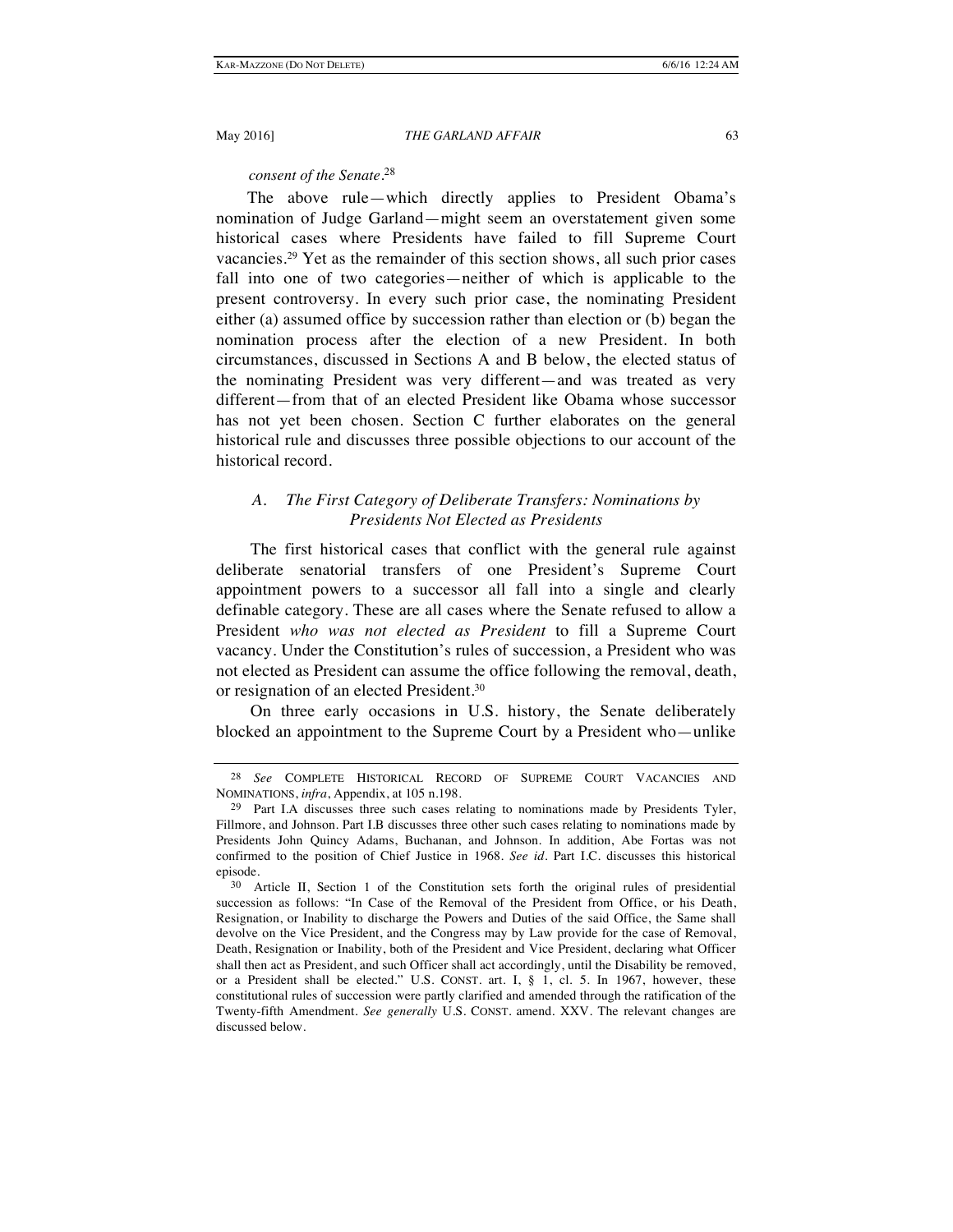twice-elected Obama—assumed office by succession rather than election. In so doing, the Senate deliberately transferred the choice of the Supreme Court Justice to the next President.

The first case arose when Vice President John Tyler assumed the Presidency due to the death of President William Henry Harrison in April of 1841.31 Two Supreme Court vacancies subsequently opened up due to the deaths of Justices Thompson and Baldwin.32 These nominations presented the first cases in U.S. history where a President-by-succession sought to fill Supreme Court vacancies.<sup>33</sup>

The Senate ultimately allowed Tyler to fill one—but only one—of these vacancies. On February 4, 1845, after an election year, Tyler nominated Justice Nelson to replace Justice Thompson.<sup>34</sup> The Senate confirmed Nelson just eighteen days before the inauguration of President James Polk, Tyler's successor.<sup>35</sup> But the Senate took a very different tack with respect to the Baldwin vacancy.<sup>36</sup> The Senate indefinitely postponed action on one of Tyler's nominees to Baldwin's seat and took no action at all on the other nominee.37 Therefore, it was ultimately President Polk who filled this second Supreme Court vacancy.<sup>38</sup>

Importantly, Tyler's Supreme Court nominations were submitted at a time when there was ambiguity over the *status* of Presidents who took office under the contemporaneous rules of succession of Article II, which referred to the "office . . . devolv[ing] on the Vice President" and to the Vice President as "act[ing] as President."39 Tyler asserted that he was the literal President and not simply acting as President under these early rules.<sup>40</sup> That claim nevertheless drew criticism from many members of the Senate and the public.<sup>41</sup> Given ambiguity over President Tyler's status as

<sup>31</sup> *See* WHITE HOUSE, THE PRESIDENTS [hereinafter "WHITE HOUSE PRESIDENTIAL HISTORY"], JOHN TYLER, https://www.whitehouse.gov/1600/presidents/johntyler [https://perma.cc/F2VR-5DEC] (last visited May 2, 2016).

<sup>32</sup> *See* COMPLETE HISTORICAL RECORD OF SUPREME COURT VACANCIES AND NOMINATIONS, *infra*, Appendix, at 112.

<sup>33</sup> *See generally id.*

<sup>34</sup> *See id.*

<sup>35</sup> *See id.*

<sup>36</sup> *See id.*

<sup>37</sup> *See id.*

<sup>38</sup> *See id.*

<sup>39</sup> U.S. Const. art. II, § 1. *See generally* EDWARD S. CORWIN, THE PRESIDENT: OFFICE AND POWERS, 1787–1984, 60–62 (Randall W. Bland et al. eds., 5th ed. 1984) (discussing ambiguity of these provisions).

<sup>40</sup> *See, e.g.*, Steven G. Calabresi & Christopher S. Yoo, *The Unitary Executive During the Second Half-Century*, 26 HARV. J.L. & PUB. POL'Y 667, 682–83 (2003) ("Tyler refused to accept [the alternative] interpretation of constitutional law. Tyler immediately assumed the title of president, rather than acting president, and he went on to take the presidential oath of office specified by the Constitution and collect the presidential salary.").

<sup>41</sup> Professors Calabresi and Yoo point to "doubts about Tyler and general Whig hostility to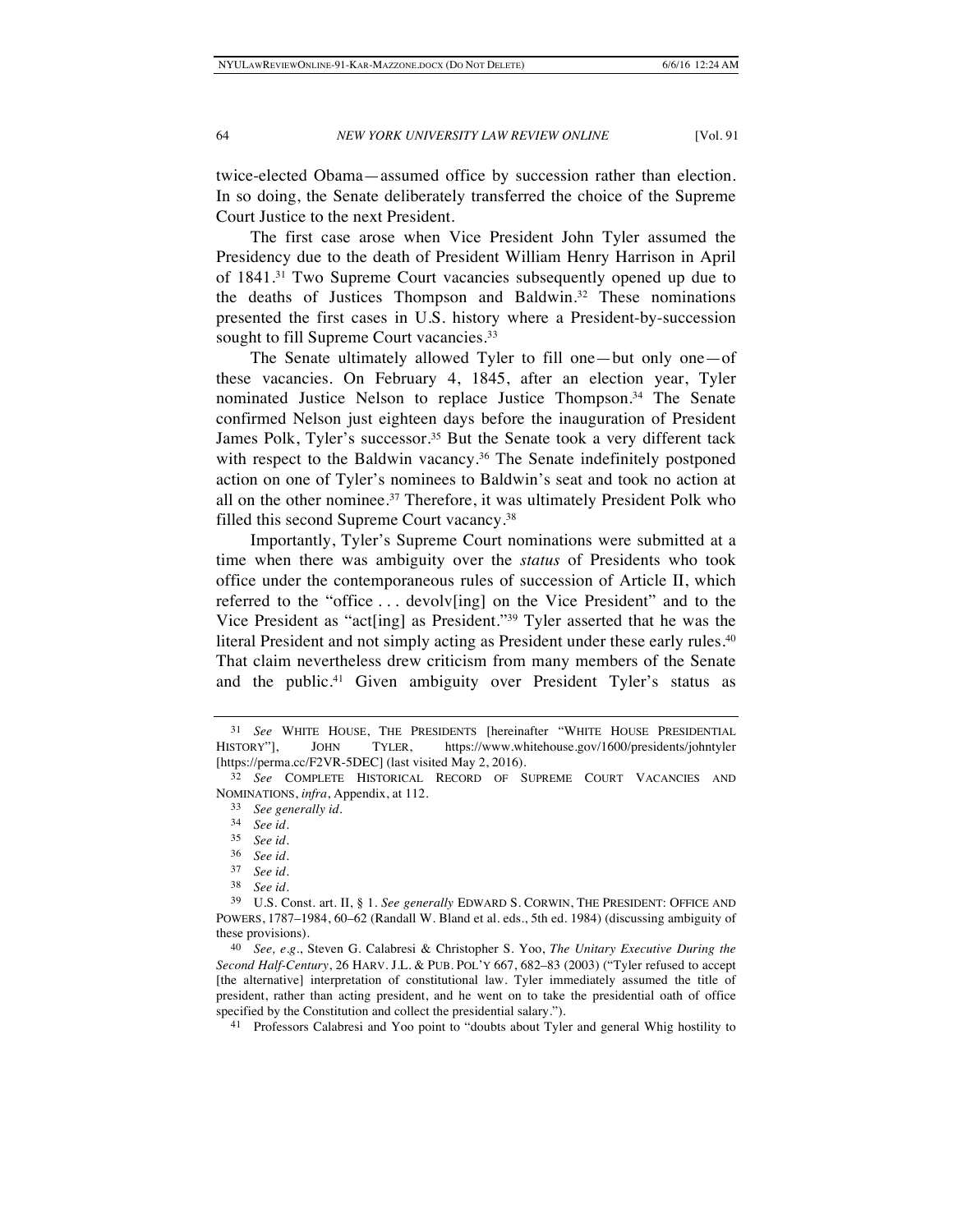President, Tyler's nominees "made easy targets for Senators bent on dealing personal blows to Tyler, whom many of them resented as an 'accidental' or 'acting' President rather than a legitimately elected one."42 In addition, although Tyler was elected as Vice President on the Whig ticket, he had taken several actions that led to his being expelled from the Whig Party.43 That fact further undermined Tyler's claim to be the President who represented his electing constituents—a particular problem in the context of a Whig-controlled Senate.<sup>44</sup> The Senate's ambivalent responses to Tyler's two Supreme Court nominations thus took place while questions about Tyler's presidential status were publicly disputed in the very first case of its kind in U.S. history.45

The next time a similar situation arose was when President Zachary Taylor died in July of 1850 and Vice President Millard Fillmore assumed the Presidency.46 Once again, two vacancies opened up on the Supreme Court—this time due to the deaths of Justices Woodbury and McKinley.47 As in President Tyler's case, the Senate ultimately allowed President Fillmore to fill one—but only one—of the vacancies. On December 11, 1851, Fillmore nominated Benjamin Robbins Curtis to replace Justice Woodbury, and the Senate confirmed the nomination on December 20, 1851.48 But the Senate took no action on all three of Fillmore's nominations to fill the vacancy left by Justice McKinley<sup>49</sup>—thus allowing his successor,

46 *See* WHITE HOUSE PRESIDENTIAL HISTORY, MILLARD FILLMORE, *supra* note 31.

47 *See* COMPLETE HISTORICAL RECORD OF SUPREME COURT VACANCIES AND NOMINATIONS, *infra*, Appendix, at 112.

48 *See id.*

presidential power" as part of the reason why "many congressional Whig leaders, upon learning of Harrison's death, immediately attempted to undermine Tyler's nascent presidency." *Id.* at 682. These leaders did so "by advancing the textually plausible claim that the Constitution did not permit a vice president actually to become president but instead only allowed the vice president to adopt the role of 'acting president' while continuing in the official title of vice president." *Id.*

<sup>42</sup> Michael J. Gerhardt & Michael Ashley Stein, *The Politics of Early Justice: Federal Judicial Selection, 1789–1861*, 100 IOWA L. REV. 551, 592 (2015).

<sup>43</sup> *See* BETH & PALMER, *supra* note 27, at 6 ("[Tyler's] relations with the Whig party were strained, and after he vetoed a banking bill, Tyler's entire Cabinet but for one resigned, and Tyler was later expelled from the Whig party.").

<sup>44</sup> Calabresi & Yoo, *supra* note 40, at 682.

<sup>45</sup> *See* Michael J. Gerhardt, *Constitutional Construction and Departmentalism: A Case Study of the Demise of the Whig Presidency*, 12 U. PA. J. CONST. L. 425, 446 (2010) ("None of the rejections had anything to do with the nominees' credentials, which were generally quite good. Instead, the opposition arose primarily to keep one if not both vacancies unfilled so that the incoming President, James Polk, could fill them.").

<sup>49</sup> Fillmore submitted the first nomination to fill the McKinley vacancy on August 16, 1852—approximately two and a half months before the election of his successor. *See id.* Fillmore's next two nominations were, however, submitted after the election, and, indeed, in the year after an election year. *See id.* In one case, the nominee withdrew before there was any Senate action. *See id.*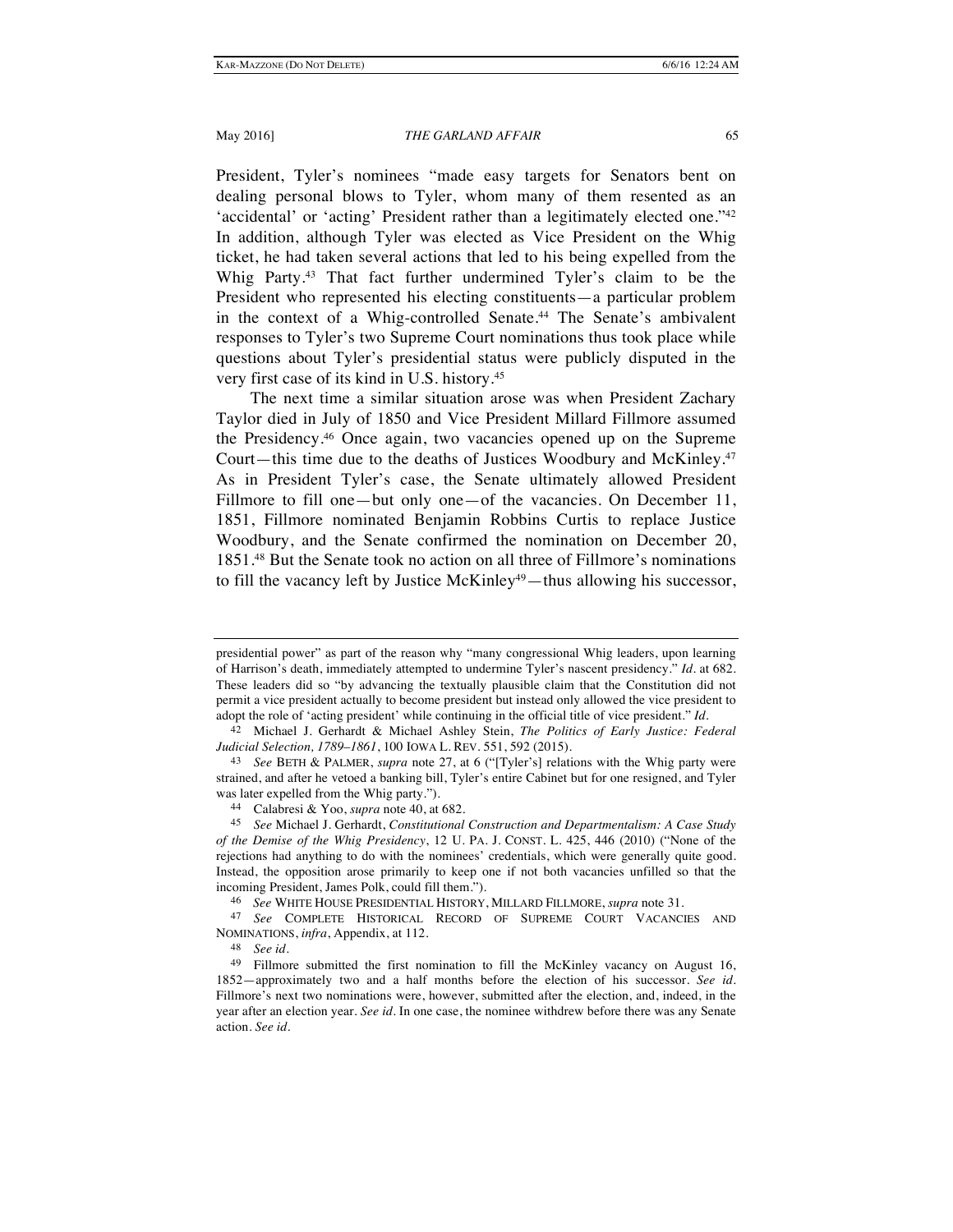President Franklin Pierce, to fill this second vacancy.<sup>50</sup> This episode thus closely followed the only prior precedent set for Presidents who assumed their role by succession (during President Tyler's term).<sup>51</sup>

The third and final example of the phenomenon under discussion occurred when Vice President Andrew Johnson assumed the Presidency following the assassination of Abraham Lincoln.<sup>52</sup> A single vacancy subsequently opened up on the Supreme Court due to the death of Justice Catron.53 Johnson nominated Henry Stanbery to fill this vacancy on April 16, 1866, but the Senate took no immediate action.<sup>54</sup> This case presented additional, special circumstances because, at the time, Congress was also reorganizing the Court and in the midst of considering legislation that ultimately eliminated the seat that Stanbery would fill.<sup>55</sup> Stanbery's nomination was rendered moot when this legislation passed.<sup>56</sup>

These three cases might seem to furnish some historical precedent for senatorial transfers of one President's Supreme Court appointment powers to a successor. Yet these precedents are of limited relevance to the current controversy. They only apply to Presidents who were originally elected as Vice President and assumed the Presidency upon death of an elected President. In addition, all of these cases occurred prior to the passage of the Twenty-fifth Amendment, when there was still some ambiguity over whether a Vice President literally became the President or merely acted as President under the Constitution's rule of succession then in place.<sup>57</sup> The Twenty-fifth Amendment, ratified on February 10, 1967, clarifies that Vice Presidents indeed become President upon removal, death, or resignation of an elected President<sup>58</sup> (although they merely act as President during circumstances of momentary disability).<sup>59</sup> Hence today, a Vice President

<sup>50</sup> *See id.*

<sup>51</sup> In addition, one of the reasons explicitly cited by the Democratic-led Senate to decline to provide advice and consent with respect to President Fillmore's nominees to replace Justice McKinley and instead transfer this appointment choice to Fillmore's successor was that a Democratic President, Franklin Pierce, had already been elected. MICHAEL J. GERHARDT, THE FORGOTTEN PRESIDENTS: THEIR UNTOLD CONSTITUTIONAL LEGACY 90 (2013); MICHAEL J. GERHARDT, THE FEDERAL APPOINTMENTS PROCESS: A CONSTITUTIONAL AND HISTORICAL ANALYSIS 58 (2000).

<sup>52</sup> *See* WHITE HOUSE PRESIDENTIAL HISTORY, LYNDON B. JOHNSON, *supra* note 31.

<sup>53</sup> *See* COMPLETE HISTORICAL RECORD OF SUPREME COURT VACANCIES AND NOMINATIONS, *infra*, Appendix, at 111.

<sup>54</sup> *See id.*

<sup>55</sup> *See* Judicial Circuits Act, ch. 210, 14 Stat. 209 (1866).

<sup>56</sup> *See id.*

<sup>57</sup> *See generally* William F. Brown & Americo R. Cinquegrana, *The Realities of Presidential Succession: The Emperor Has No Clones*, 75 GEO. L.J. 1389, 1393–400 (1987).

<sup>58</sup> *See* U.S. CONST. amend. XXV, § 1 ("In case of the removal of the President from office or of his death or resignation, the Vice President shall *become* President" (emphasis added)).

<sup>59</sup> *See id.* § 6 ("Whenever the President transmits to the President pro tempore of the Senate and the Speaker of the House of Representatives his written declaration that he is unable to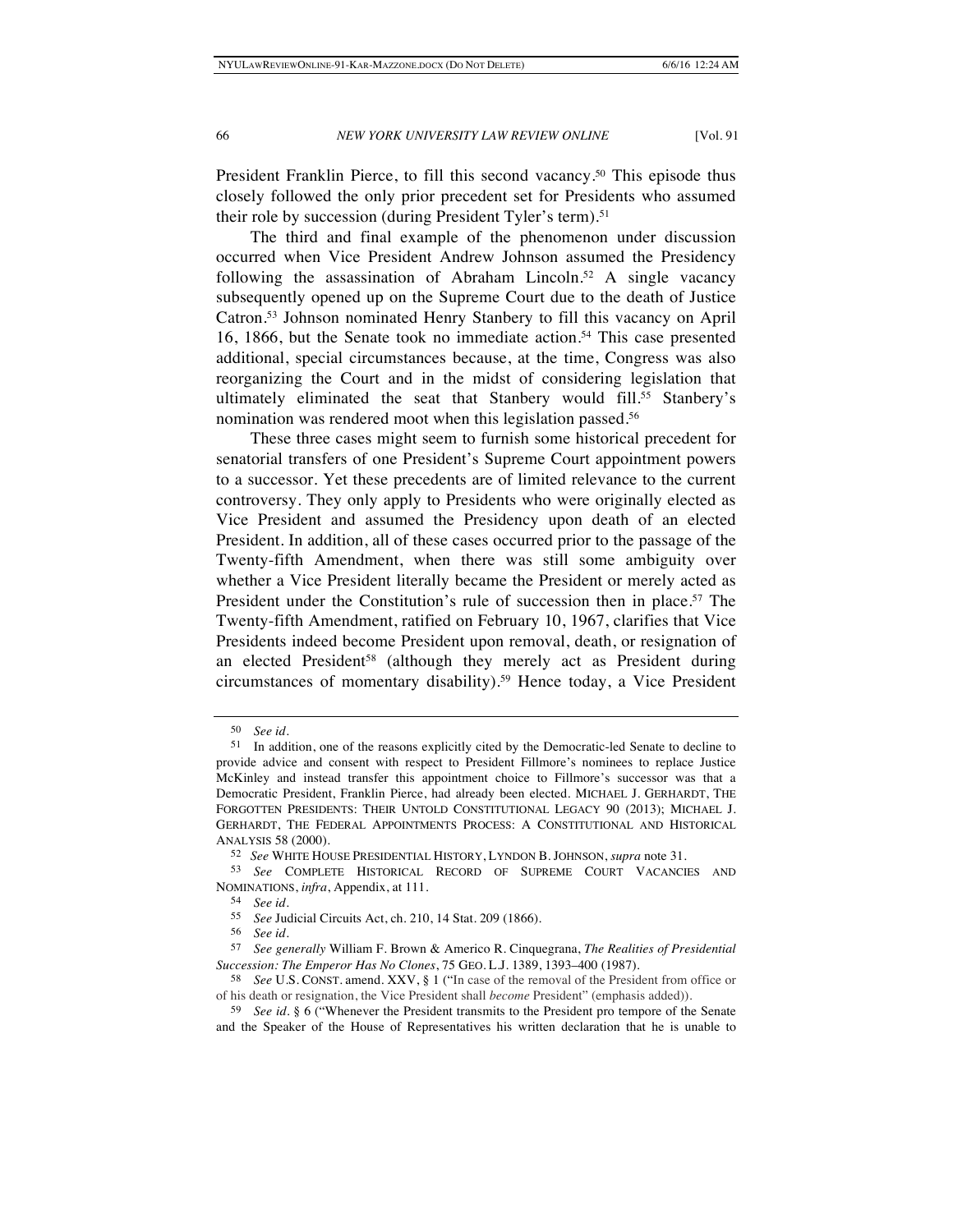who assumes the Presidency upon removal, death, or resignation of an elected President clearly has the full powers to nominate and appoint Justices to the Supreme Court.<sup>60</sup>

Given the passage of the Twenty-fifth Amendment, the three early cases where the Senate deliberately transferred one President's Supreme Court appointment powers to a successor are of little modern relevance. Moreover, even before ratification of the Twenty-fifth Amendment, senatorial resistance to the Supreme Court appointment powers of Presidents who attained that status under the constitutional rules of succession was not entirely uniform. In two instances already described relating to Justice Nelson and Justice Curtis—a President-by-succession was in fact able to make an appointment. In six other cases after the Civil War but prior to the ratification of the Twenty-fifth Amendment, the Senate confirmed a nominee by a President who attained the office by succession.<sup>61</sup> Hence, in total and prior to the passage of the Twenty-fifth Amendment, the Senate confirmed nominees in eight of the eleven cases in the category currently under discussion. The early historical record thus suggests at most the *permissibility*—as opposed to the *necessity*—of the Senate transferring a sitting President's Supreme Court appointment power to a successor when the President assumed the office only by succession.

There are no other cases of Supreme Court vacancies opening during terms of Presidents who attained their status by succession rather than

discharge the powers and duties of his office, and until he transmits to them a written declaration to the contrary, such powers and duties shall be discharged by the Vice President as Acting President.").

<sup>60</sup> There is only one case of a President who assumed office by succession, rather than election, after the ratification of the Twenty-fifth Amendment and who faced a subsequent Supreme Court vacancy. This case confirms the above proposition. On August 9, 1974, President Gerald Ford assumed the Presidency after President Nixon's resignation. *See* WHITE HOUSE PRESIDENTIAL HISTORY, GERALD FORD, *supra* note 31. A Supreme Court vacancy subsequently arose due to the retirement of Justice Douglas. *See* COMPLETE HISTORICAL RECORD OF SUPREME COURT VACANCIES AND NOMINATIONS, *infra*, Appendix, at 108. Ford nominated John Paul Stevens to the position on November 28, 1975, and the Senate confirmed with a vote of 98-0. *See id.*

After President Garfield was assassinated on July 2, 1881, for example, President Chester Arthur successfully filled two Supreme Court vacancies—by and with the advice and consent of the Senate. *See id.* at 111. These processes led to the appointments of Justices Horace Gray and Samuel Blatchford. *See id.* Samuel Blatchford was nominated shortly after a prior nominee, Roscoe Conkling, declined on March 2, 1882. *See id.* Similarly, after President William McKinley's assassination on September 14, 1901, President Theodore Roosevelt filled two Supreme Court vacancies—by and with the advice and consent of the Senate (and before being elected as President in his next term). These processes led to the appointments of Justices Oliver Wendell Holmes and William Day. *See id.* at 110. Finally, after President Franklin Roosevelt's death on April 12, 1945, President Truman filled two additional vacancies on the Supreme Court—by and with the advice and consent of the Senate (and before being elected as President in his next term). These processes led to the appointments of Justice Harold Burton and Chief Justice Fred Vinson. *See id.* at 109.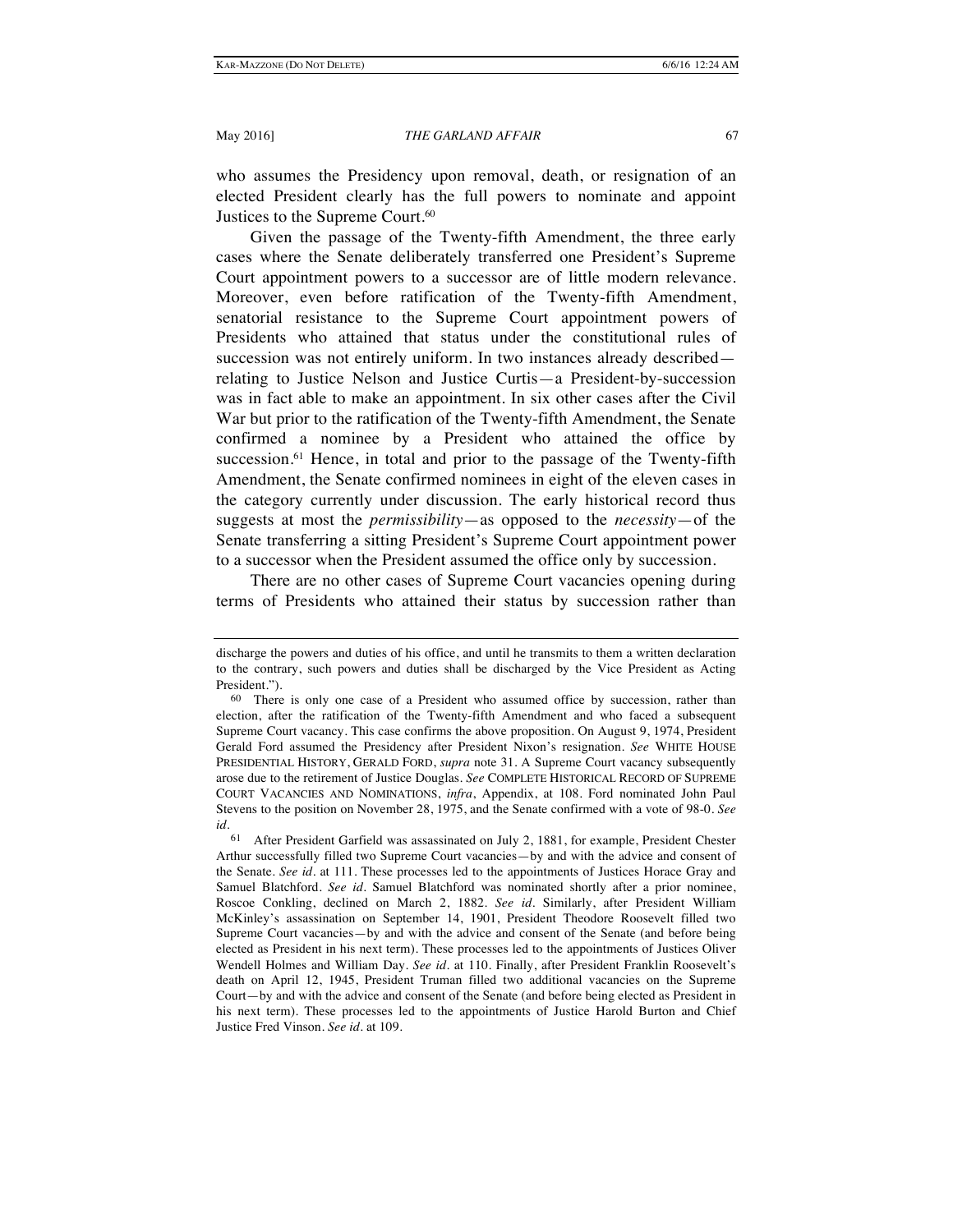election.62 Despite some early rocky historical precedent, in all of the most recent cases, Presidents in this category exercised full Article II, Section 2 powers to nominate and appoint Supreme Court Justices. No senatorial transfers of the President's Supreme Court appointment powers have, in fact, occurred with respect to a President-by-succession since 1866. In any event, the Twenty-fifth Amendment now makes clear that Presidents by succession have full authority with respect to appointments and the exercise of other executive powers.<sup>63</sup> Hence, the three cases that fall into this first line of precedent provide no support for the Senate Republicans' plan to deliberately transfer President Obama's Supreme Court appointment powers to his successor.

## *B. The Second Category of Deliberate Transfers: Nominations Started Only After Election of a New President*

The only other historical cases that arguably involve the Senate's deliberate transfer of one President's Supreme Court appointment power to a successor comprise a separate but equally distinguishable category. These are all cases in which a sitting President first nominated someone to fill a Supreme Court vacancy *only after* the election of a presidential successor. This possibility arises because of the lag time between an election and inauguration of a new President. During this brief "lame duck" period, there are two elected Presidents: one still serving and another soon to take office.

On three occasions in U.S. history, the Senate responded to Supreme Court nominations submitted after the election of a President's successor by deliberately transferring the President's Supreme Court appointment powers to his more recently elected successor. First, on December 17, 1828, President John Quincy Adams nominated John Crittenden to replace Justice Trimble.64 Adams, however, began this nomination process *only* 

<sup>62</sup> *See generally id.* There were, however, other Presidents who died during their terms but their deaths did not create any Supreme Court appointments for their successor's terms. For example, President Warren Harding died in August of 1923 of a heart attack, but no Supreme Court vacancies opened up until after his successor, Calvin Coolidge, was elected as President. *See* WHITE HOUSE PRESIDENTIAL HISTORY, WARREN HARDING, *supra* note 31; COMPLETE HISTORICAL RECORD OF SUPREME COURT VACANCIES AND NOMINATIONS, *infra*, Appendix, at 109. After John F. Kennedy was assassinated on November 22, 1963, no Supreme Court vacancies opened up until after his successor, Lyndon B. Johnson, was elected for a second term as President. *See* WHITE HOUSE PRESIDENTIAL HISTORY, JOHN F. KENNEDY, *supra* note 31; COMPLETE HISTORICAL RECORD OF SUPREME COURT VACANCIES AND NOMINATIONS, *infra*, Appendix, at 108*.*

<sup>63</sup> *See* U.S. CONST. amend. XXV; *see also supra* notes 58–60 and accompanying text.

<sup>64</sup> *See* COMPLETE HISTORICAL RECORD OF SUPREME COURT VACANCIES AND NOMINATIONS, *infra*, Appendix, at 113.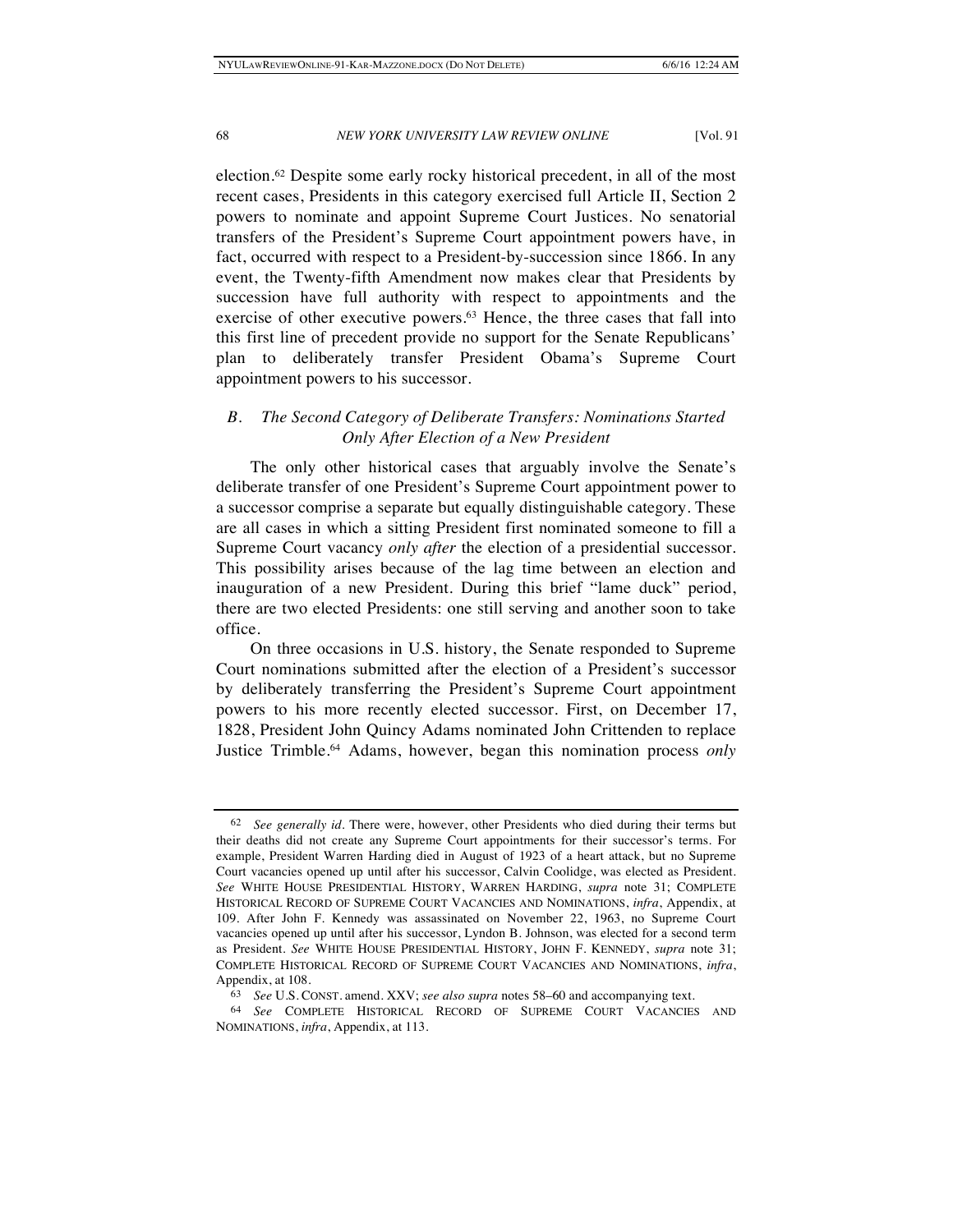*after* Andrew Jackson's election to succeed Adams.<sup>65</sup> The Senate postponed action on the Crittenden nomination, with some Senators citing the fact that "the [Crittenden] nomination took place after Adams'[s] successor, Andrew Jackson, had been elected."66 Hence, "[o]pposition to Crittenden by supporters of Jackson prevented the Senate from confirming him,"<sup>67</sup> and it was ultimately Jackson, Adams's successor, who filled this vacancy with the appointment of Justice McLean.<sup>68</sup>

This was the first case in U.S. history in which the Senate deliberately refrained from providing advice and consent with respect to an *elected* President's Supreme Court nominations and instead sought to transfer that President's Supreme Court appointment powers to a more recently-elected successor. Yet this transfer did not occur without robust dissent and discussion among the Senators. For example, Senator John Holmes of Maine argued vociferously against the transfer, noting that:

At the close of Mr. Jefferson's administration, to which I have already referred in reply to the honorable Senator from Virginia, I have not been able to find a single case of postponement to throw the appointment into the hands of his successor. The postponements at the close of Mr. Madison's term are accounted for on the ground of the hurry and pressure at the close of the war, and that they were for appointments to offices which might be filled or not, at the discretion of the appointing power. And at the close of Mr. Monroe's term, nominations to important offices were made and acted on, even down to its last hour, *and no one postponed but for objections that went to the character and qualifications.* Give us a case of a vacancy in a permanent office established by law, and a nomination in December to fill it, postponed on the 4th of February to the 4th of March, passing by entirely the merits of the candidate, *for the purpose of giving the appointment to the succeeding administration,* and you furnish a precedent—you establish an analogy. But all your attempts have miserably, fatally failed.<sup>69</sup>

Holmes's argument did not persuade the Senate to vote on Crittenden.<sup>70</sup> Nonetheless, the debate surrounding the nomination shows just how exceptional the Senate's refusal was even in these circumstances, and just how decisive it was that a newly-elected President was awaiting inauguration.

The second case that falls into this category arose in the 1860s. On

<sup>65</sup> *See id.* at 112.

<sup>66</sup> *See* BETH & PALMER, *supra* note 27.

<sup>67</sup> *Id.*

<sup>68</sup> *See id.*

<sup>69</sup> 5 CONG. DEB. 90 (1829) (emphases added).

<sup>&</sup>lt;sup>70</sup> The Senate approved a resolution "[t]hat it is not expedient to act upon the nomination of John J. Crittenden, as a Justice of the Supreme Court of the United States, during the present session of Congress." *Id.* at 81.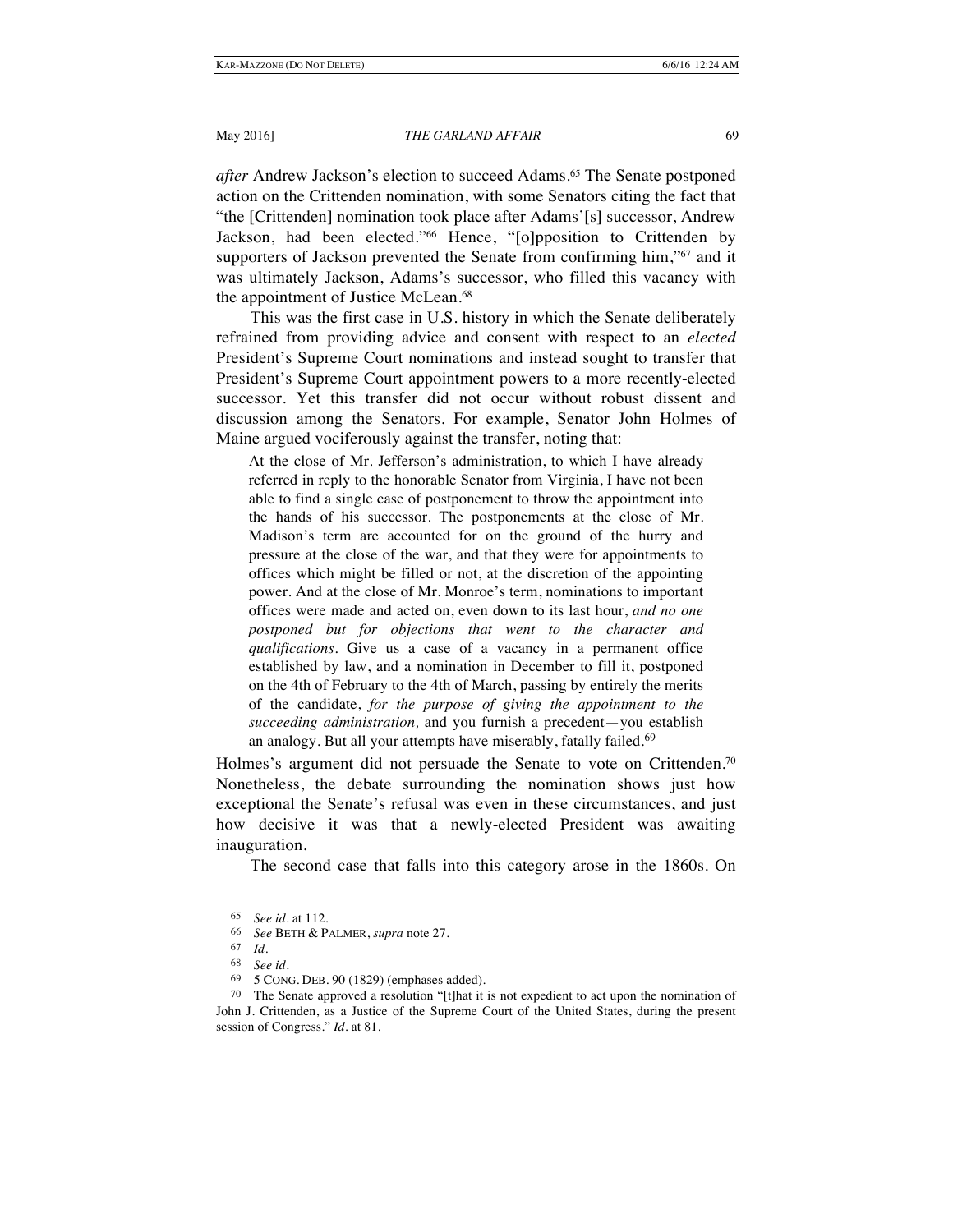February 5, 1861, President James Buchanan nominated Jeremiah Black to replace Justice Daniel.71 Buchanan nevertheless submitted this nomination well after the election of President Abraham Lincoln on November 6, 1860, and, indeed, only a month before Lincoln's inauguration, on March 4, 1861.72 On February 21, 1861, just a little over a week prior to Lincoln's inauguration, the Senate voted to reject Black.73 Some Senators voted against Black in order to preserve the vacancy for incoming President Lincoln. Historians have noted, for example, that "Democrat James Buchanan's nomination of Jeremiah S. Black in December 1860, three months before his term ended, fell 25-26, chiefly because Republican Senators wanted to hold the seat for Abraham Lincoln to fill."74 On July 12, 1861, Lincoln, who was Buchanan's successor, ultimately nominated Samuel Miller to replace Justice Daniel and the Senate confirmed Miller by voice vote on the same day.75

The third and final case that falls into this category occurred in the 1880s. On January 26, 1881, President Hayes nominated Stanley Matthews to replace Justice Swayne.76 Hayes made the nomination, however, well after the election of James Garfield (on November 2, 1880).77 Once again, the Senate postponed action on this nomination until Garfield's inauguration on February 9, 1881.78 This particular postponement ended up making no difference, however, because Garfield renominated Matthews ten days after his inauguration and the Senate confirmed on May 12, 1881.79

These three cases may seem to provide a second line of historical

77 *See id*.

78 *See id*. Interestingly enough, the fact that this nomination occurred during a true "lame duck" period does not appear to have been mentioned as much as a source of opposition as other factors, including Matthews's judicial philosophy. For example, Matthew D. Marcotte writes that "[t]he Matthews nomination was rarely criticized on the grounds that 'lame duck' presidents should not be entitled [to] great deference in the making of appointments," and, instead "the opposition appears to have been almost purely political—based on concerns about the judicial philosophy Matthews was likely to invoke were he to be confirmed to the Supreme Court." Matthew D. Marcotte, *Advice and Consent: A Historical Argument for Substantive Senatorial Involvement in Judicial Nominations*, 5 N.Y.U. J. LEGIS. & PUB. POL'Y 519, 543–44 (2002). Still, whatever the grounds cited for opposition, we find it notable that opposition has only led to an actual transfer of a President's Supreme Court appointment powers in one of the two circumstances we identify. These facts suggest that transfers have only been deemed *permissible* in one of these two highly unusual circumstances—even if the actual grounds for resistance have been more varied.

79 *See id.*

<sup>71</sup> *See* BETH & PALMER, *supra* note 27, at 4–5.

<sup>72</sup> *See id.*

<sup>73</sup> *See id.*

<sup>74</sup> HENRY J. ABRAHAM, JUSTICES, PRESIDENTS, AND SENATORS: A HISTORY OF U.S. SUPREME COURT APPOINTMENTS FROM WASHINGTON TO BUSH II, 31 (2008).

<sup>75</sup> *See id.*

<sup>76</sup> *See id.*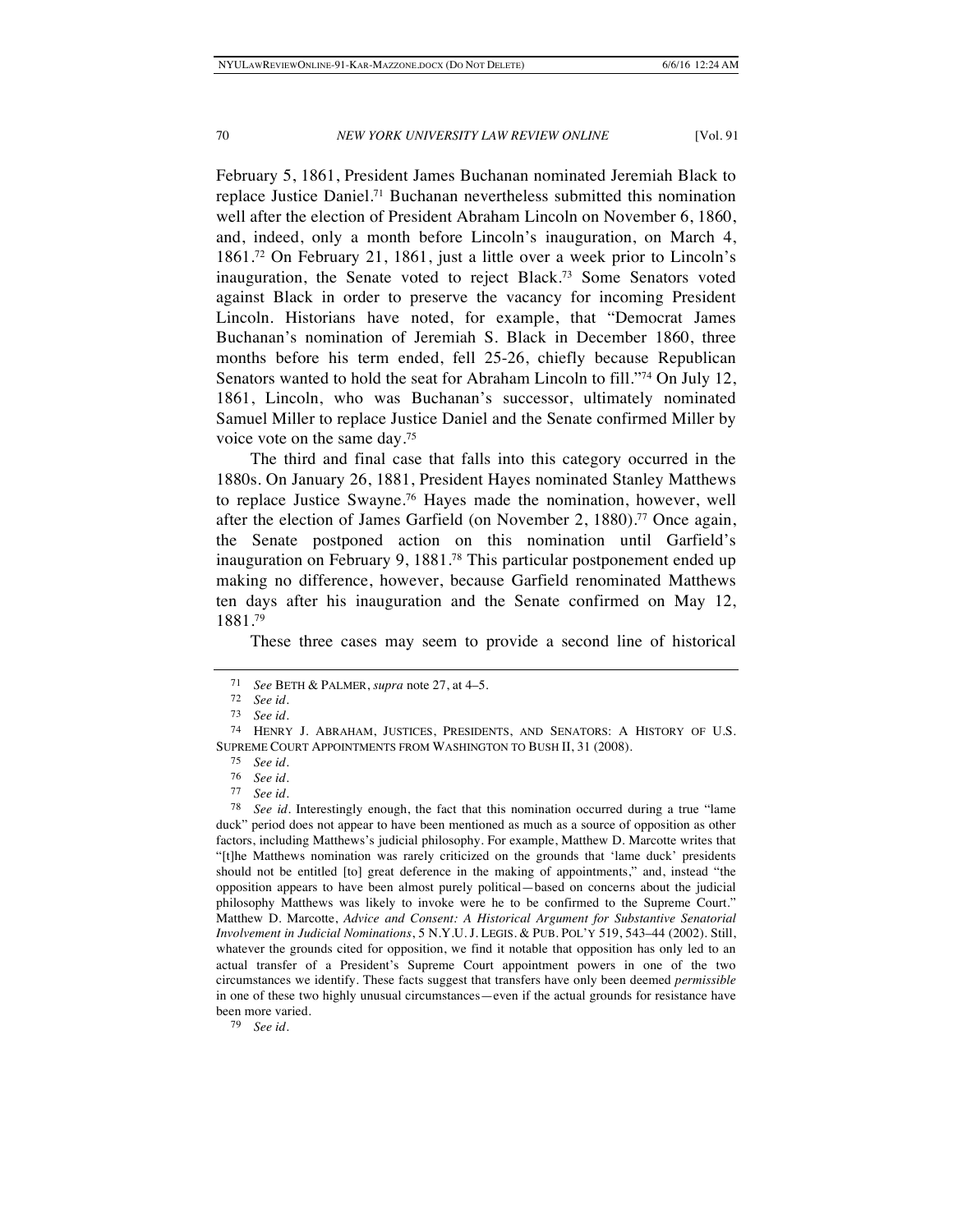precedent that permits the Senate to transfer a President's Supreme Court appointment powers to a successor. However, each of these cases involved a nomination process started by one President after a new President had already been elected. In these circumstances, unique considerations emerge. A nomination for a lifetime appointment to the Supreme Court following the election of the nominating President's successor implicates the interests of an identifiable individual whom the electorate has more recently chosen as President. Hence, the Senate—some of whose members might also be on their way out of office as a result of the election—might reasonably believe that considerations of democratic legitimacy and respect for presidential power warrant taking no action on an outgoing President's last-minute choice. Yet cases like these present very different circumstances from President Obama's current nomination of Judge Garland.

In any event, even in cases where nominations have been submitted after the election of a presidential successor, the Senate's actions have not been completely uniform. While in the three cases described above, the Senate deliberately transferred one President's Supreme Court appointment powers to his more recently elected successor, in six other instances the Senate instead confirmed a Supreme Court choice by the outgoing President.<sup>80</sup> These facts reflect the inherent difficulty of the position the Senate is in when two elected Presidents beckon, with no simple method to

<sup>80</sup> First, on December 18, 1800, President John Adams nominated John Jay to replace Chief Justice Ellsworth. *See id.* Adams submitted this nomination only after Thomas Jefferson was elected to the Presidency on October 31, 1800. *See id.* Jay declined the nomination the next day and on January 20, 1800, Adams nominated John Marshall to be Chief Justice. *See id.* This new nomination was submitted in the *year after* an election, but the Senate still voted to confirm Marshall seven days later (and only a little over a month before Jefferson's inauguration). *See id.*  Second, on March 3, 1837, President Andrew Jackson nominated John Catron to fill a new seat created on the Supreme Court. *See id.* Jackson submitted this nomination long after Martin Van Buren was elected President on November 4, 1836. *See id.* Still, the Senate confirmed Justice Catron on March 8, 1837, four days *after* Van Buren's inauguration. *See id*. Third, Jackson had submitted another nomination for another new seat at the same time, and this nominee—William Smith—was also confirmed on March 8, 1837. *See id.* (Smith nevertheless declined the appointment. *See id.*) Fourth, on February 4, 1845, three months *after* a presidential election, outgoing President John Tyler nominated Samuel Nelson to the Supreme Court. *See id.* These events, discussed in the previous section, led to the confirmation of Justice Nelson on February 14, 1845, just a little over two weeks before the new President's inauguration. *See id.* Fifth, on December 15, 1880, President Hayes nominated Williams Woods to replace Justice Strong. *See id*. The Senate voted to confirm on December 21, 1880, and this entire appointment process thus took place after Garfield was elected to the Presidency on November 2, 1880. *See id.* Sixth, on February 2 1893, again in a *year after* an election, outgoing President Benjamin Harrison nominated Howell Jackson to replace Justice Lucius Quintus Cincinnatus Lamar who had died that January. *See id.* The Senate confirmed Jackson on February 18, 1893—just twenty-four days before the inauguration of Harrison's successor, Grover Cleveland. *See id.* All told, even in these highly unusual circumstances, the Senate has thus allowed sitting Presidents to fill six out of nine of the vacancies that fall into this second category.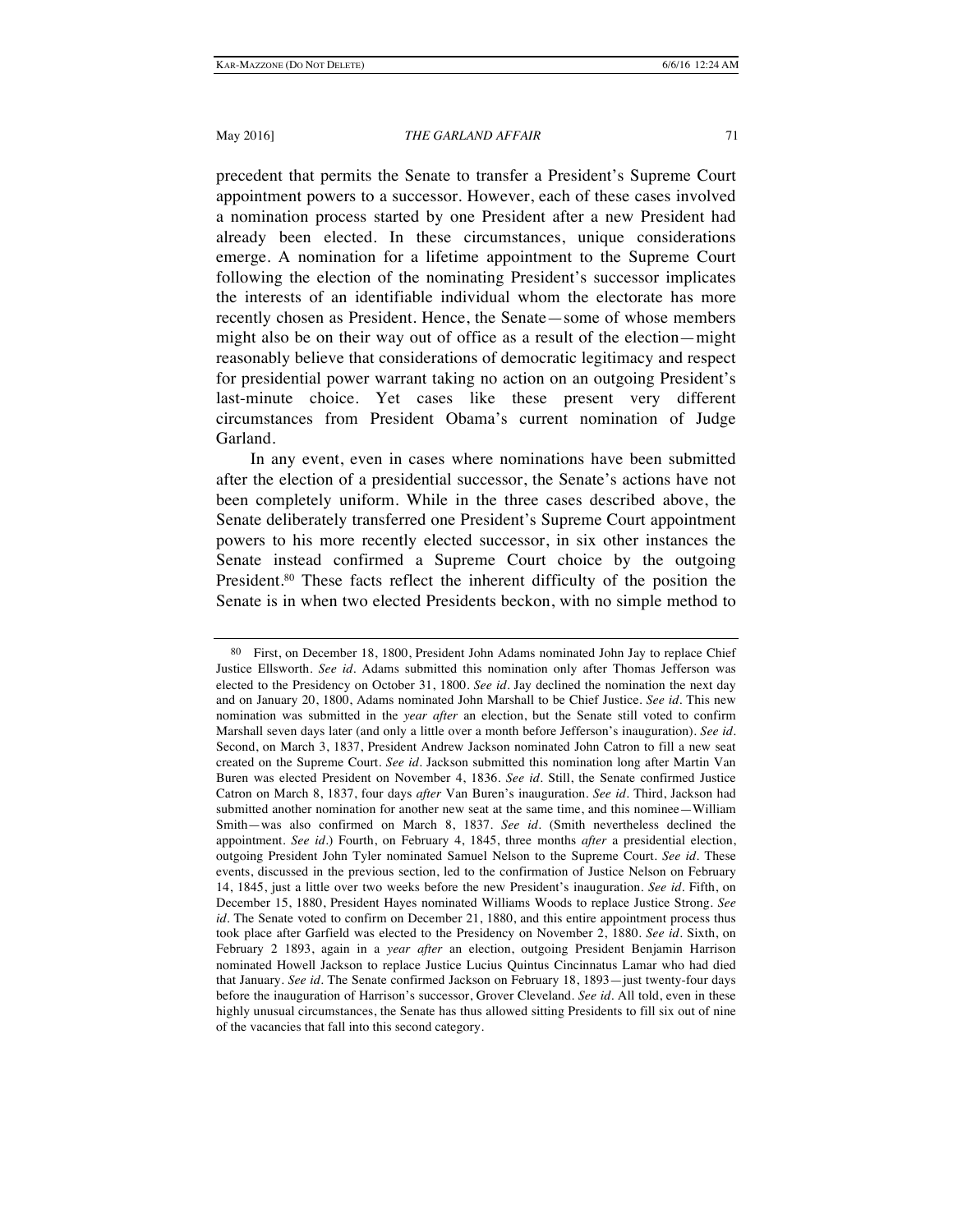resolve their competing claims to legitimacy.

Given this lack of uniformity, this second line of historical precedent—much like the first—suggests at most the *permissibility*, as opposed to the *necessity*, of senatorial transfers of one President's Supreme Court appointment powers to a successor in the limited circumstances where a new President has already been elected. Those circumstances do not apply to the present controversy, however, over President Obama and Judge Garland. There are, moreover, no other cases in U.S. history in which the Senate has deliberately transferred one President's Supreme Court appointment powers to a successor. Hence, the Senate Republican's current plan is truly unprecedented.

# *C. The General Rule Against Deliberate Transfers and Three Possible Objections*

The previous two sections described every case in U.S. history in which an actual Supreme Court vacancy occurred and the Senate deliberately transferred one President's Supreme Court appointment power to a successor. There have only been six such cases, and all involved a President who either was not elected to that office or began the nomination process after the election of his successor.81 In addition, all happened prior to the twentieth century—and three occurred in circumstances that would clearly no longer be permissible after the ratification of the Twenty-fifth Amendment.

Although the specific reasons for senatorial resistance to particular nominees have varied, the best way to harmonize this precedent is to see it as reflecting the following rule:

*Although the Senate has the constitutional power to provide advice and consent on particular nominees to the Supreme Court (which it does by considering them and either confirming, rejecting, or resisting them on their merits), the Senate is only permitted to deliberately transfer one President's Supreme Court appointment powers to a successor when there are contemporaneous questions concerning the status of the nominating President as the most recently-elected President.* 

This historical rule applies specifically to Supreme Court appointments and does not appear to reflect entrenched historical practices in relation to other types of appointments or other forms of advice and consent.

There is, in other words, simply no historical precedent—recent or otherwise—for the deliberate transfer of presidential authority that Senate Republicans seek to effect with respect to the Supreme Court vacancy left by Justice Scalia. To the contrary, once the two historical categories of

<sup>81</sup> *See supra* Part II.B.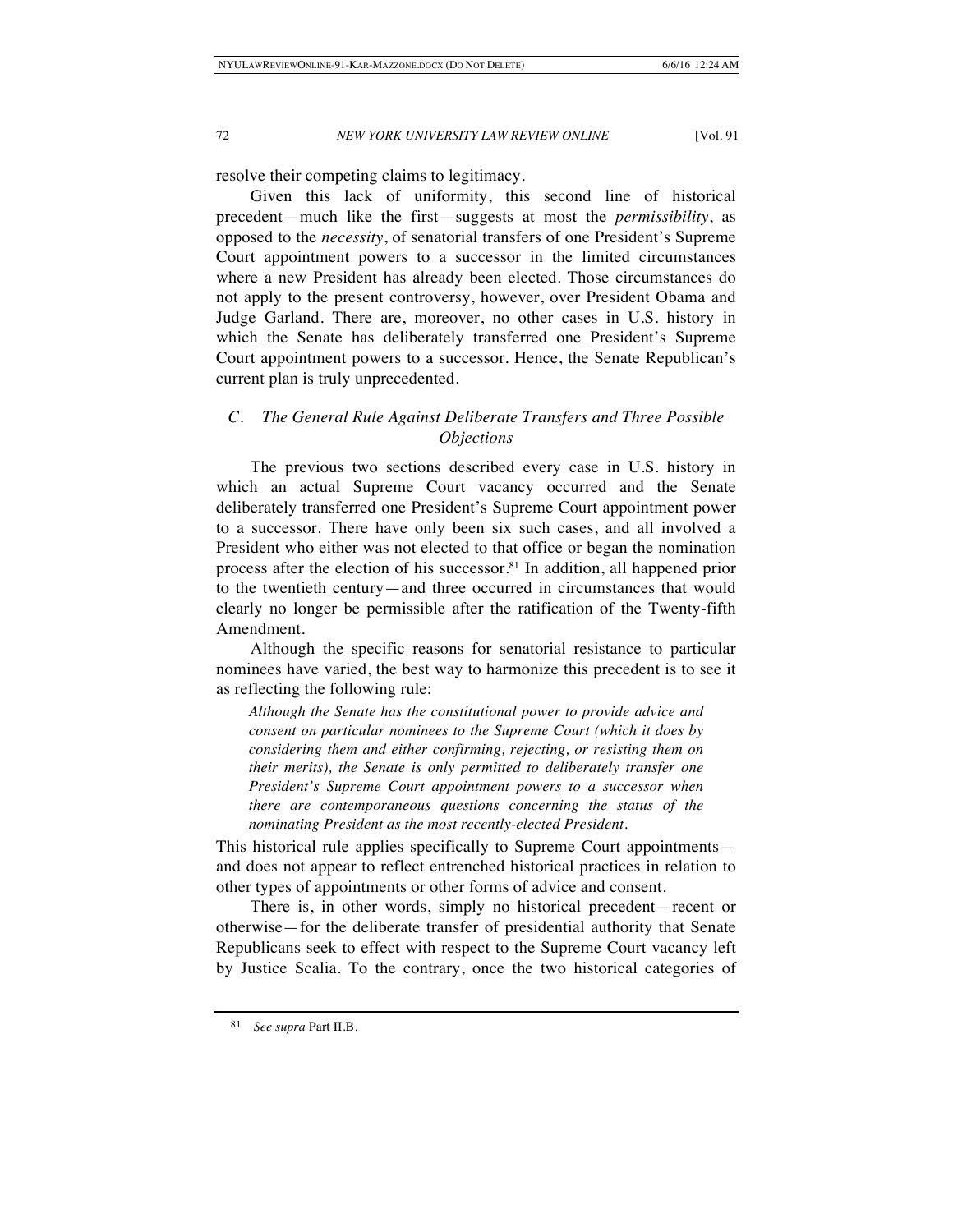deliberate transfer are bracketed, as they should be given their distinguishability, a long-standing and unbroken line of historical practice emerges. The attached Appendix shows that there have been 103 prior cases in total in which—as in the case of Obama's nomination of Garland—an elected President nominated someone to fill an actual Supreme Court vacancy prior to the election of the President's successor.<sup>82</sup> In all 103 cases, which go all the way back to the earliest days of the Republic, the sitting President has been able both to nominate *and appoint* a replacement Justice—by and with the advice and consent of the Senate.83 Given this clear and long-standing historical tradition, President Obama should therefore be able to appoint Scalia's replacement, by and with the advice and consent of the Senate, so long as he is able to nominate a candidate who can obtain sufficient support from the full Senate as part of a good faith confirmation process.84

Before discussing what such a process entails and clarifying reasons to adhere to it, we address three possible objections to our analysis of the historical record. These are the claims that: (1) no President has nominated a Supreme Court Justice during an election year in the last eighty years; (2) the Senate's past actions have not always been so uniform with respect to appointments other than to the Supreme Court; and (3) Abe Fortas's failed nomination to the position of Chief Justice in 1968 represents a possible counterexample. Clearing away these objections will reveal just how powerful the historical tradition is in the context of Supreme Court appointments. Later sections will then draw on this tradition to expose the grave pragmatic and constitutional risks of continuing forward with the Senate Republicans' current plan.

## *1. The Past Eighty Years*

A first possible objection to our assessment of the historical record involves the claim, pressed vigorously by Republican Senators, that during the past eighty years no President has appointed a Supreme Court Justice during an election year.<sup>85</sup> This argument has little force.

<sup>82</sup> *See* COMPLETE HISTORICAL RECORD OF SUPREME COURT VACANCIES AND NOMINATIONS, *infra*, Appendix, at 107.

<sup>83</sup> *See generally id.* at 107–14; *see also id.* at 107 n.198.

<sup>84</sup> The full reasons for this claim will be discussed *infra* Parts II & III*.*

<sup>85</sup> *See, e.g.*, Ehrenfreund, *supra* note 24 (reporting statement of Senator Ted Cruz during Republican presidential debate that "[w]e have 80 years of precedent of not confirming Supreme Court Justices in an election year."); Sen. Chuck Grassley, *Statement on the Death of Supreme Court Justice Antonin Scalia* (Feb. 13, 2016), http://www.grassley.senate.gov/news/newsreleases/grassley-statement-death-supreme-court-justice-antonin-scalia [https://perma.cc/5JQV-5XT4] ("[I]t's been standard practice over the last nearly 80 years that Supreme Court nominees are not nominated and confirmed during a presidential election year."); John Hageman, *Hoeven: People Should Have Say in Scalia Successor*, INFORUM (Feb. 15, 2016),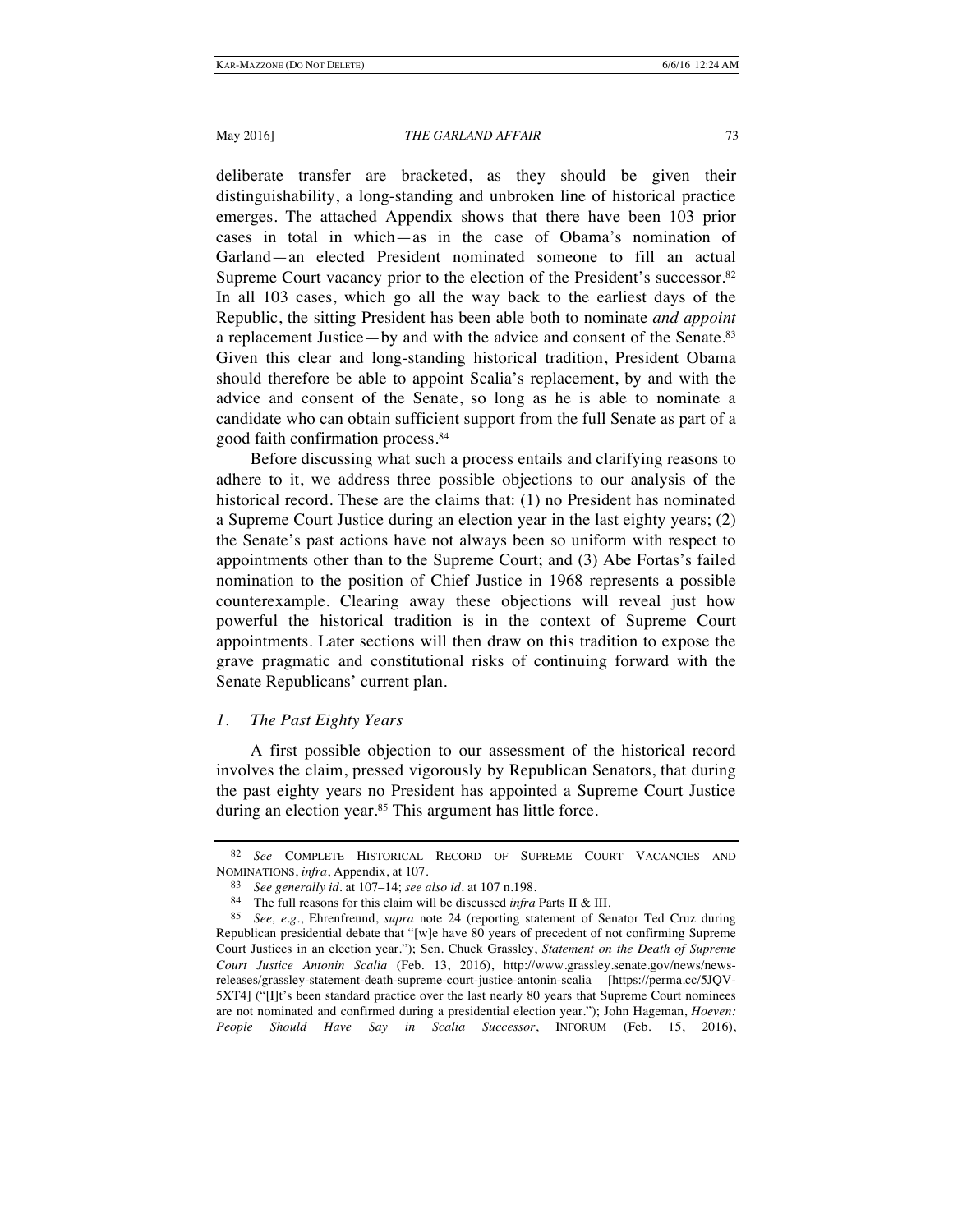The core problem with the argument is that the past eighty years is precisely the period in which *no* Supreme Court vacancies occurred during an election year. Hence, there are no cases in the last eighty years that speak to a sitting President's power to appoint a Supreme Court Justice during an election year. This period appears to have been cherry-picked.

In order to find the most recent case that is on point, one must instead go back just one more election—*i.e.*, to the past eighty-*four* years. On February 15, 1932, President Herbert Hoover nominated Benjamin Cardozo to replace Justice Holmes, who retired during an election year.<sup>86</sup> Although Hoover first submitted this nomination during an election year, the Senate ultimately confirmed Justice Cardozo on February 24, 1932.87

The next two most recent cases that are directly on point occurred in 1916, when President Woodrow Wilson nominated Louis Brandeis to replace Justice Joseph Lamar and John Hessin Clarke to replace Justice Hughes.88 President Wilson submitted the Brandeis nomination on January 28, 1916, in an election year, and Justice Brandeis was confirmed on June 1, 1916.89 President Wilson submitted the Clarke nomination on July 14, 1916, in the same election year, and Justice Clarke was confirmed ten days later.<sup>90</sup> Both of these Justices were thus nominated and confirmed during an election year.

The next most recent case that is on point occurred when President William Howard Taft nominated Mahlon Pitney to replace Justice John Marshall Harlan.<sup>91</sup> Taft submitted this nomination on February 19, 1912, during an election year, and the Senate confirmed less than a month later, on March 13, 1912.92 All four of these cases—relating to Cardozo, Brandeis, Clarke, and Pitney—thus stand in opposition to the claim that an election year excludes appointments to the Supreme Court.

If—as Senate Republicans argue—historical practices matter, then one should at least consider the entire twentieth century and the most recent precedents that are actually on point. Beginning in the twentieth century, however, there are *no* cases in which an elected President nominated someone to fill an actual Supreme Court vacancy during an election year

- 89 *See id.*
- 90 *See id.*
- 91 *See id.*
- 92 *See id.*

http://www.inforum.com/news/3948629-hoeven-people-should-have-say-scalia-successor

<sup>[</sup>https://perma.cc/K67Q-4HV3] (reporting statement of Sen. John Hoeven that "[t]here is 80 years of precedent for not nominating and confirming a new justice of the Supreme Court in the final year of a president's term so that people can have a say in this very important decision.").

<sup>86</sup> *See* COMPLETE HISTORICAL RECORD OF SUPREME COURT VACANCIES AND NOMINATIONS, *infra*, Appendix, at 109.

<sup>87</sup> *See id.*

<sup>88</sup> *See id.* at 110.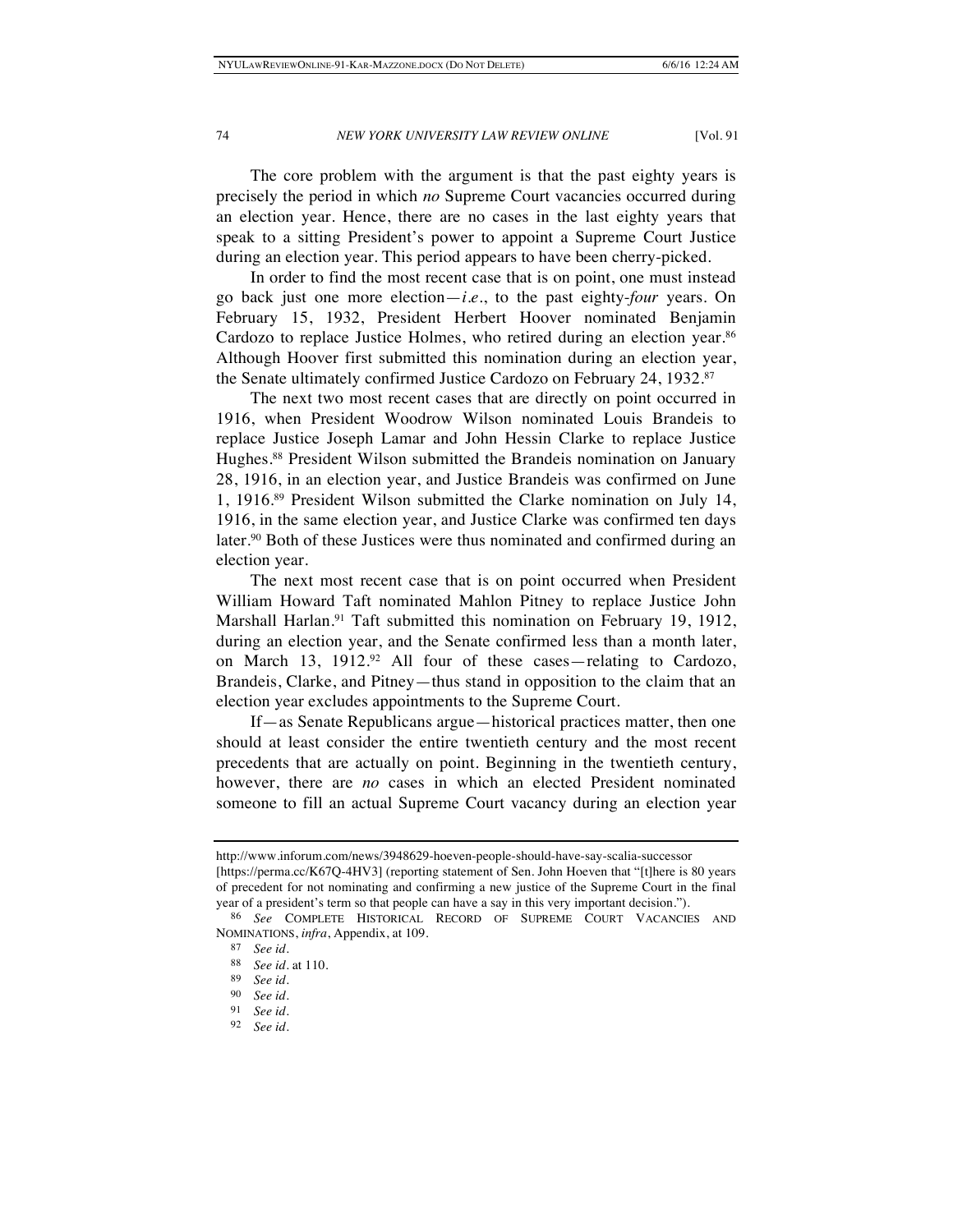and failed to fill the vacancy. Instead, as we have just demonstrated, all relevant precedents run in the other direction.

The same point holds when the earlier historical record is considered. Even before the twentieth century, there is no case in U.S. history where an elected President nominated a Supreme Court Justice during an election year (but prior to the election of his presidential successor) and failed to appoint a replacement Justice. During this earlier period, there were four instances of such nominations, and in all four the outgoing President was able to both nominate *and appoint* a new Justice.<sup>93</sup> Another five Justices were confirmed even though nominated by an outgoing President *after* the election of the President's successor.94 Hence, in every single prior case, nominations made by an elected President during an election year (but prior to the election of a presidential successor) have been treated the same as nominations made prior to an election year.

One other more recent case deserves discussion in this context. On November 30, 1987, President Ronald Reagan nominated Anthony Kennedy to replace Justice Powell—who had retired earlier that year.<sup>95</sup> The Senate confirmed Kennedy on February 3, 1988, during an election year96—thus providing the closest precedent that speaks to election-year confirmation within the last eighty years. This case is, however, admittedly distinguishable from the vacancy created by Scalia because the vacancy created by Powell arose *prior* to an election year. Indeed, Kennedy was Reagan's third choice for the Powell seat.<sup>97</sup> Still, this is the one case in the last eighty years in which an actual vacancy still existed during an election year—and the Senate ultimately confirmed a nominee.

In sum, the first potential objection has little force for several reasons. By focusing on only the eighty most-recent years of historical precedent, it

<sup>93</sup> *See generally id.* at 107–14.

<sup>94</sup> *See generally id.*

<sup>95</sup> THE OXFORD COMPANION TO THE SUPREME COURT OF THE UNITED STATES 931 (Kermit L. Hall ed., 1922) (entry for "Anthony Kennedy") [hereinafter OXFORD COMPANION].

 $\frac{96}{97}$  *Id.* 

Reagan first nominated Robert Bork on July 7, 1987, before an election year, but the Senate rejected this nomination after public confirmation hearings and a full Senate vote on October 23, 1987. *Id.* at 79 (entry for "Robert Bork"). Following Bork's defeat, on October 29, 1987, Reagan announced his intention to nominate Douglas Ginsburg; after allegations of drug use, however, Ginsburg withdrew from consideration, on November 7, 1987, *Id*. at 339 (entry for "Douglas Ginsburg"), before the official nomination reached the Senate. *See* Douglas W. Kmiec, *Judicial Selection and the Pursuit of Justice: The Unsettled Relationship Between Law and Morality*, 39 CATH. U. L. REV. 1, 3 (1989) ("The best known case of withdrawal prior to nomination, but after White House announcement, was that of Judge Douglas H. Ginsburg. Judge Ginsburg withdrew from consideration for the United States Supreme Court after published reports stated that he, at one time, used marijuana prior to his federal service."). Reagan nominated Anthony Kennedy later that same month (and well before the presidential election the next year).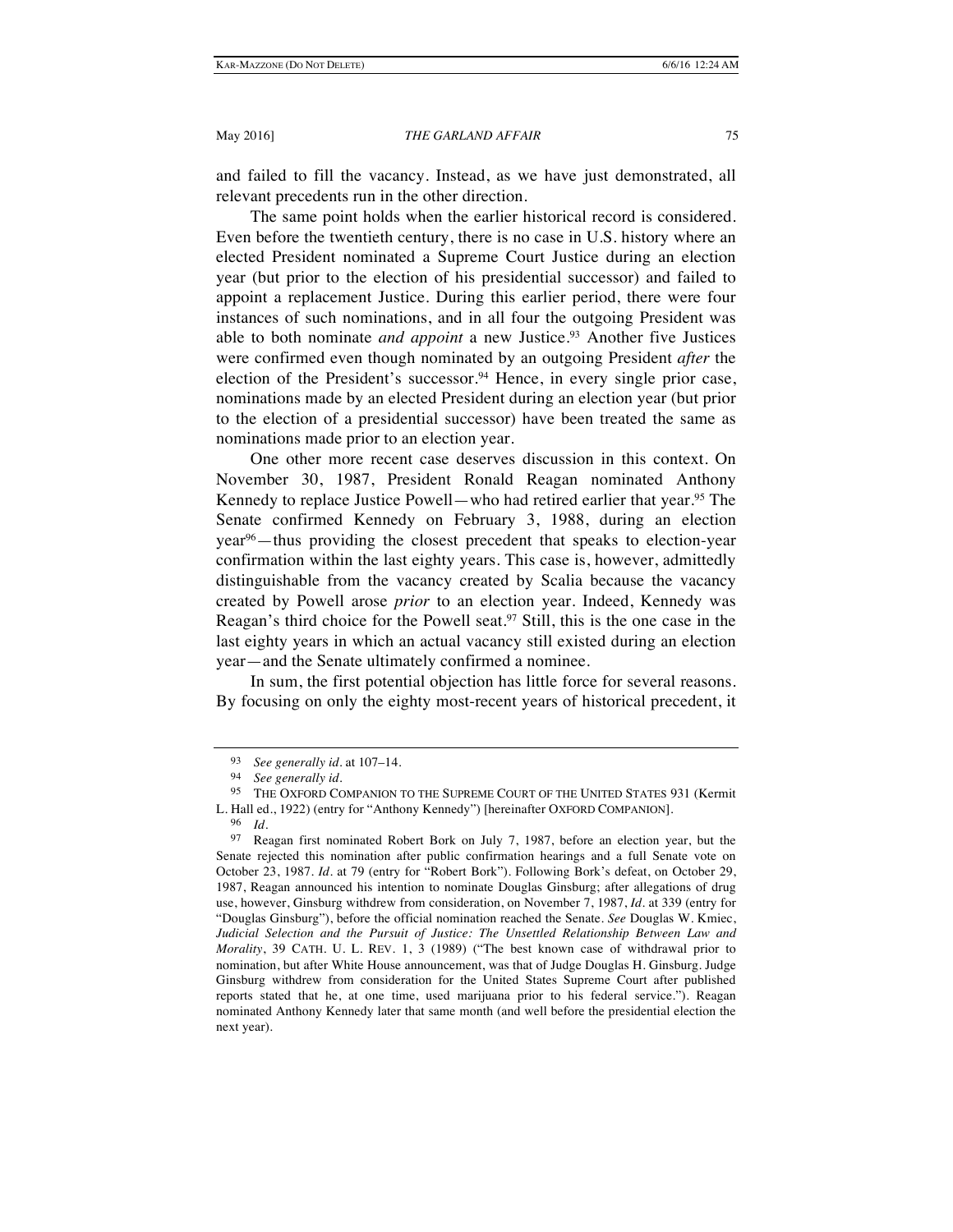excludes all of the precedents that actually bear on the question of electionyear appointments to the Supreme Court. Once focus is expanded to the entirety of U.S. history, all of the precedents that speak to this question speak *against* the view that the Senate may deliberately transfer one President's Supreme Court appointment powers to a successor just because it is an election year. More generally, while individual Senators from both sides of the political aisle have occasionally offered contrary accounts,<sup>98</sup> nothing in the constitutional text or the history of senatorial practices supports a distinction between nominations made during an election year (but prior to the election of a presidential successor) and earlier nominations.

#### *2. Beyond the Supreme Court*

A second possible objection arises from the fact that the Senate has often failed to take action on *non*-Supreme Court nominations that were submitted toward the end of a President's term.<sup>99</sup> Under this objection, the clear and long-standing historical traditions relating to Supreme Court appointments cannot resolve the current debate because there is no principled reason to limit attention to historical precedents that pertain to the Supreme Court.

The fact of the matter is, however, that Supreme Court appointments *are* special. As the Congressional Research Service explains:

The nomination of a Justice to the Supreme Court of the United States is one of the rare moments when all three branches of the federal government come together: the executive branch nominates, and the legislative branch considers the nomination, deciding whether the nominee will become a member of the high court. Presidents and Senators have said that, short of declaring war, deciding who should be on the Supreme Court is the most important decision they will make while in office.<sup>100</sup>

In part because the Supreme Court is the single final arbiter of questions of constitutional meaning, the special nature and functions of the Supreme

<sup>98</sup> The Upshot Staff, *Where the Senate Stands on Nominating Scalia's Supreme Court Successor*, N.Y. TIMES (Feb. 17, 2016, updated May 12, 2016, 9:45 AM ET), http://www.nytimes.com/interactive/2016/02/17/upshot/scalia-supreme-court-senate-

nomination.html [https://perma.cc/E45E-GFHD]. *See also* DENIS STEVEN RUTKUS & KEVIN M. SCOTT, CONG. RESEARCH SERV., RL 34615, NOMINATION AND CONFIRMATION OF FEDERAL COURT JUDGES IN PRESIDENTIAL ELECTION YEARS (2008), https://www.fas.org/sgp/crs/misc/ RL34615.pdf [https://perma.cc/E6PF-QX7A].

<sup>99</sup> *See generally* MICHAEL J. GERHARDT, THE FEDERAL APPOINTMENTS PROCESS: A CONSTITUTIONAL AND HISTORICAL ANALYSIS 164–66 (2003) (describing historical instances of lapsed nominations).

<sup>100</sup> *See* BETH & PALMER, *supra* note 27.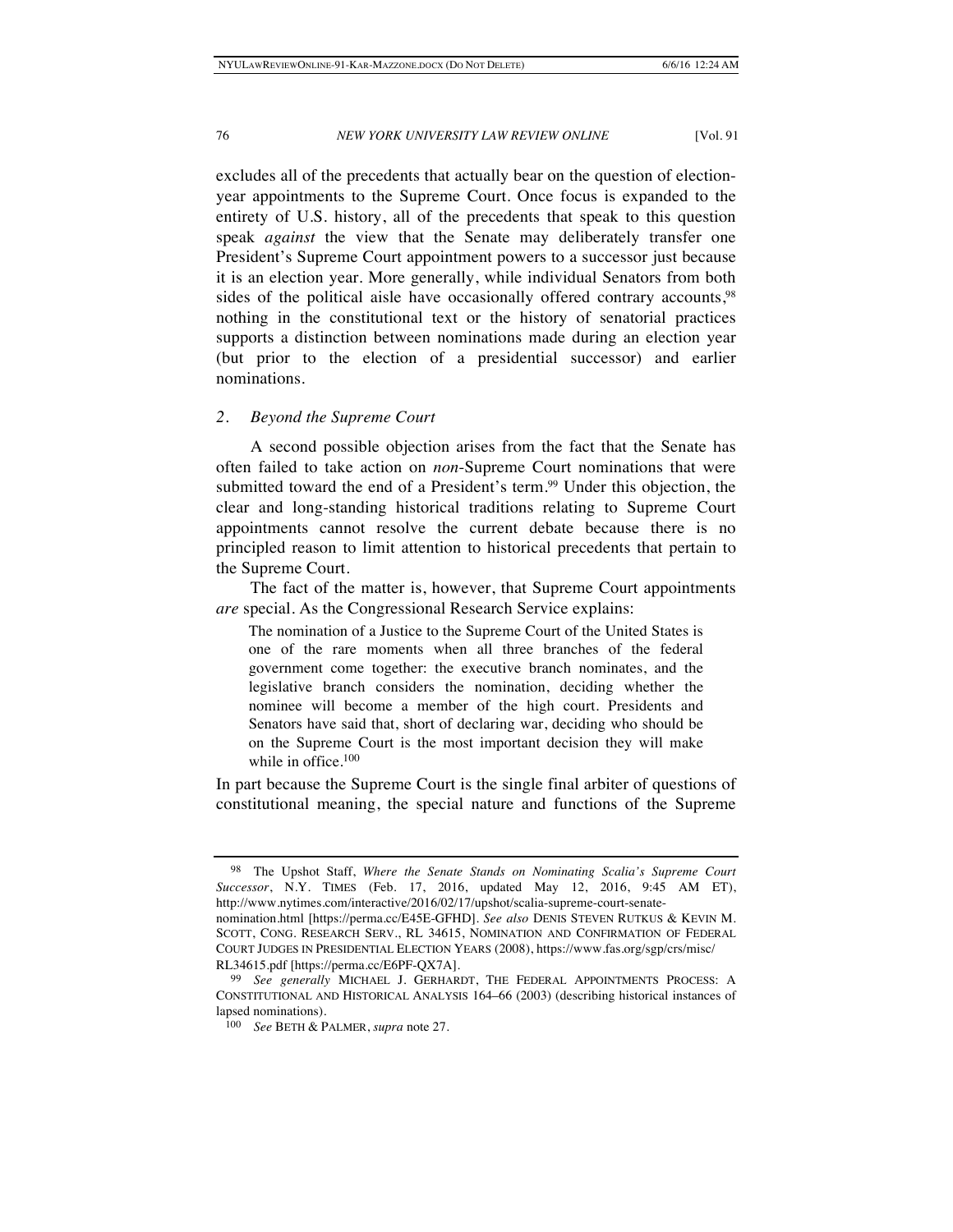Court have long been recognized.101 It thus makes sense that Supreme Court appointments have traditionally been treated with special care and that distinct patterns and practices of dealing with Supreme Court appointments have emerged over the course of U.S. history.

One way to measure the special care with which Supreme Court appointments have traditionally been treated is to consider the number of Supreme Court nominations that have failed to reach the Senate floor, along with the limited circumstances in which this has occurred. Members of the Senate might, in theory, attempt to divest a sitting President of his Supreme Court appointment power by refusing to allow his nominations to proceed to the full Senate floor. As it turns out, however, there are only twelve cases (out of 160 nominations) over the entire course of U.S. history where a Supreme Court nomination has failed to reach the Senate floor.<sup>102</sup> Three of these involved nominations submitted very late in a congressional term, with resubmission by the same President (and a full vote) during the next congressional term.103 Another six involved presidential withdrawals of particular nominees—either so that the President could nominate a subsequent candidate who obtained confirmation or because the vacancy never materialized.104 Hence, none of these nine cases involved the Senate's refusal to proceed to full Senate consideration of a President's

102 *Id.* at 15–16.

<sup>&</sup>lt;sup>101</sup> BARRY J. MCMILLION, CONG. RESEARCH SERV., R44235, SUPREME COURT<br>PPOINTMENT PROCESS: PRESIDENT'S SELECTION OF A NOMINEE 2 (2016). APPOINTMENT PROCESS: PRESIDENT'S SELECTION OF A NOMINEE 2 (2016), https://www.fas.org/sgp/crs/misc/R44235.pdf [http://perma.cc/AWX3-HT6X] ("The Senate 'is perhaps most acutely attentive to its [advise and consent] duty when it considers a nominee to this Supreme Court. That this is so reflects not only the importance of our Nation's highest tribunal, but also our recognition that while Members of the Congress and Presidents come and go . . . the tenure of a Supreme Court Justice can span generations.'" Sen. Daniel P. Moynihan, debate in Senate on Supreme Court nomination of Ruth Bader Ginsburg, 139 CONG. REC. 18142, August 2, 1993.).

<sup>103</sup> *See* COMPLETE HISTORICAL RECORD OF SUPREME COURT VACANCIES AND NOMINATIONS, *infra*, Appendix, at 109. Confirmation of John Harlan and Pierce Butler occurred in such circumstances. In the third case, the Senate rejected the nomination of William Hornblower. *See id.* at 110. President Grover Cleveland subsequently filled that vacancy with another nominee, Edward White. *See id.*

<sup>104</sup> *See* BETH & PALMER, *supra* note 27, at 16. Most recently, for example, President George W. Bush withdrew the nomination of Harriet Miers in 2005 in response to mounting opposition to her candidacy and instead successfully nominated Justice Samuel Alito. *See* COMPLETE HISTORICAL RECORD OF SUPREME COURT VACANCIES AND NOMINATIONS, *infra*, Appendix, at 107–08. President Bush also withdrew his initial nomination of John Roberts as an Associate Justice in order to nominate him instead—again, successfully—to the position of Chief Justice. The other instances in this category are as follows: President Johnson nominated Homer Thornberry to the Court in 1968 but the nomination was withdrawn because the vacancy to which he was nominated never materialized. President Grant's nomination of Caleb Cushing and President Tyler's nomination of John C. Spencer were withdrawn before any floor action was taken. George Washington withdrew the nomination of William Patterson shortly before his second inauguration and before any floor action was taken but then successfully resubmitted it. *Id.* at 108, 111–13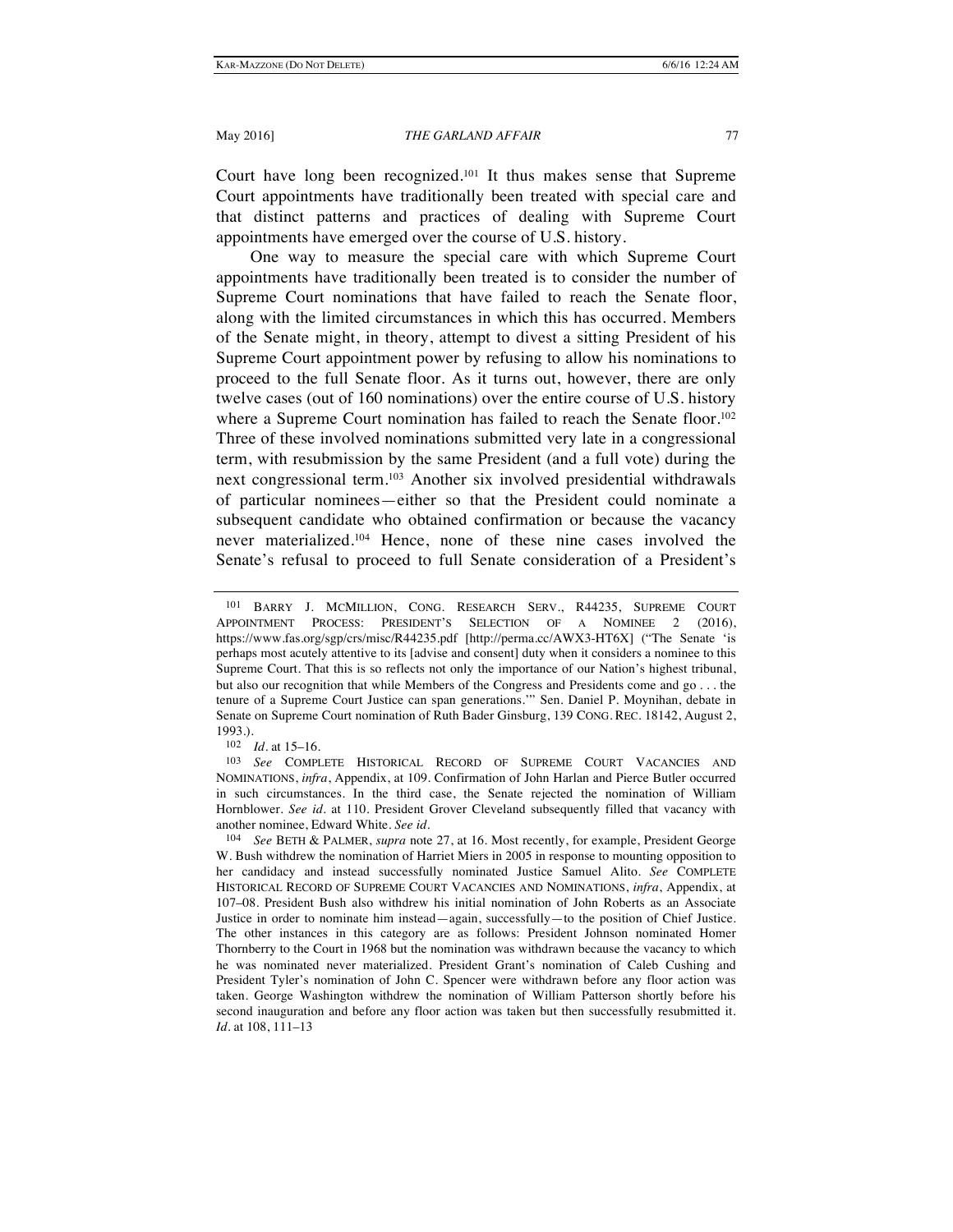Supreme Court nominees in an effort to completely divest a President of his Supreme Court appointment powers. The three remaining cases involved the nominations of Stanley Matthews, Henry Stanbery, and William Micou.<sup>105</sup> As described above, however, all three of these cases concerned nominations made either after the election of the nominating President's successor or by a President who obtained office only by succession.<sup>106</sup> Hence, except in these unusual circumstances, the Senate has never once before prevented full Senate deliberation on a President's Supreme Court nominees.107

Another way to measure the special care with which Supreme Court appointments have traditionally been treated is to consider the number of Supreme Court nominees who have obtained an up-or-down vote once reaching the Senate floor. The Senate might also attempt to divest a sitting President of his Supreme Court appointment power by preventing a final vote on any and all nominees from a particular President. Of the 148 nominations that have reached the Senate floor, however, all but thirteen have obtained a vote.<sup>108</sup> Here, too, we see a difference in how nominations are treated when made by elected Presidents who began the nomination process prior to the election of a successor and Presidents whose status as the most recently-elected President was in question.

In particular, ten such nominations were made by Presidents whose status as the most recently elected President was in question.<sup>109</sup> In these ten

109 In five of the thirteen cases in question, the nominations were tabled by the Senate in order to deliberately transfer one President's Supreme Court appointment powers to a successor. *See id.* But in all five of those cases, the nominees came from either President Tyler or Fillmore, who obtained office by succession rather than election prior to the ratification of the Twenty-fifth Amendment. In three other cases the Senate moved to postpone a final vote, thereby deliberately and effectively extinguishing a President's Supreme Court appointment power. *See id.* But in two of these three cases, which related to George Badger and John Crittenden, there were contemporaneous questions about the status of the nominating President as the most recently elected President. *Compare id.*, *with* COMPLETE HISTORICAL RECORD OF SUPREME COURT VACANCIES AND NOMINATIONS, *infra*, Appendix, at 112. In three other cases, which involved the nominations of Jeremiah Black, John Read, and Reuben Walworth, the Senate used other senatorial procedures to deliberately transfer a President's Supreme Court appointment powers to his successor, but in these three cases, there were similarly contemporaneous questions about the status of the President as the most recently elected President. In the case of Jeremiah Black, who was nominated after the election of new President, the Senate defeated a motion to consider Black on the merits. *See* BETH & PALMER, *supra* note 27, at 16. In the case of John Read, who was nominated by President Tyler, no procedures were taken but no vote ever occurred either. *See id.*  In the case of one of Reuben Walworth's nomination, also by President Tyler, a motion to consider was met with objection. *See id.* Hence, altogether ten of the cases where nominees obtained no vote up or down involved cases where there were contemporaneous questions about the status of the President as the most recently elected President.

<sup>105</sup> *See* BETH & PALMER, *supra* note 27, at 16.

<sup>106</sup> *See supra* Parts I.A & I.B.

<sup>107</sup> *See* BETH & PALMER, *supra* note 27, at 16.

*Id.*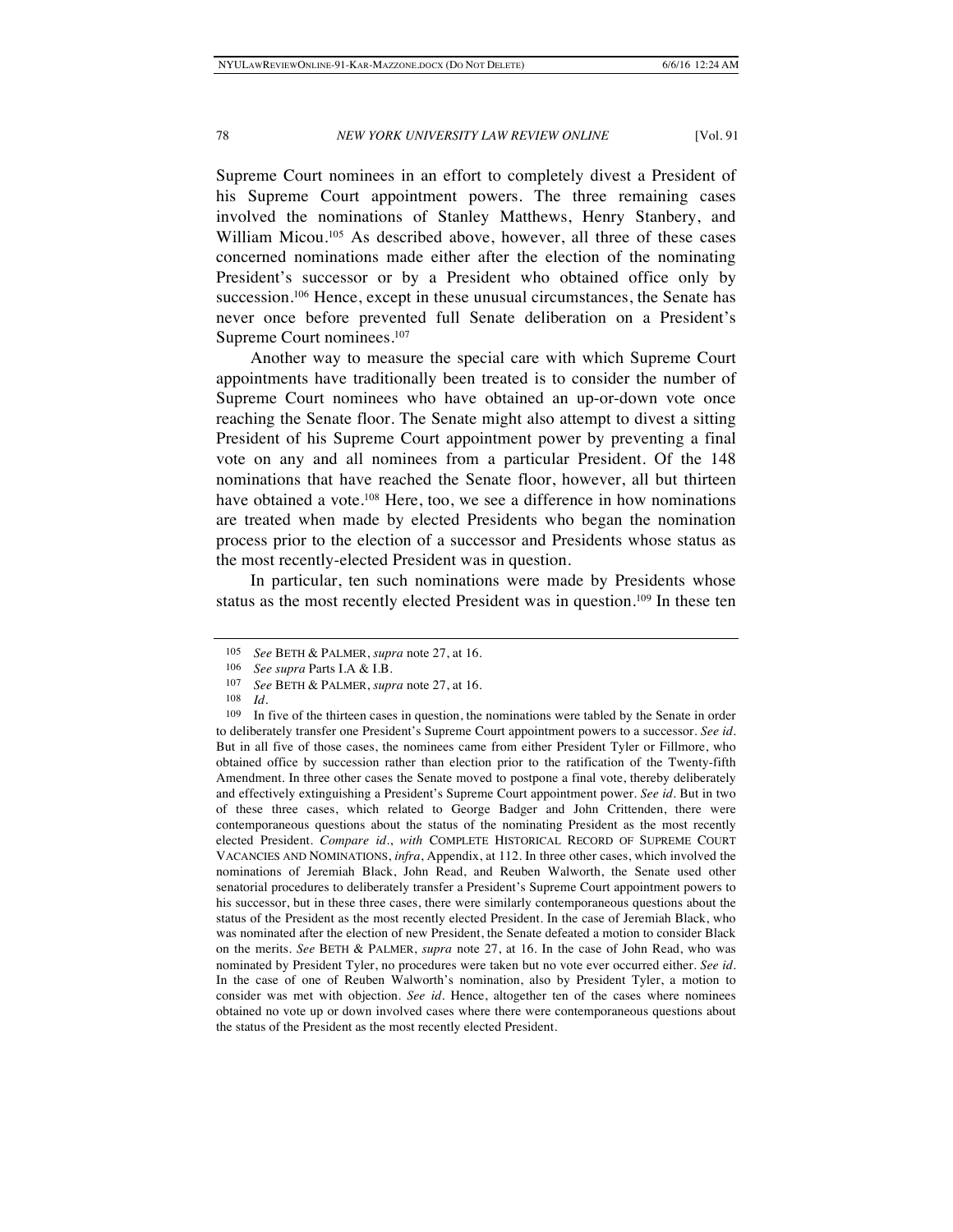cases, the Senate *did* use senatorial procedures of various kinds (including filibustering or motions to postpone or take no action) to deliberately prevent a vote on the President's nominee. But in the remaining three cases, where no questions of status existed, the Senate cannot be fairly understood to have done any such thing. This is especially clear in two of the three cases, because it was the nominating President himself who withdrew the nominations before the Senate could vote in order to nominate another candidate, who was subsequently confirmed.110 The third case, which involved President Lyndon B. Johnson's nomination of Abe Fortas to the position of Chief Justice, is more complex and will therefore be discussed separately in the next subsection. That case did involve the filibustering of a candidate, but—for reasons we will explain—it cannot be fairly understood as a deliberate attempt to divest a particular President of his Supreme Court appointment powers in circumstances where an actual vacancy existed. Hence, absent questions about the status of a President as the most recently-elected President, the Senate has never before refused a full up-or-down vote on all of the nominees from a *particular* President in order to divest that President of his Supreme Court appointment powers.

The fact that the Senate may have withheld advice and consent (or full Senate consideration, or a final vote) on some *non*-Supreme Court appointments in the past is thus irrelevant to the present analysis. A close examination of the relevant evidence suggests that throughout U.S. history, Supreme Court appointments have simply been treated with special urgency and care. The historical rule that we uncover is therefore limited to the context of Supreme Court appointments—and appropriately so. Still,

<sup>110</sup> First, when Ulysses S. Grant's nomination of George Williams to the position of Chief Justice met with considerable opposition, and looked like it would not pass, Williams requested Grant to withdraw the nomination before a final vote. *See* OXFORD COMPANION, *supra* note 95, at 931 (entry for "George Williams"). This did not lead to any transfer of President Grant's Supreme Court appointment power with respect to this vacancy, however, because President Grant subsequently nominated Justice Morrison Waite to the position and Justice Waite was confirmed. *See* COMPLETE HISTORICAL RECORD OF SUPREME COURT VACANCIES AND NOMINATIONS, *infra*, Appendix, at 111. Second, President Andrew Jackson nominated Roger Taney to replace Associate Justice Gabriel Duvall, who retired on January 12, 1835. The Senate scheduled a vote on Taney's confirmation on the last day of its session that same month but Jackson's opponents blocked the vote and moved to abolish the open seat on the Court. *See* ABRAHAM, *supra* note 74, at 858 (entry for "Roger Brooke Taney"); MELVIN UROFSKY, THE SUPREME COURT JUSTICES: A BIOGRAPHICAL DICTIONARY 466 (2006) (entry for "Roger B. Taney"); Charles M. Ellis, *Roger B. Taney, the Leviathan of Slavery*, THE ATLANTIC (Feb. 1865), http://www.theatlantic.com/ magazine/archive/1865/02/roger-b-taney-the-leviathan-of-slavery/387241/

<sup>[</sup>https://perma.cc/QG2B-WQ8L]. While that motion was unsuccessful, Jackson's opponents did succeed in postponing indefinitely any vote on Taney's candidacy during that congressional term. *See* COMPLETE HISTORICAL RECORD OF SUPREME COURT VACANCIES AND NOMINATIONS, *infra*, Appendix, at 112. In that case, however, no actual transfer of power occurred because President Jackson was still in office and simply renominated Taney to the position of Chief Justice the following year, and the Senate confirmed the appointment. *See id.*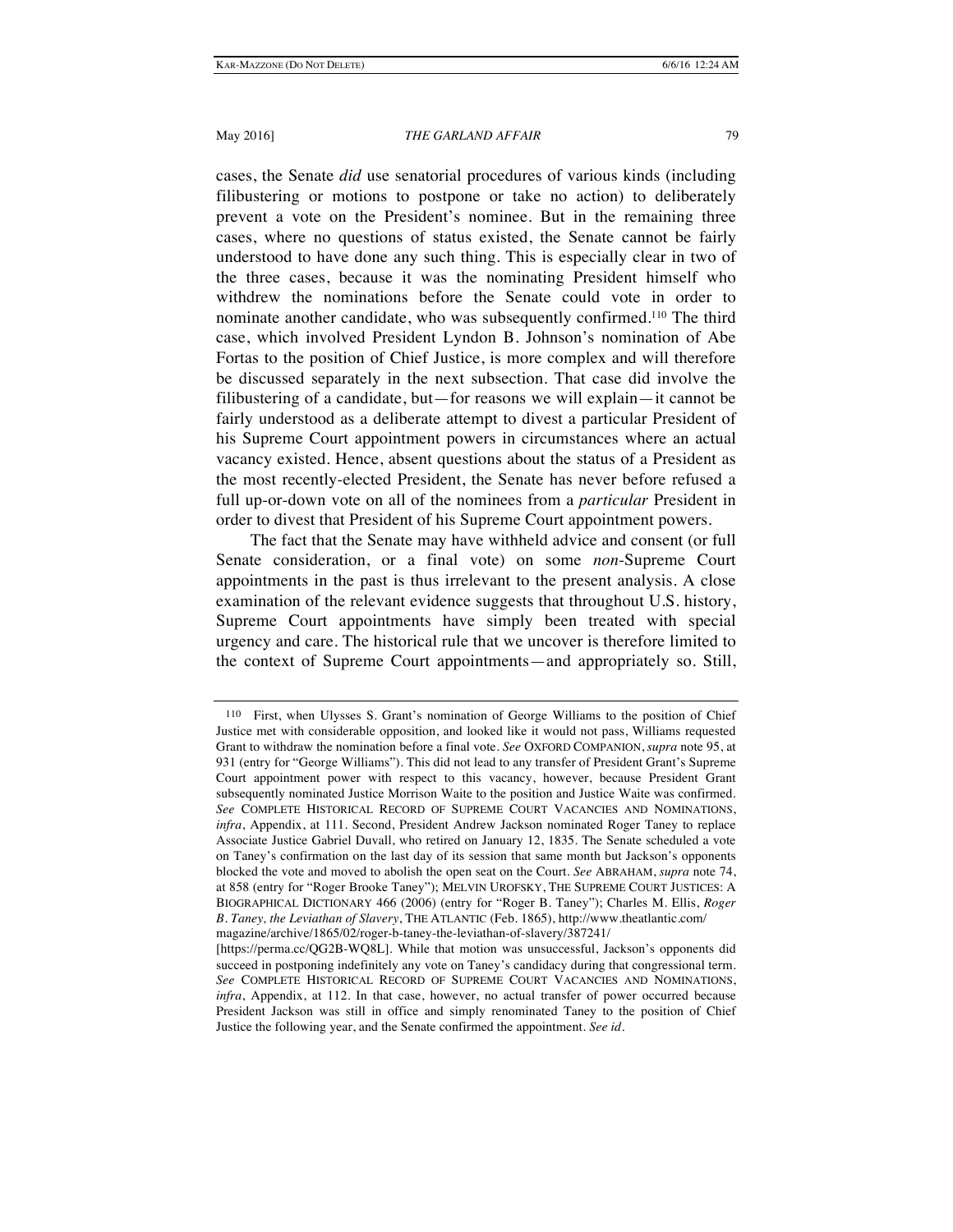within this special context, nominations have always gone to the full Senate floor, unless withdrawn by the President or submitted by one whose status as the most recently-elected President was in doubt. The Senate has always proceeded to a final vote on *some* nominee to fill every *actual* Supreme Court vacancy—unless there were contemporaneous doubts about the status of the nominating President as the most recently-elected President.

#### *3. Abe Fortas*

The closest possible exception to our historical account lies in the events surrounding the nomination of Abe Fortas to replace Chief Justice Warren.111 When President Lyndon B. Johnson (LBJ) submitted this nomination, on June 26, 1968, Abe Fortas was already an Associate Justice.<sup>112</sup> On that same day, LBJ therefore nominated another person-Homer Thornberry—to fill the seat that Abe Fortas would relinquish if confirmed to the position of Chief Justice.<sup>113</sup> The Senate commenced hearings on Fortas's nomination but Fortas faced especially harsh questioning and severe resistance from a number of conservative Senators.<sup>114</sup> On October 4, 1968, in part as a face-saving measure for Fortas, LBJ withdrew Fortas's nomination to the position of Chief Justice.115 This withdrawal occurred following four days of floor debate and a failed motion for cloture to force a full Senate vote.116 Because Fortas's seat was never vacated and LBJ did not seek to nominate anyone else to the position of Chief Justice, this withdrawal effectively mooted Thornberry's nomination as well.<sup>117</sup>

While the Fortas case might appear to challenge our historical account, it in fact fits with our principal conclusions. As an initial matter, although immediately after Fortas was nominated eighteen Senators signed a letter stating that they believed the next President should nominate a new Chief Justice, the Senate Judiciary Committee promptly met with and held confirmation hearings on Fortas—even though the nomination occurred during an election year.<sup>118</sup> Fortas's nomination also made its way to the full Senate floor, where the full Senate began to consider Fortas's nomination

<sup>111</sup> *See* COMPLETE HISTORICAL RECORD OF SUPREME COURT VACANCIES AND NOMINATIONS, *infra*, Appendix, at 108.

<sup>112</sup> OXFORD COMPANION, *supra* note 95, at 308 (entry for "Abe Fortas").

*Id.* at 872 (entry for "William Homer Thornberry").

<sup>114</sup> *See* LAURA KALMAN, ABE FORTAS: A BIOGRAPHY 327–56 (1992) (detailing the Senate hearings on Fortas's nomination to position of Chief Justice).

<sup>115</sup> *Id.* at 355.

<sup>116</sup> *See* KALMAN, *supra* note 114, at 355.

<sup>117</sup> *Id.*

<sup>118</sup> *Id.* at 351–55.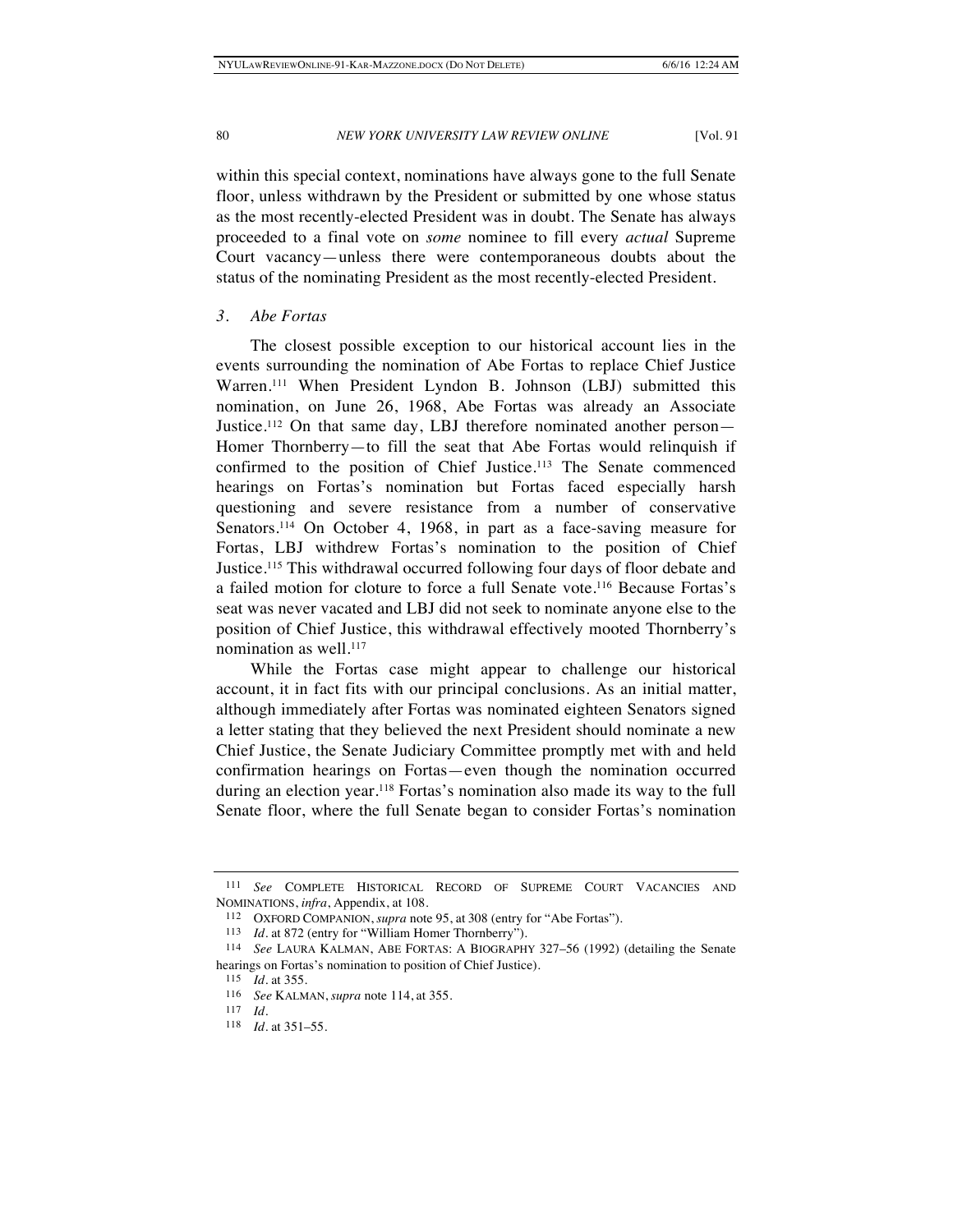on the merits.119 The Senators who opposed Fortas thus voiced their opposition in public confirmation hearings and floor debates where they cited numerous particular reasons to oppose this particular nominee for the position of Chief Justice.120 Some Senators noted that Fortas was, for example, a close, personal advisor to LBJ and continued to advise him (daily, as it turns out) during his presidency.121 These Senators argued that Fortas's ascension to the position of Chief Justice, a position of special influence and authority, would thus create special problems relating to the separation of powers.122 Fortas had also been at the center of several ethical controversies; he was ultimately forced to resign his position as Associate Justice in 1969, after several further ethical scandals emerged.123

Because of these facts, the Fortas episode is readily distinguishable from the current one involving Garland. As an initial matter, the Fortas episode did not involve the Senate announcing in advance that it would not consider or vote on any nominee from a particular President. Nor was it a case in which the Senate refused to hold confirmation hearings or floor debates on a Supreme Court nomination. By voicing their reasons for opposing Fortas in public confirmation hearings and floor debates, all Senators who opposed Fortas were able to represent their constituents but also risked the threat of losing reelection if their positions on this candidacy deviated too far from those of their constituents. Senators who supported Fortas faced similar risks. But no such national democratic constraints can operate with respect to Garland's nomination because only a handful of Senators are effectively preventing the full Senate from publicly considering and voting on Judge Garland. Unlike the current situation, which involves a vacancy created by Justice Scalia's death, the Fortas episode also never involved any *actual* vacancy on the Supreme Court. Chief Justice Warren had merely announced his intention to retire from the Court "effective at [LBJ's] pleasure."124 Warren's intention was to allow LBJ, a Democrat, to appoint his replacement (perhaps a reason-in-and-of-

<sup>119</sup> *Id.* at 331–32.

<sup>120</sup> *See id.* at 337 (describing shift in strategy of senators opposed to Fortas from a claim that Johnson was a lame-duck President and thus ineligible to appoint a Supreme Court Justice to a focus on Fortas's close relationship with the President and behavior as an Associate Justice).

<sup>121</sup> *Id.* at 337–40 (recounting Senators' vigorous questioning of Justice Fortas about advice he provided the President on a variety of issues, including the Vietnam War and selection of judges, and the implications of this role for separation of powers).

<sup>122</sup> *See id.* at 357 ("It was Fortas's misfortune to have his advisory role exposed at a time when there was increasing anxiety among the public and members of Congress about the growth of presidential power. To senators, that fear made it more important than ever to maintain the sanctity of the separation of powers doctrine.").

<sup>123</sup> *See* Gerard N. Magliocca, *The Legacy of Chief Justice Fortas*, 18 GREEN BAG 2D 261, 268 (2015) (describing disclosure by *Life* magazine that Fortas had received a \$20,000 retainer from a foundation seeking access to the President).

<sup>124</sup> *Id.* at 264.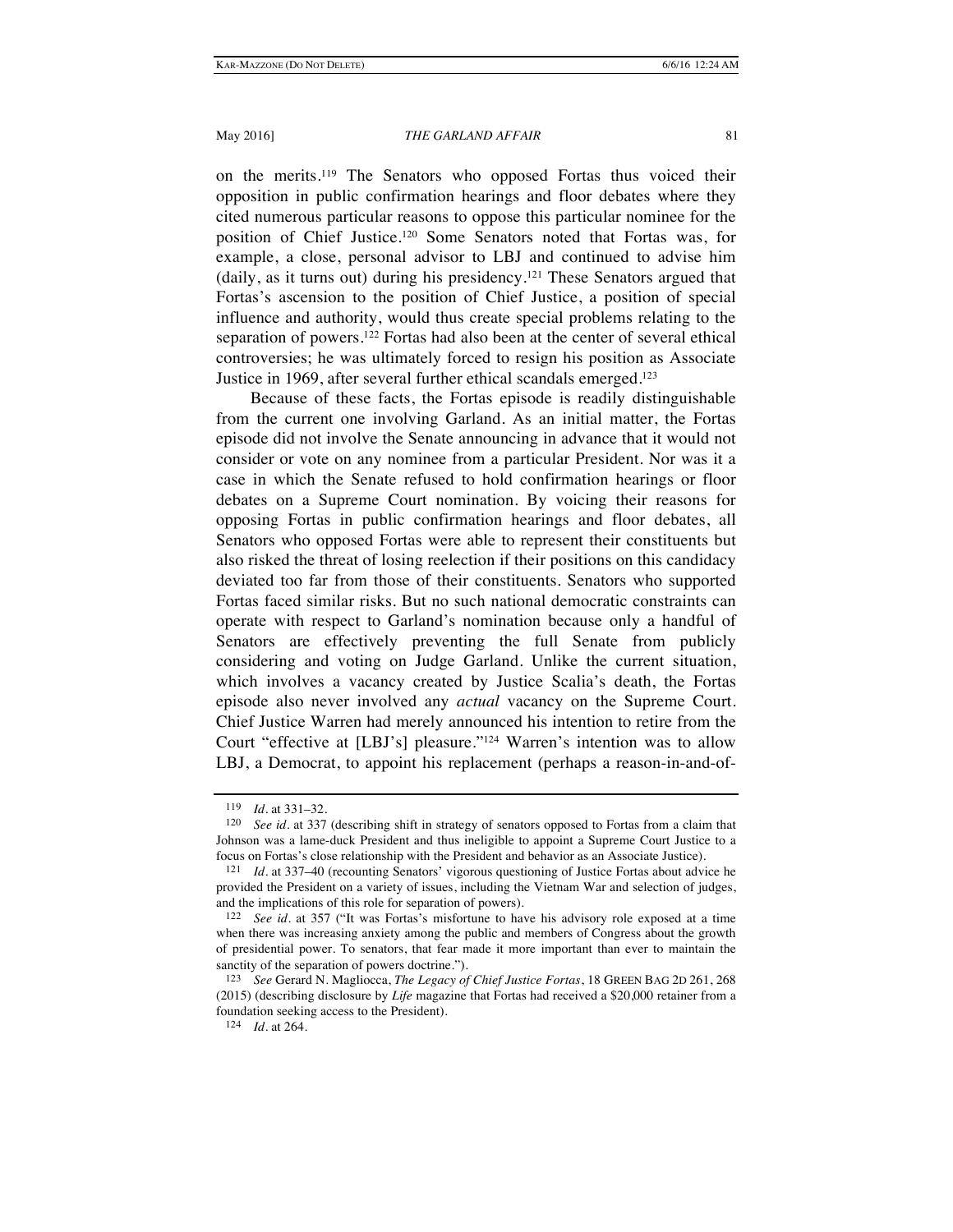itself for the Senate to withhold consent). Ultimately, however, Chief Justice Warren remained in office throughout and after these proceedings with the result that there was never any actual vacancy with respect to this position during LBJ's term. For all of these reasons, the Fortas episode cannot be fairly understood as one in which the Senate deliberately refused to let a sitting President fill an actual Supreme Court vacancy regardless of the merits of his particular nominees.

Our principal historical conclusions therefore hold true without exception. Put simply, the Senate has sometimes used its "advice and consent" powers to shape some Presidents' Supreme Court choices—either by rejecting or resisting some particular nominees on their merits and with full Senate consideration. Absent contemporaneous doubts about the status of a nominating President as the most recently-elected President, however, the Senate has never before acted as if it had the further power to completely divest a sitting President of his Supreme Court appointment powers.

#### $\mathbf{I}$

### THE GRAVE PRAGMATIC RISKS OF A BREAK FROM HISTORICAL TRADITION

Supreme Court appointments have always been subject to politics. It might, therefore, be tempting to conclude that the current Senate Republicans' plan to transfer President Obama's Supreme Court appointment power to his successor is nothing more than politics as usual. The historical account offered in the previous Part suggests, however, that this is plainly not the case. The Senate Republicans' current plan is qualitatively different from anything that has occurred before. At minimum, the plan therefore represents a much more significant break from more than two centuries of U.S. history and practices of fair dealing than has thus far been appreciated. A break of this magnitude carries with it grave pragmatic risks,<sup>125</sup> which are serious enough in their own right and exist regardless of the constitutional status of the plan. This Part highlights these pragmatic risks. The Part that follows, then, turns to the attendant constitutional problems.

A defining feature of the Senate—and one of the primary bases upon which it has been able to operate despite inevitable political differences among its members—is a commitment to traditions of fair play, which

<sup>125</sup> For similar arguments, see Vikram David Amar, *The Grave Risks of the Senate Republicans' Stated Refusal to Process any Supreme Court Nominee President Obama Sends Them*, VERDICT (Feb. 26, 2016), https://verdict.justia.com/2016/02/26/the-grave-risks-of-thesenate-republicans-stated-refusal-to-process-any-supreme-court-nominee-president-obama-sendsthem [https://perma.cc/2MDK-2544].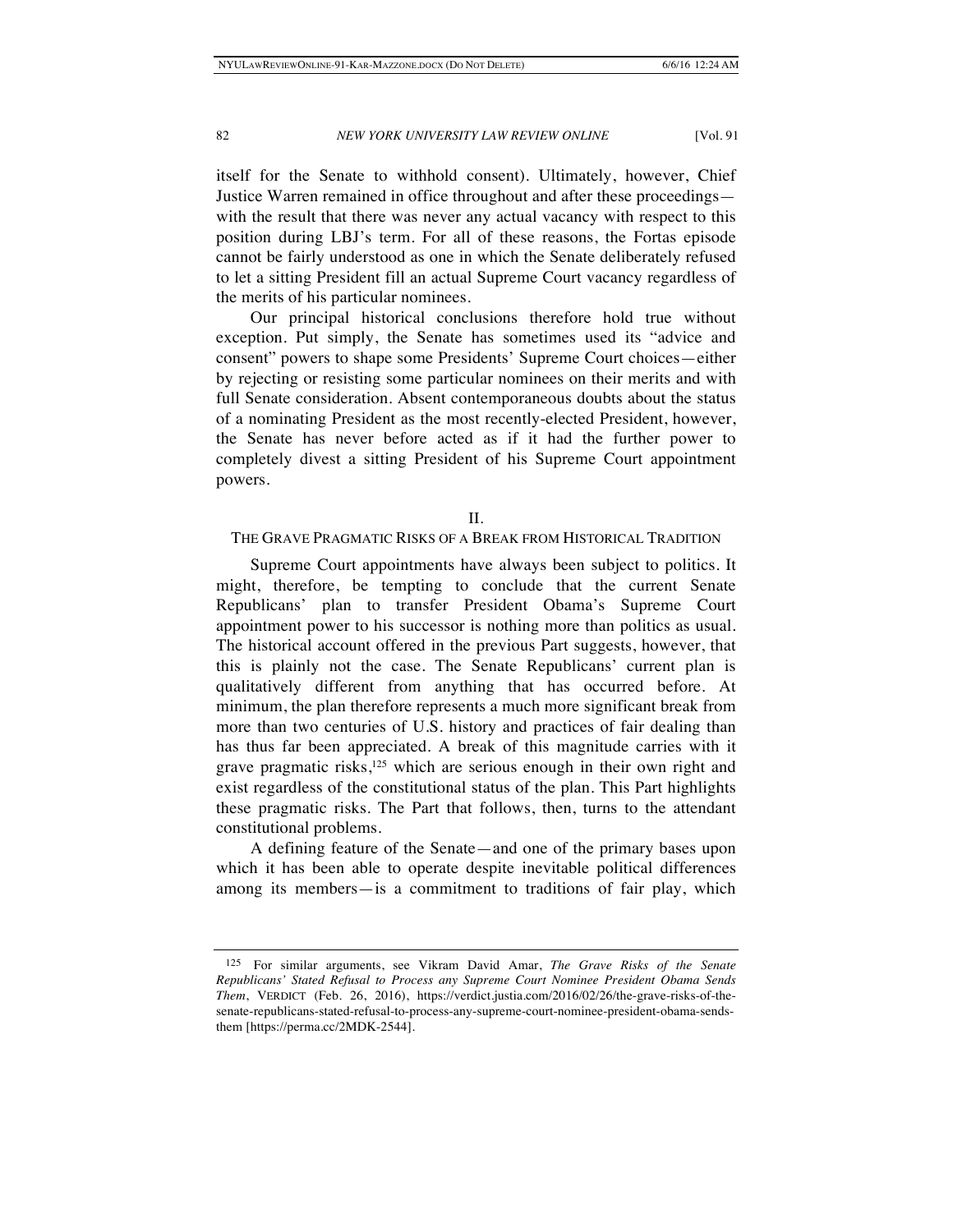allow it to function in politicized circumstances.126 Even when senatorial traditions have not achieved the status of constitutional rules, they therefore create practices of fair dealing that allow the Senate to play its constitutionally-designated roles regardless of which party holds a majority of seats at any particular moment.

The historical rule that we have uncovered is a prime example of such of tradition: It allows for Supreme Court appointments to proceed even in circumstances where the nominating President and Senate majority are of different parties. Indeed, one of the primary ways this tradition has typically functioned is by helping to produce relative consensus appointments to the Supreme Court.

The Senate thus has some constraints on how it can proceed if it is to maintain consistency with its own traditional rules of fair play. To be sure, the Senate can and should scrutinize particular nominees to replace Justice Scalia—as it has past nominees to the Court. It can also confirm or reject (or resist) particular nominees after full Senate consideration on a broad range of grounds.<sup>127</sup> The history we have described suggests, however, that the Senate cannot go further, by deliberately transferring President Obama's Supreme Court appointment powers to an unknown successor, and maintain consistency with more than two centuries of senatorial tradition.

Some recent commentators have suggested, to the contrary, that the Senate is, in fact, providing advice—in the traditional sense—to President Obama by refusing to act on any of his nominees.128 On this view, the Senate is performing its constitutionally described role by, in effect, advising the President not to bother nominating anyone at all to replace Justice Scalia. This argument confronts two serious difficulties. First, the

<sup>126</sup> *See, e.g.*, RICHARD A. BAKER, TRADITIONS OF THE SENATE 1 (2007) ("The U.S. Senate relies heavily on tradition and precedent. Change comes slowly."); L. SANDY MAISEL & MARK D. BREWER, PARTIES AND ELECTIONS IN AMERICA: THE ELECTORAL PROCESS 360 (2011) ("The Senate's norms, traditions, and unique historical development preclude strong party control."); NEIL MACNEIL & RICHARD A. BAKER, THE AMERICAN SENATE: AN INSIDER'S HISTORY 10 (2013) ("New senators learn quickly the role tradition plays in the institution's culture.").

<sup>127</sup> *See, e.g.*, PAUL M. COLLINS & LORI RINGHAND, SUPREME COURT CONFIRMATION HEARINGS AND CONSTITUTIONAL CHANGE 14 (2013) ("[C]onfirmation hearings are valuable because they act as a democratic forum for the discussion and ratification of constitutional change."); CHARLES GARDNER GEYH, COURTING PERIL: THE POLITICAL TRANSFORMATION OF THE AMERICAN JUDICIARY 33 (2016) ("Partisan wrangling has always been a part of the Supreme Court confirmation process."). 128 For critical discussion of these views, see David H. Gans, *Republicans Who Block* 

*Obama's Supreme Court Pick Are Violating the Constitution*: *The Originalist Case for the Senate to Do Its Job*, NEW REPUBLIC (Mar. 16, 2016), https://newrepublic.com/article/131700/

republicans-block-obamas-supreme-court-pick-violating-constitution [https://perma.cc/Z2HM-SC6C] (observing "[t]he claims made by [some] senators that they can fulfill their 'advice and consent' responsibilities under the Constitution by doing nothing").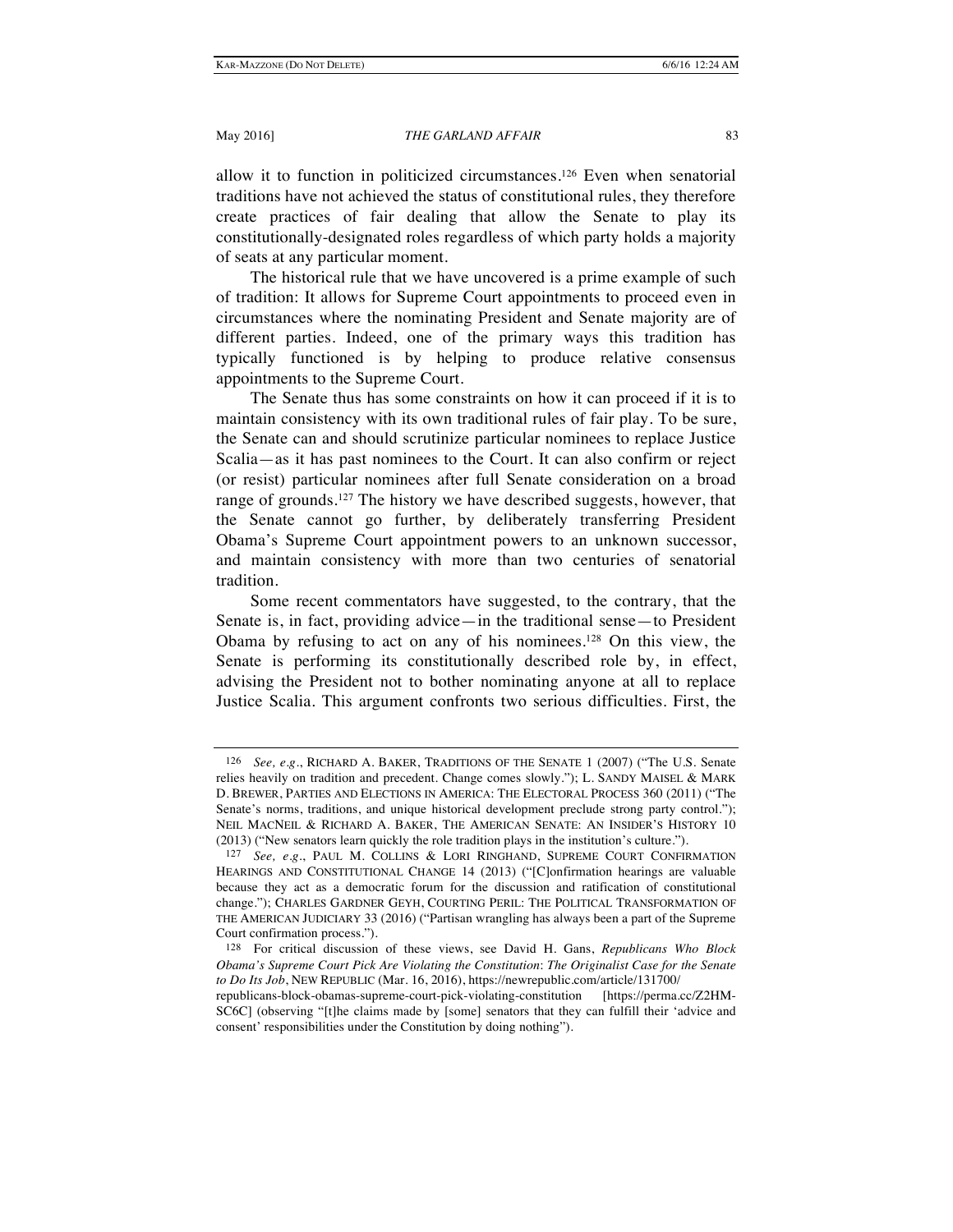full Senate is not acting to provide advice at all in such circumstances. Rather, a number of Republicans on the Senate Judiciary Committee are preventing floor debates on the ultimate question whether *the Senate* advises and consents to the Garland nomination. Second, and more practically, advice that takes the form of "we will not act on any nominee by a particular President" cannot provide a President with any actionable advice for how to nominate a candidate who might be appointed through the Constitution's designated mechanisms.

Senate rules confirm this assessment. Senate Rule 31 states: "When nominations shall be made by the President of the United States to the Senate, they shall, unless otherwise ordered, be referred to appropriate committees."129 The same rule also states, however, that "the *final* question on every nomination shall be, 'Will *the Senate* advise and consent to this nomination?'"130 Hence, under existing Senate rules, it is ultimately the *full Senate* that provides "advice and consent" through floor consideration leading, typically, to a full Senate vote.<sup>131</sup> No rule of the Senate presently authorizes the Senate Judiciary Committee to exercise that power on the Senate's behalf or to offer its prediction of how full Senate consideration will come out as a substitute for full Senate consideration.<sup>132</sup>

To be sure, the Senate is free to change its own rules. A departure from the approach Rule 31 embodies would, however, mark a quite serious break from more than two centuries of Senate tradition. Before Rule 31 was enacted, Supreme Court nominations always went to the full Senate floor;133 and even thereafter, Senate traditions have always only allowed for deliberate transfers of Supreme Court appointment powers in the past in certain highly unusual circumstances not present here.

To break now with this long-standing historical tradition would generate grave pragmatic risks. We highlight three such risks below.

<sup>129</sup> STANDING RULES OF THE SENATE REVISED TO JANUARY 24, 2013, S. DOC. NO. 113-18, at 43–44 (2013) https://www.gpo.gov/fdsys/pkg/CDOC-113sdoc18/pdf/CDOC-113sdoc18.pdf [https://perma.cc/U92M-22CJ] (Rule XXXI Executive Session–Proceedings on Nominations, Section 6). *See* BETH & PALMER, *supra* note 27, at 5.

<sup>130</sup> *Id.* (emphases added).

<sup>131</sup> *See supra* Part I.C (discussing limited circumstances in which Supreme Court nominations that have reached the Senate floor have not received a full Senate vote—none of which involved deliberate attempts to transfer a President's Supreme Court appointment power to a successor absent contemporaneous questions about the status of the nominating President as the most recently elected President).

<sup>132</sup> *Cf.* THE FEDERALIST NO. 77, 398 (Alexander Hamilton) (George W. Carey & James McClellan eds., 2001) (arguing that if a smaller committee or council is given the confirmatory authority, then "all idea of responsibility is lost").

<sup>133</sup> *See* BETH & PALMER, *supra* note 27.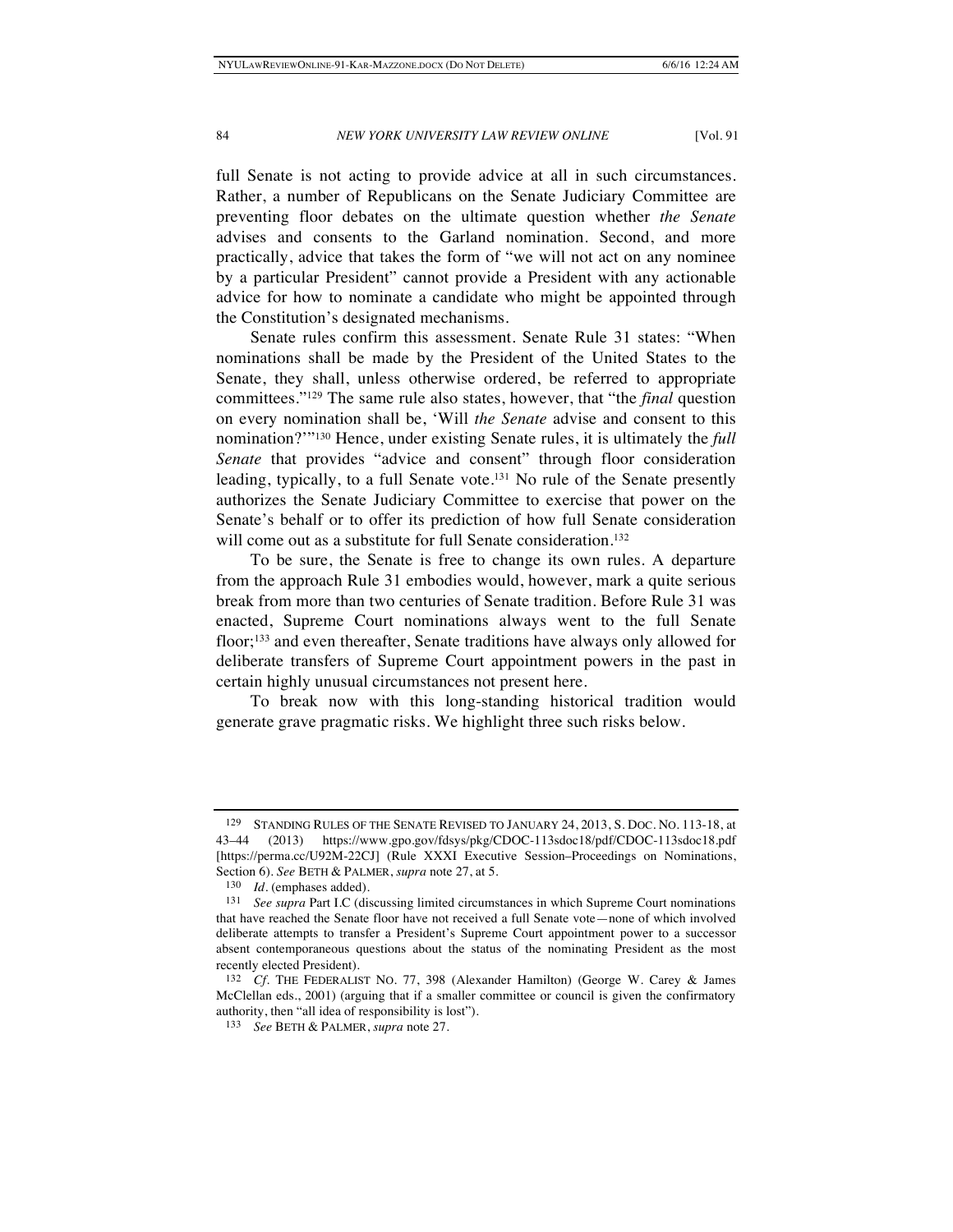### *A. Democratic Considerations Unmoored*

One pragmatic risk arises from the fact that absent reliance on historical tradition, there is no evident stopping point for the particular type of breach that the Republican plan entails. Senate Republicans claim motivation by democratic concerns—that is, they want "the people" to have a chance to weigh in on the pending Supreme Court appointment by way of voting in the upcoming election.134 While the justification has an appealing ring, the problem is that without some reliance on tradition, there is no principled method to determine the best timing or appropriate mechanisms through which the people's voice should be heard and followed. Arguments concerning the possibility of Supreme Court vacancies were, for example, amply raised during the *previous* presidential election.135 It stands to reason that voters selected President Obama to, among other things, fill any Supreme Court vacancies that might arise during his term in office. In addition, if the Senate were to hold confirmation hearings and floor debates leading to a vote on President Obama's particular nominees to replace Justice Scalia, the people could still speak *now* by holding their particular Senators accountable for their votes. (Indeed, some Republican Senators, either facing tight election battles or in response to the views of their constituents may, after public confirmation hearings, ultimately vote in favor of Garland.136) By contrast, it is not plausible to think that the decisions of a handful of Senators on the Senate Judiciary Committee, representing a minority of the States, can adequately reflect the democratic will of the Nation.

Some might set aside whatever democratic mechanisms exist now in favor of those that would arise in the context of the pending election. Here, however, tradition serves as an important anchor. Without some deference

<sup>134</sup> Mitch McConnell has explained, for example, that: "The American people may well elect a president who decides to nominate Judge Garland for Senate consideration. . . . The next president may also nominate someone very different. Either way, our view is this: Give the people a voice." *See* Erin Kelly, *GOP Senators Vow Not to Consider Garland to Fill Supreme Court Vacancy*, USA TODAY (Mar. 17, 2016), http://www.usatoday.com/story/news/2016/03/16/ gop-senators-vow-not-consider-garland-fill-supreme-court-vacancy/81856428/

<sup>[</sup>https://perma.cc/6SVE-QNRR] (quoting Senate Majority Leader Mitch McConnell).

<sup>135</sup> During the 2012 election, Mitt Romney, for example, explicitly argued that: "In his first term, we've seen the president try to browbeat the Supreme Court. In a second term, he would remake it. Our freedoms would be in the hands of an Obama court, not just for four years, but for the next 40. That must not happen." *See* Trip Gabriel, *Romney Warns Gun Lobby of a Second Obama Term*, N.Y. TIMES: THE CAUCUS (Apr. 13, 2012), http://thecaucus.blogs.nytimes.com/ 2012/04/13/romney-to-warn-gun-lobby-of-a-second-obama-term/?\_r=0 [https://perma.cc/3DNQ-GKRU] (quoting Mitt Romney).

<sup>136</sup> *See, e.g.*, Amber Phillips, *Here Are the Republicans Who Could Break Ranks and Give Merrick Garland a Shot at the Supreme Court*, WASH. POST (Mar. 16, 2016), https://www.washingtonpost.com/news/the-fix/wp/2016/03/16/here-are-the-gop-senators-whocould-give-merrick-garland-a-shot-at-the-supreme-court/ [https://perma.cc/AC8H-BB2B].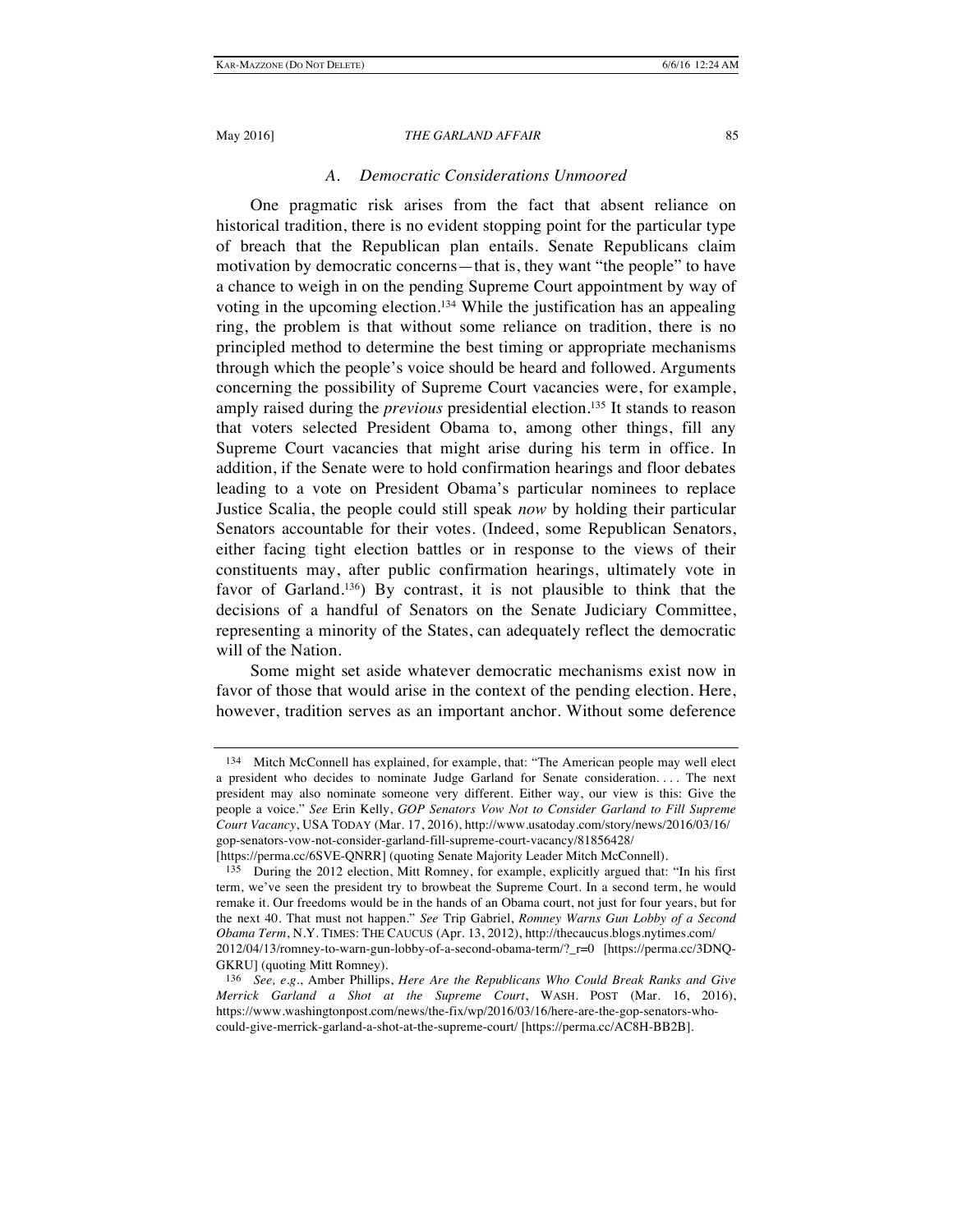to historical precedent, there would be little reason to limit *future* attempts to transfer a President's Supreme Court appointment powers to electionyear nominations. A commitment to election-year exceptionalism is far too easy to abandon when faced with abstract appeals to democracy. Why not, for example, proceed to think that once *half* of a President's term has passed, it is more democratically legitimate to wait until the next election to fill any Supreme Court vacancies that may arise? And once that has happened, why not think that the people should weigh in on every Supreme Court vacancy as part of the next election? Developments like these could lead to the unfortunate consequence that the judiciary would come to be viewed as little more than an arm of politics. Absent some anchor in history, the very decision procedures that allow for democratic deliberation can become unsettled and subject to intractable contestation.

Fortunately, democratic concerns do not require that we start down this dangerous path. Our constitutional structure is set up to allow the people's voice to be heard at any moment in time through a complex set of checks and balances—one of which is the traditional system of dealing with Supreme Court appointments. To break with the more than two centuries of tradition that have allowed representative democratic decisionmaking to function in this context would leave these deliberative procedures unmoored.

#### *B. Politicization of the Judiciary*

A second pragmatic problem with the Senate Republicans' current plan is that its logical terminus may well be that no Supreme Court Justices will be appointable unless the President and the Senate are of the same political party. Such a change in tradition can only lead to a more, rather than a less, politicized Court, and the rule of law will suffer. Shortly before Justice Scalia's death, Chief Justice Roberts warned, in fact, about the general risks to the Court's legitimacy that can arise when appointments processes become overly politicized. He explained:

When you have a sharply political, divisive hearing process, it increases the danger that whoever comes out of it will be viewed in those terms. . . . If the Democrats and Republicans have been fighting so furiously about whether you're going to be confirmed, it's natural for some member of the public to think, well, you must be identified in a particular way as a result of that process.<sup>137</sup>

<sup>137</sup> Robert Barnes, *The Political Wars Damage Public Perception of Supreme Court, Chief Justice Roberts Says*, WASH. POST (Feb. 4, 2016), https://www.washingtonpost.com/politics/ courts\_law/the-political-wars-damage-public-perception-of-supreme-court-chief-justice-robertssays/2016/02/04/80e718b6-cb0c-11e5-a7b2-5a2f824b02c9\_story.html [https://perma.cc/ZU8J-3ZAJ].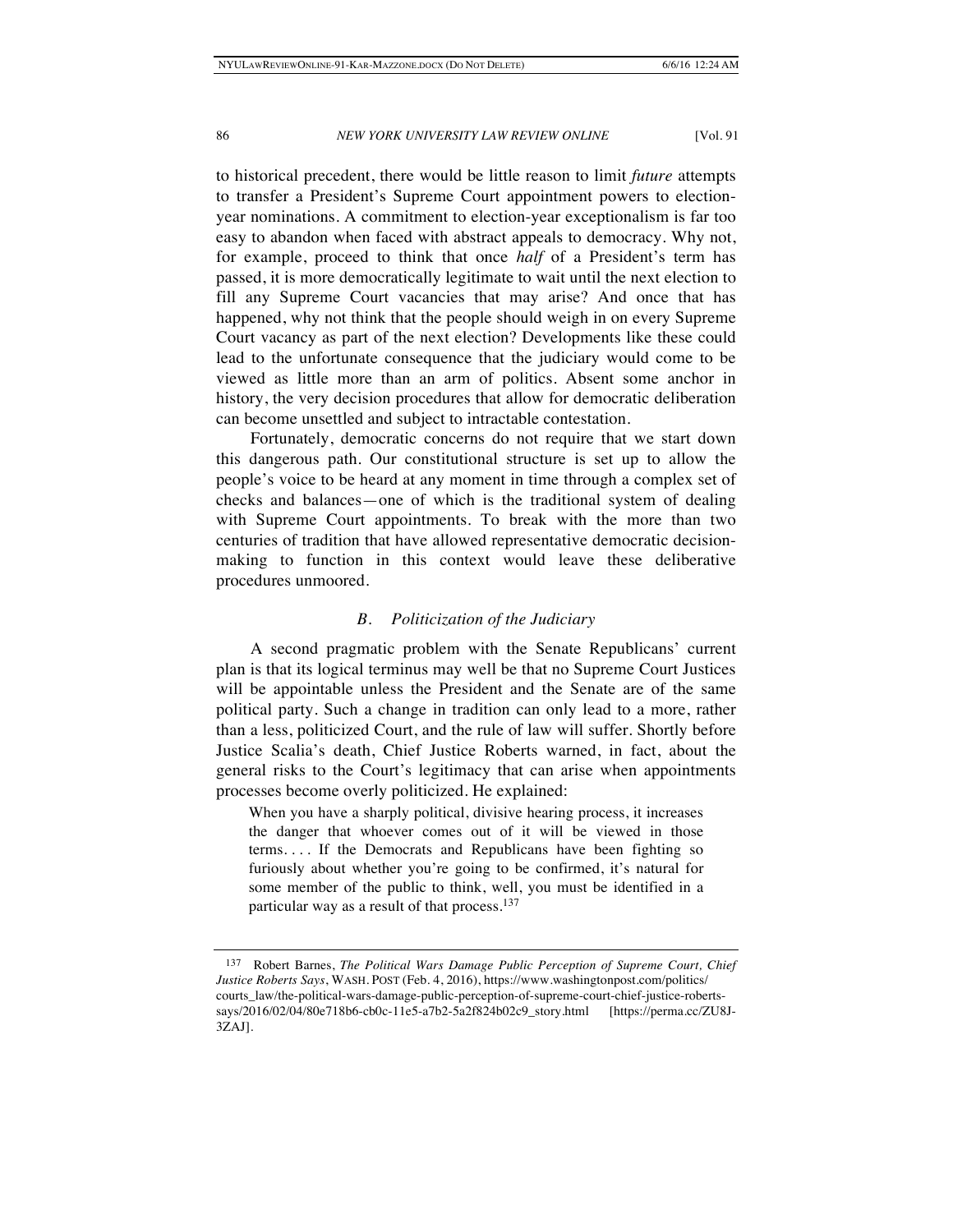If anything, the risks that Roberts identified understate the hazards involved with the Senate Republicans' current plan. Roberts's comments at least presupposed a willingness—consistent with two centuries of senatorial tradition—to consider and debate particular nominees on the merits.

The Senate Republicans' current plan, by contrast, involves one political party's resistance to any and all nominations by a President from the opposing political party. The plan seeks to deliberately divest a democratically-elected President of his Supreme Court appointment powers in order to put the choice of a Supreme Court Justice up for a kind of new national election. Prior to Justice Scalia's death, this level of politicization of Supreme Court appointments would have been quite unimaginable.

## *C. Heightened Risks of Retaliation and Cooperative Breakdown*

Should Republican Senators succeed in preventing full senatorial consideration of all of President Obama's nominees, there is, finally, little question that retaliatory measures will result. As Vikram Amar has observed, "moves in this appointments game can generate countermoves," such that "[g]ood players . . . need to calibrate their countermoves carefully to avoid putting themselves in more vulnerable situations later."138 At the very least, the unprecedented nature of Republican Senators' current plan is therefore likely to make Supreme Court appointments much more difficult in the future for Republicans and Democrats alike.

In addition, as Professor Amar explains, if "Democrats feel [this] move was overly sharp-elbowed," they may retaliate in equally unprecedented ways.139 For example, if Hillary Clinton were to win the next presidential election, Obama might withdraw the nomination of Judge Garland, and allow her to appoint a much more liberal Justice instead.<sup>140</sup> Or, if Democrats were to win the Senate but lose the White House, a new majority of Democratic Senators may undo the existing senatorial filibuster rule by simple majority vote.<sup>141</sup> They may then push an Obama nominee through during the lame-duck session before the inauguration of the next President.142 Democrats may even try to persuade Justices Ginsburg and Breyer to resign in early January so that President Obama can name three younger and more liberal Justices instead of making the single nomination of Judge Garland.143

- 140 *Id.*
- 141 *Id.*
- $\frac{142}{143}$  *Id.*
- *Id.*

<sup>138</sup> Amar, *supra* note 125.

<sup>139</sup> *Id.*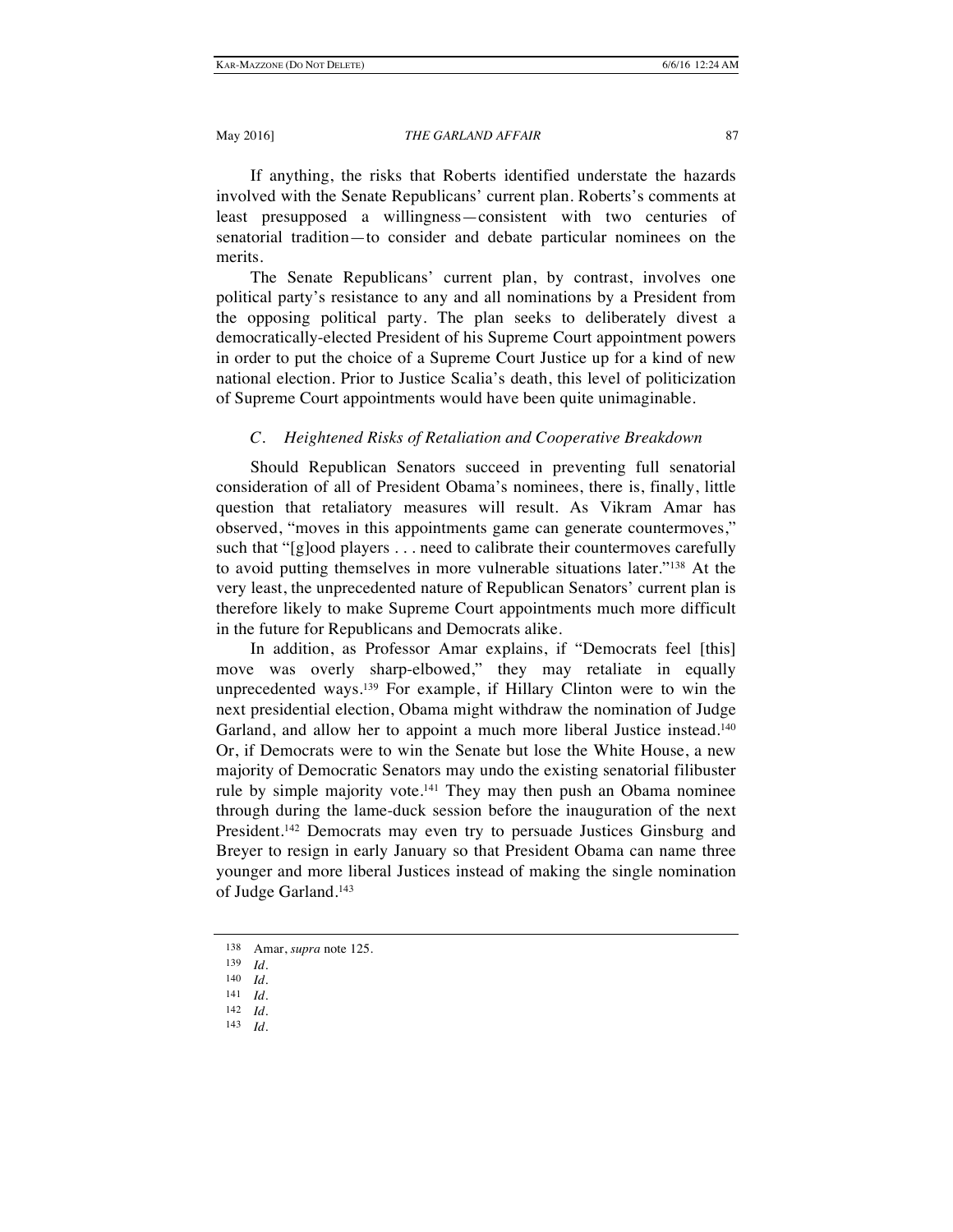On the other hand, should a Republican take the White House in an upcoming election, Senate Democrats might well adopt the position that their President was cheated out of a Supreme Court appointment. There might be some merit to this claim because the historical traditions we have described appear to reflect at minimum long-standing conventions of fair play. If Democrats gain control of the Senate, they may therefore refuse to consider *any* Republican President's nominees to the Court until the next election occurs four years down the road. Or, if in the minority, Democrats may deploy unprecedented procedural tactics to block or prolong consideration of any such nominee. The end result could well be a continued spiraling of Supreme Court appointment processes into increasingly protracted and acrimonious strategies deployed by both parties in ways that have nothing to do with the merits of any particular candidate.

Indeed, with so much historical tradition jettisoned, it is possible to imagine things escalating until both sides feel cheated and begin to pursue more dramatic and unprecedented tactics. Some might, for example, try to impeach members of the Supreme Court so as to remove Justices appointed by Presidents of the opposing party and free up spots to allow past grievances to be settled by way of new appointments. Threats of impeachment might also be directed toward shaping judicial decisions, thus undermining the impartiality of the Court and the protective function that lifetime tenure serves. With Supreme Court vacancies relatively rare, there are also likely to be spillover effects. Retaliation and counter-moves may well infect lower court appointments and non-judicial appointments and hence paralyze many other operations of government.

It is precisely for these reasons that long-standing senatorial traditions and practices of fair dealing are so critical to the functioning of our government. Tradition can help governmental officials avoid escalating cycles of tit-for-tat so that they can fulfill their constitutionally designated roles despite their political differences. But while Senate Republicans may believe that their current plan is consistent with tradition, our examination of the full history relating to Supreme Court appointments suggests that Senate Republicans have instead—perhaps unwittingly—taken the one position that is most clearly at odds with the entire U.S. tradition that governs Supreme Court appointments. A breach of such magnitude can only serve to widen existing divisions and undermine the traditional appointments processes that have worked for over two centuries to keep the Supreme Court and our constitutional government working.

At the same time, however, we do not believe that the original architects of the Senate Republican plan could have fully understood the magnitude of these risks without an understanding of the historical traditions that we identify in this Article. Hence, they could not have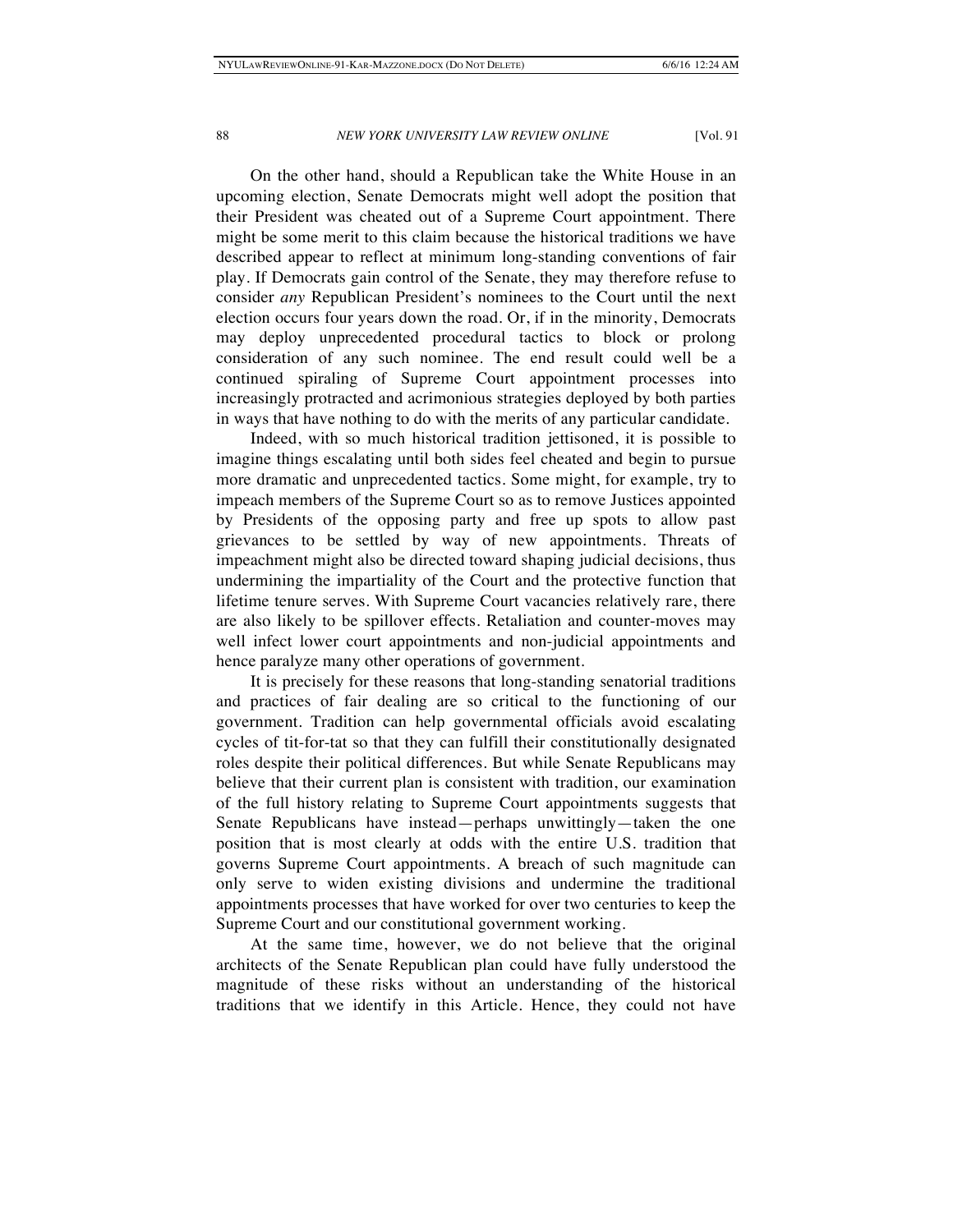accurately weighed the benefits of the plan against the heightened pragmatic risks described in this Part. The tradition we set forth and the hazards of departing from it provide compelling new reasons for Senate Republicans to rethink their plan, regardless of its constitutional propriety. The next Part suggests that—given the historical tradition we have uncovered—this plan also raises a further and unprecedented category of constitutional risk.

#### III.

## THE UNPRECEDENTED CONSTITUTIONAL RISKS OF A BREAK FROM HISTORICAL **TRADITION**

Thus far, we have described a historical tradition that has governed senatorial practices relating to Supreme Court appointments over the entire course of U.S. history. We have also described how a breach of that tradition would create grave pragmatic risks—the full extent of which have not yet been fully appreciated. There is, however, another reason to pay close attention to the historical tradition we have identified. Longstanding practices can also guide constitutional interpretation, particularly on issues relating to the scope of power of the elected branches of government. In *NLRB v. Noel Canning*, for example, the Supreme Court explained that "great weight" should be given to "[l]ong settled and established practice" when construing "constitutional provisions regulating the relationship between Congress and the President."144 Five members of the *Noel Canning*  Court relied on historical practices to conclude that the Recess Appointments Clause confers broad authority on the President to fill any existing vacancies during recesses of sufficient length, whether these recesses occur during or between congressional sessions.145 The other four Justices acknowledged that longstanding historical practices can at least guide constitutional interpretation in cases of textual ambiguity.146 In a similar manner, the historical traditions we have uncovered may well have ripened into *constitutional* rules that should inform the best interpretation of constitutional text and structure in relation to Supreme Court appointments.

The historical rule we identify suggests, at minimum, that the Senate Republicans' current plan raises an underappreciated constitutional question of first impression. This Part describes that constitutional question

<sup>144</sup> NLRB v. Noel Canning, 134 S. Ct. 2550, 2559 (2014) (quoting The Pocket Veto Case, 279 U.S. 655, 689 (1929)).

<sup>145</sup> *Id.* at 2558–78 (Breyer, J., joined by Kennedy, Ginsburg, Sotomayor & Kagan, JJ.).

<sup>146</sup> *Id.* at 2594 (Scalia, J., concurring, joined by Thomas, Alito & Roberts, JJ.) ("Of course, where a governmental practice has been open, widespread, and unchallenged since the early days of the Republic, the practice should guide our interpretation of an ambiguous constitutional provision.").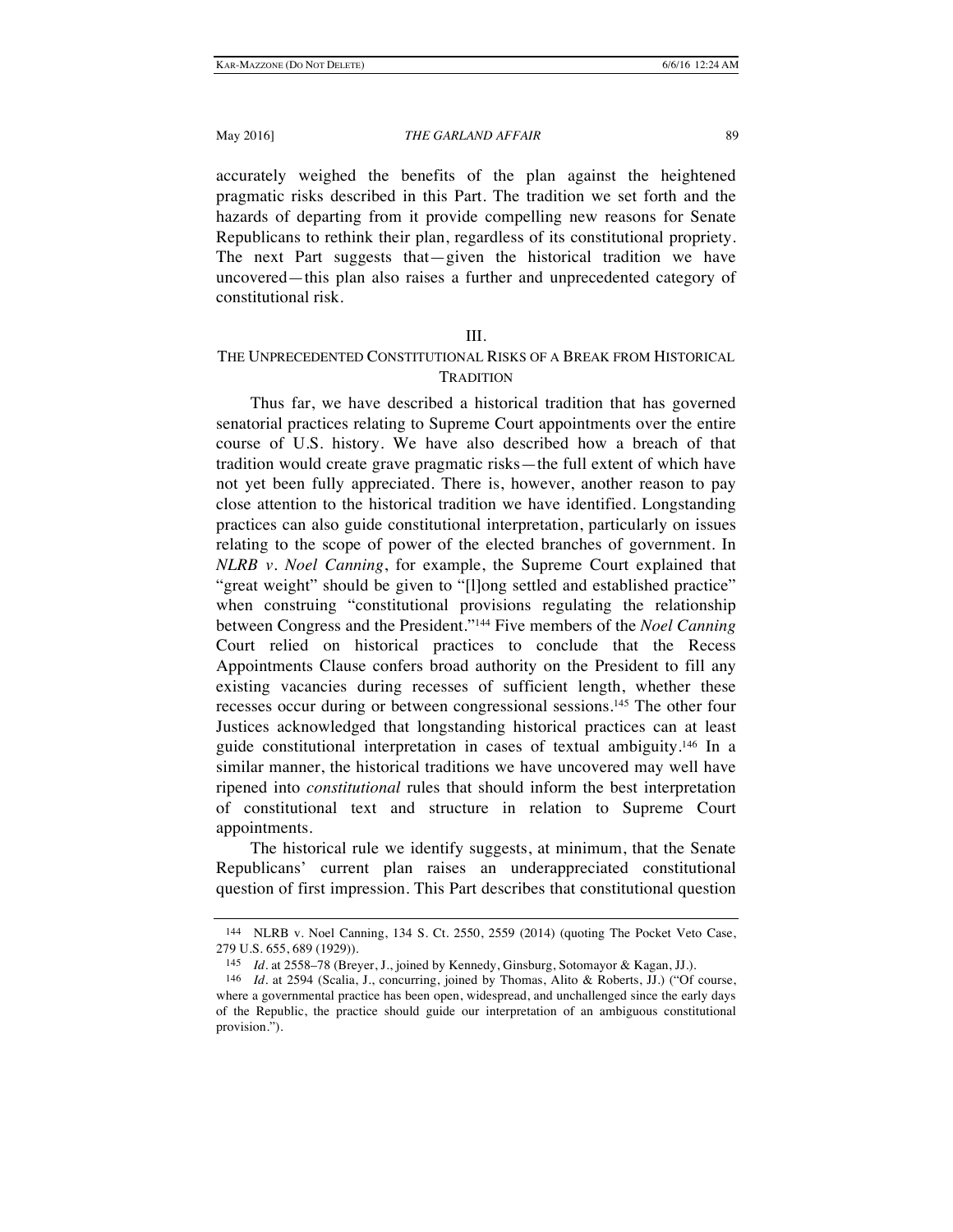and its significance. We start by presenting, in Section A, what we view to be the best argument for concluding that the Senate Republicans' plan in fact violates the Constitution. Section B then describes some limitations of the argument. Because the constitutional question is difficult, unsettled, subtle, and concerns a politically divisive topic, we do not purport to resolve it definitively. We contend instead that the question presents a paradigmatic "hard case"—that is, one that is underdetermined by the available legal and historical evidence and cannot be easily settled either way.147 Our final conclusions are therefore quite cautious. We suggest that the plan generates a category of constitutional risk that has not yet been appreciated or weighed in these debates. This fact requires some responsible reconsideration of the plan. In addition, the constitutional risks that we describe make the pragmatic risks of the plan, discussed in the previous Part, all the more serious. The architects of this plan should therefore rethink it based on a complete understanding of all its attendant risks.

## *A. The Constitutional Argument: Historical Gloss on Presidents' Supreme Court Appointment Powers*

To understand the novel constitutional question raised by the Senate Republicans' current plan, it helps to return to the text of Constitution. Article II, Section 2 of the Constitution, the "Appointments Clause," provides that that the President "shall nominate, and by and with the Advice and Consent of the Senate, shall appoint ... Judges of the [S]upreme Court."148 The President thus has two separate constitutional powers: first, the power, exercised by the President alone, to *nominate* a member of the Court; and second, the power, upon receiving the advice and consent of the Senate, to *appoint* a member of the Court.149

Given this text, the Appointments Clause provides for a three stage process to complete an appointment: first, the President, acting alone, nominates an individual; second, the Senate, acting through its own processes, advises and (if it is so inclined) gives its consent to a nominee; and third, assuming consent is received, the President appoints the nominee.150 The appointment is complete when the President signs the

<sup>147</sup> For the classic definition of a "hard case," see Ronald Dworkin, *Hard Cases*, 88 HARV. L. REV. 1057 (1975) (defining 'hard cases' as those 'in which the result is not clearly dictated by statute or precedent.'). Later, we will expound on this definition and clarify how it applies here. *See* Part III.B, *infra*. We will also describe why the problem arises from indeterminacy not only in the textual but also in the historical evidence. *See id.*

<sup>148</sup> U.S. CONST. art. II, § 2, cl. 2.

<sup>149</sup> *See id.*

<sup>150</sup> For an especially clear description of this three step process, see generally John O. McGinnis, Essay, *The President, the Senate, the Constitution, and the Confirmation Process: A*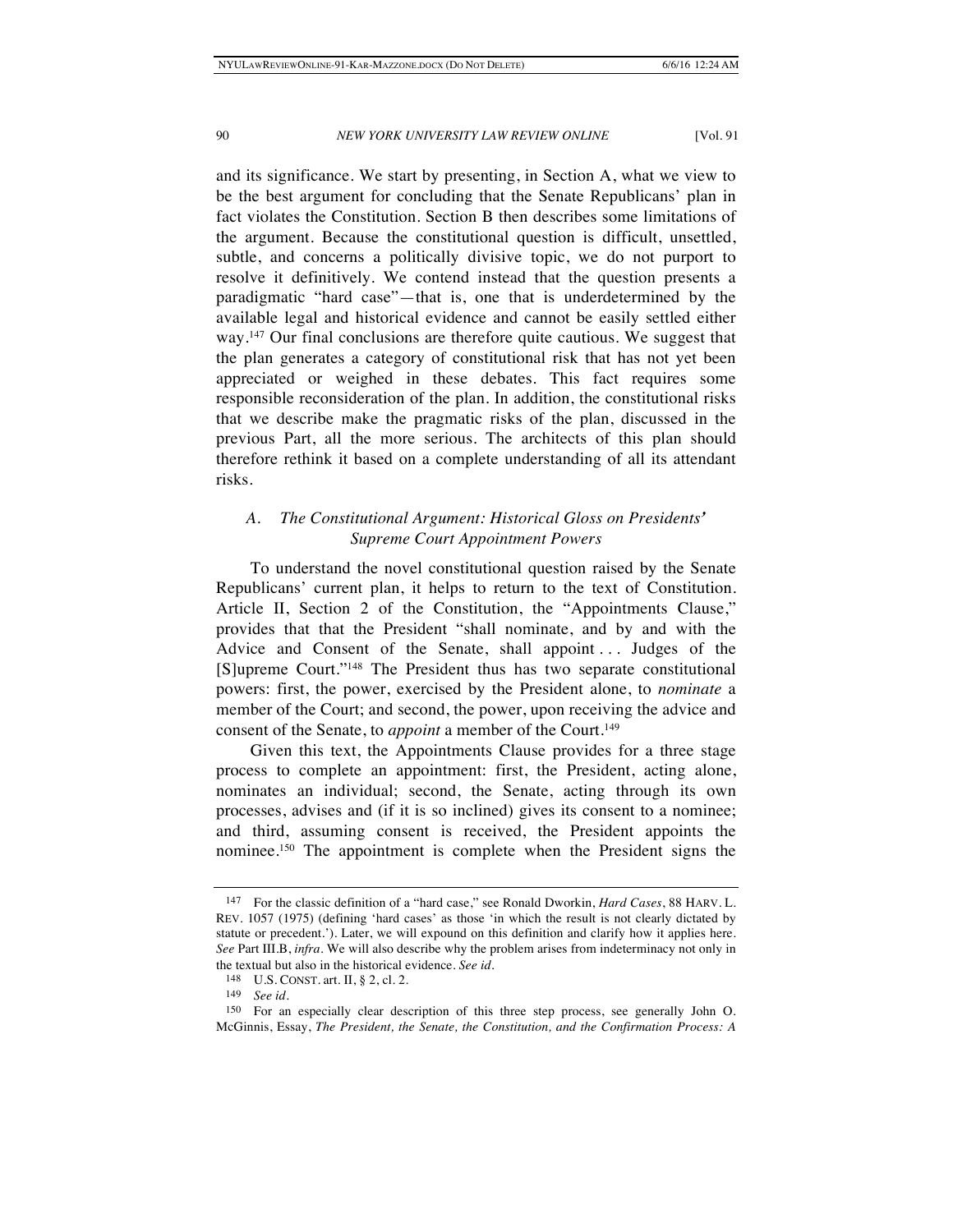commission.151

At the first (nomination) stage, the President's power is unrestricted as a matter of constitutional law and requires no input from any other government actor.152 But both the Senate and the President require the other's cooperation to complete an appointment at the next stages. If, for example, the Senate does not consent to a nominee at the second stage, then that nominee cannot be appointed and the President must submit another nomination;<sup>153</sup> but even if the Senate unanimously approves of a nominee, the President can prevent the appointment at the third stage by refusing to sign the commission.<sup>154</sup>

So far much of the commentary on President Obama's constitutional power to fill the Scalia vacancy has centered on whether the Senate is properly exercising its role—or performing a purported duty—to provide advice and consent at the second stage if it refuses to consider any Obama nominee.155 That question is important but it obscures a separate and equally important issue: As noted, the President has constitutional powers at *both* the nomination *and* the appointment stages. Regardless of what it means to provide advice and consent, senatorial refusal to consider any nominee from a particular President *with the express purpose of transferring his appointment powers to a successor* may therefore implicate a deeper problem of separation of powers.

This problem has not yet been fully appreciated by participants in the current debates. Senate Republicans, for example, clearly believe that they are acting within the limits of the Constitution;156 many commentators who disagree with their plan view it as unprecedented and harmful but not constitutionally impermissible.<sup>157</sup> The problem itself is, however, easy

- See id. at 652–59.
- 154 *See id.* at 639.

156 *Hatch: "Democrats are Peddling False Claims about the Constitution and the Supreme Court Vacancy*,*"* STATE NEWS SERV. (Apr. 20, 2016), https://www.highbeam.com/doc/1G1- 450114381.html [https://perma.cc/TP7J-BQYE]; Mitch McConnell & Chuck Grassley, *McConnell and Grassley: Democrats Shouldn't Rob Voters of Chance to Replace Scalia*, WASH. POST (Feb. 18, 2016), https://www.washingtonpost.com/opinions/mcconnell-and-grassleydemocrats-shouldn't-rob-voters-of-chance-to-replace-scalia/2016/02/18/e5ae9bdc-d68a-11e5 be55-2cc3c1e4b76b\_story.html [https://perma.cc/5B64-LHSV].

157 *The Folly of the GOP's Pre-emptive Strike over a Supreme Court Nominee*, ECONOMIST

*Reply to Professors Strauss and Sunstein*, 71 TEX. L. REV. 633 (1993).

<sup>151</sup> U.S. Const. art. II, § 3, cl. 4.

<sup>152</sup> *See* McGinnis, *supra* note 150, at 638–46.

<sup>155</sup> *See generally* John Voorhees & Leon Neyfakh, *How Washington and Everyone Else is Reacting to President Obama's SCOTUS Pick*, SLATE (Mar. 17, 2016, 8:04 PM), http://www.slate.com/blogs/the\_slatest/2016/03/16/republican\_reaction\_to\_obama\_s\_scotus\_nom ination of merrick garland.html [https://perma.cc/TSL5-RNMY] (collecting statements from many Republicans that the Senate has the right to refuse to consider any Obama nominee, pursuant to its role in providing "advice and consent," and from many Democrats that this role includes a duty to consider Judge Garland).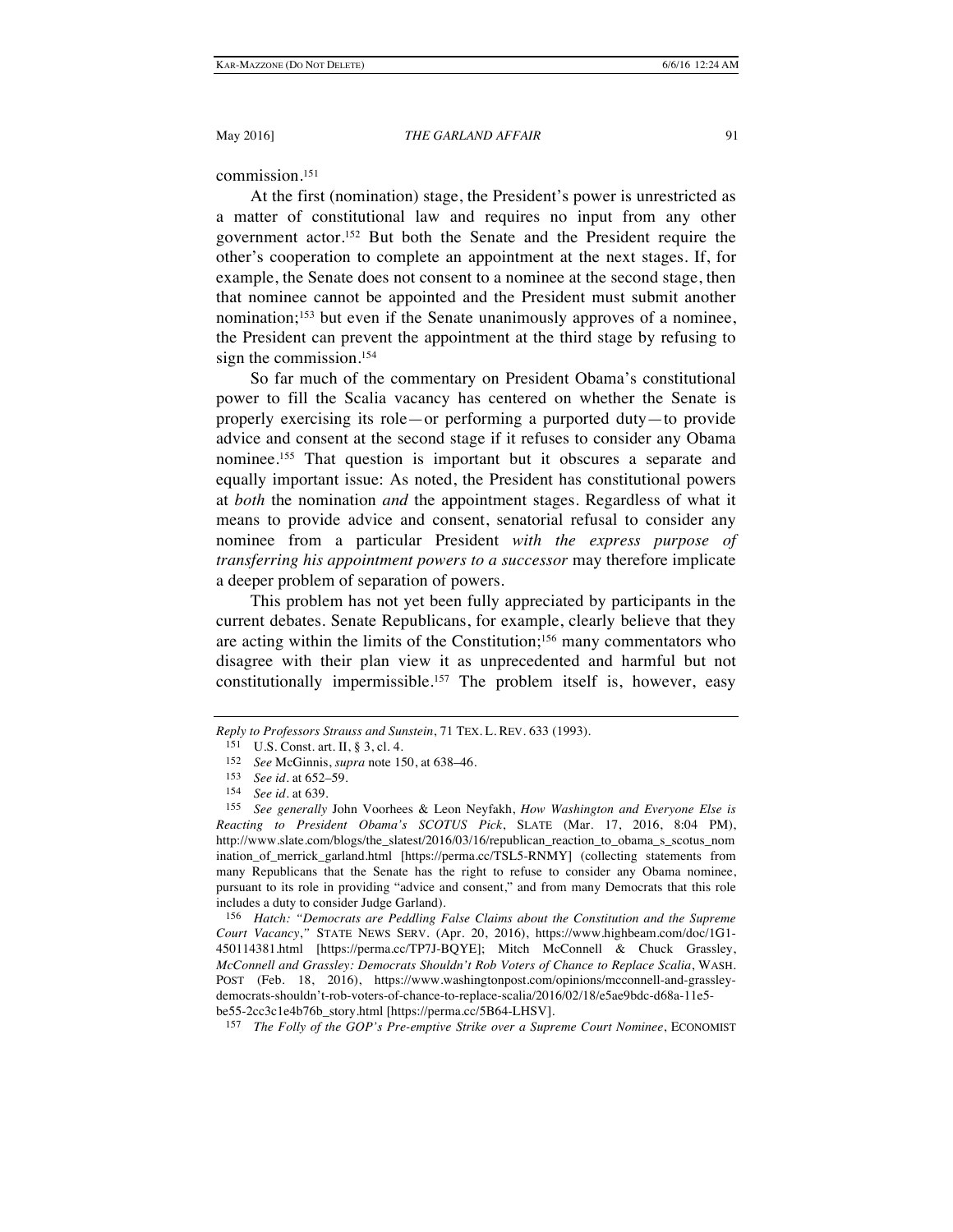enough to state: The outright senatorial refusal to consider any nominee from the current President in a deliberate attempt to divest him of his Supreme Court appointment powers (and transfer them to his successor) may go beyond the provision of "advice and consent," as it has traditionally been construed in the context of Supreme Court appointments, to undermine one of the President's constitutionally-designated powers. The rule that we uncover from the entire history of Supreme Court appointment processes suggests that the Senate may, in fact, only engage in deliberate transfers of this kind and maintain consistency with historical tradition if there are contemporaneous questions about the *status* of the nominating President as the most recently-elected President. When such questions about a President's status exist, the separation-of-powers issues are different. If the historical rule that we have uncovered has indeed ripened into a constitutional rule, then the Senate Republicans' current plan may therefore run afoul of the Constitution.

In our view, the best argument that the Senate Republicans' current plan violates the Constitution would therefore draw upon the history we set forth in this Article as a gloss on constitutional text and structure. More specifically, it would deploy the historical record in support of three claims: (1) Supreme Court appointments have traditionally been treated (and should now, as a historical gloss on constitutional text and structure, continue to be treated) with special care and as raising distinct separationof-powers issues from other types of presidential appointments; (2) there is a principled distinction between senatorial actions that respect a sitting President's Supreme Court appointment powers while providing advice and consent (even if the Senate ultimately opposes or rejects some nominees, as the Constitution clearly permits it to do) and senatorial attempts to deliberately transfer one President's Supreme Court appointment powers to a successor; and (3) outright attempts to transfer a sitting President's Supreme Court appointment powers have always been limited (and should, as a historical gloss on constitutional text and structure, continue to be limited) to circumstances where there are contemporaneous questions about the status of a nominating President as the most recently-elected President. All three of these claims find some measure of support in constitutional

<sup>(</sup>Feb. 24, 2016, 17:43), http://www.economist.com/blogs/democracyinamerica/2016/02/replacingantonin-scalia [https://perma.cc/8VYX-AA4V]; Glenn Kessler, *Does Senate have a Constitutional Requirement to Act?*, WASH. POST (Mar. 20, 2016), at A02, https://www.washingtonpost.com/news/fact-checker/wp/2016/03/16/does-the-senate-have-aconstitutional-responsibility-to-consider-a-supreme-court-nomination/ [https://perma.cc/H9Q5- 2BJ6]; Ilya Somin, *The Constitution Does Not Require the Senate to Give Judicial Nominees an Up or Down Vote*, WASH. POST: THE VOLOKH CONSPIRACY (Feb. 17, 2016), https://www.washingtonpost.com/news/volokh-conspiracy/wp/2016/02/17/the-constitution-doesnot-require-the-senate-to-give-judicial-nominees-an-up-or-down-vote [https://perma.cc/H2FB-T8AV].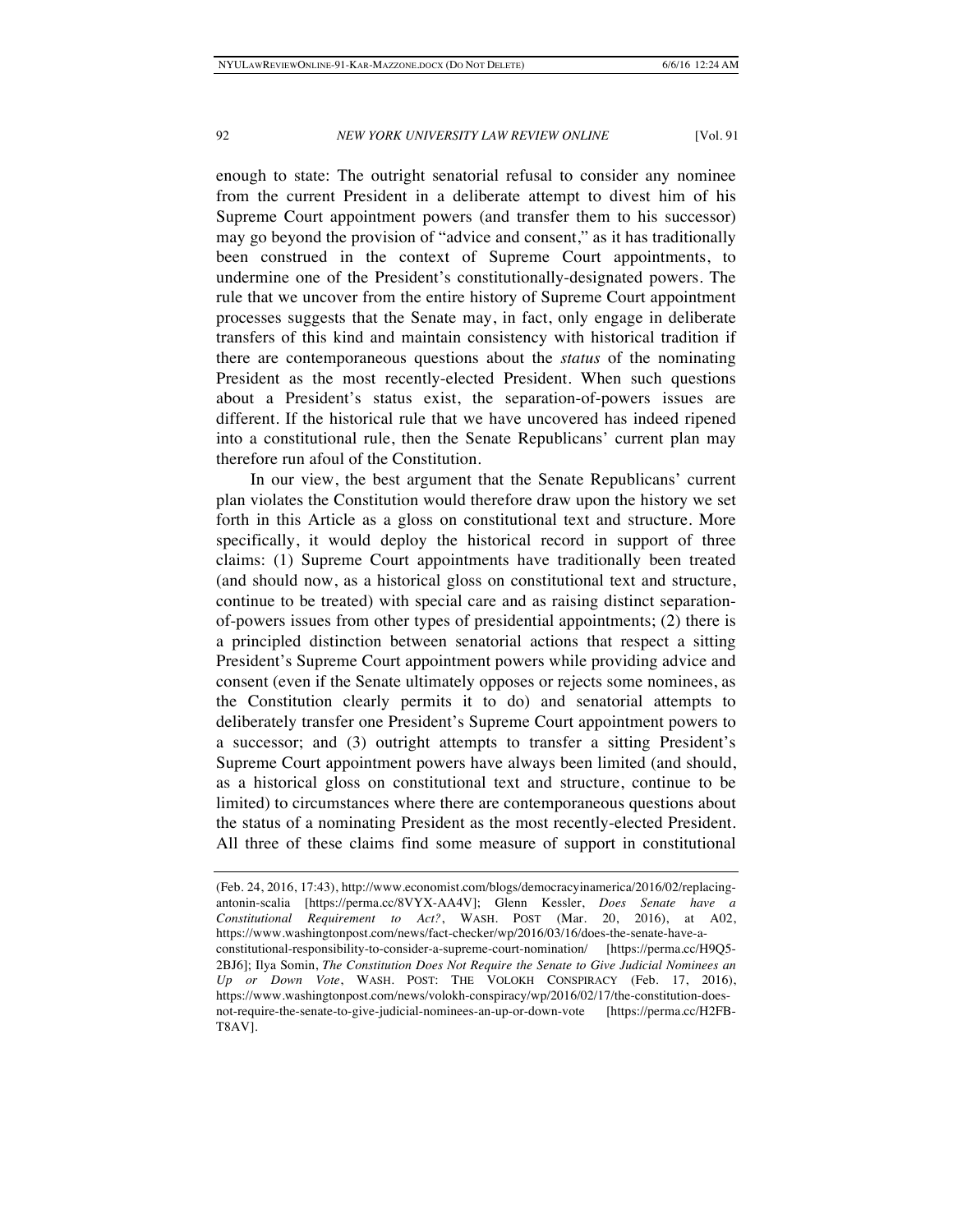text and structure, but—on the current argument—it is ultimately the historical gloss of more than two centuries of past practices that creates a special constitutional rule concerning how separation of powers functions in relation to Supreme Court appointments.

So how would this argument work? As an initial matter, it is critical to distinguish the Senate's (indisputable) power to confirm, reject, or resist particular Supreme Court nominees from its (more questionable) power to divest a particular President of his constitutionally-designated power to appoint Supreme Court Justices. Attempts by one branch to divest a President of a constitutional power should always be viewed with suspicion. As the Supreme Court has explained, "[t]he roots of the separation-of-powers concept embedded in the Appointments Clause are structural and political."158 In addition, while separation of powers problems typically involve "the danger of one branch's aggrandizing its power at the expense of another,"159 a second risk exists with respect to appointments: "The Appointments Clause not only guards against this encroachment but also preserves another aspect of the Constitution's structural integrity by preventing the diffusion of the appointment power."160 In other words, it is no defense that Senators might not be seeking to enhance their own power. Reducing the current President's appointment power is problem enough.

Textually, the Constitution does provide an explicit mechanism for Congress to transfer *some* presidential appointment powers to other bodies as well as to authorize the President simply to act alone. Article II, Section 2 empowers Congress to "vest the Appointment of . . . *inferior Officers* . . . in the President alone, in the Courts of Law, or in the Heads of Departments."<sup>161</sup> A Supreme Court Justice is not an "inferior officer,"<sup>162</sup> however, and there is no analogous constitutional provision to transfer a sitting President's Supreme Court appointment powers to anyone else. Hence, the Constitution simply does not provide for one half of the

<sup>158</sup> Freytag v. C.I.R., 501 U.S. 868, 878 (1991).<br>159 Id (citing Mistretta v. United States, 488 U.S.

<sup>159</sup> *Id.* (citing Mistretta v. United States, 488 U.S. 361, 382 (1989).<br>160 *Id* 

 $Id.$ 

 $161$  U.S. CONST. art. II, § 2, cl. 2 (emphasis added). It should be noted that this delegation power refers only to "inferior Officers", *see id.*, and thus does not apply to principal officers. *See, e.g.*, *Freytag*, 501 U.S. at 884; Buckley v. Valeo, 424 U.S. 1, 129–31 (1976). In *Freytag*, the Court thus explained that "the [Appointments] Clause bespeaks a principle of limitation by dividing the power to appoint the principal federal officers—ambassadors, ministers, heads of departments, and judges—between the Executive and Legislative Branch." *Freytag*, 501 U.S. at 884. Moreover, "[e]ven with respect to 'inferior Officers', the Clause allows Congress only limited authority to devolve appointment power on the President, his heads of department, and the courts of law." *Id.*

<sup>162</sup> The text of the Appointments Clause explicitly distinguishes "judges of the [S]upreme Court" from "inferior officers"*. See* U.S. CONST. art. II, § 2. This distinction is also clear from Supreme Court precedent. *See, e.g.*, *Freytag*, 501 U.S. at 884.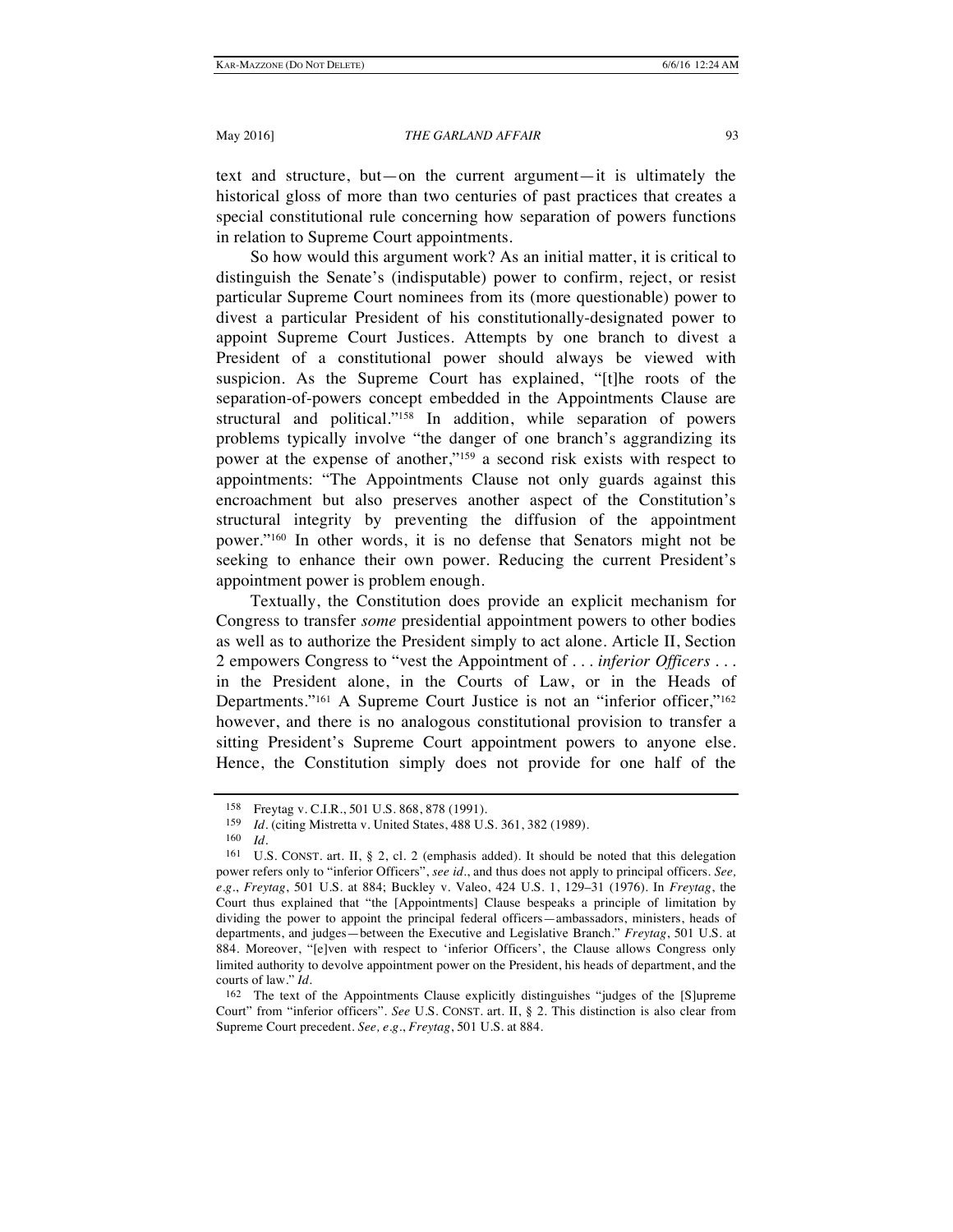Congress—here, the Senate—to deliberately divest a sitting President of his or her Supreme Court appointment powers. In addition, the constitutional text suggests that Supreme Court appointments raise separation-of-powers concerns that are distinct from many other types of appointments.

One might argue that these separation-of-powers concerns are limited to powers held by the *office* of the President rather than by a *particular* President. If so, then the deliberate transfer of a Supreme Court appointment power from one President to a successor could not raise any genuine separation-of-powers concerns. One need not focus on the current controversy over Obama and Garland, however, to recognize that there are constitutional limits to Congress's authority to limit even a sitting President's Supreme Court appointment powers. Given the text of the Constitution just discussed, it seems clear, for example, that Congress lacks the constitutional power to prohibit through legislation an elected President from appointing any Supreme Court Justices during an election year. It seems equally clear that Congress lacks the constitutional power to transfer through legislation a sitting President's Supreme Court appointment powers to a successor. If the historical rule we have uncovered has indeed ripened into a constitutional rule, then it would seem equally impermissible for the Senate itself to deliberately transfer an elected President's Supreme Court appointment powers to an unknown successor. The historical rule in this sense comports with the constitutional text, even if it cannot be derived from it.

Because the history we uncover is limited to the context of Supreme Court appointments, it is no objection that appointments to other positions are sometimes allowed to lapse late in a President's term. Indeed, a distinction between Supreme Court Justices and other officers is consistent with several other aspects of constitutional text and structure. When it comes to non-life-time appointments and appointments of inferior officers, for example, a particular President's appointment powers are by necessity limited to his or her own term of office. Hence, there is no analogous separation-of-powers issue at stake. In addition, in such cases, Congress's greater power to transfer the President's appointment powers through legislation arguably includes the lesser power to implicitly consent to longstanding senatorial practices that allow for such transfers late in a President's term.<sup>163</sup> No analogous legislative power exists, however, in

<sup>163</sup> *See generally* DENIS STEVEN RUTKUS & MITCHEL A. SOLLENBERGER, CONG. RESEARCH SERV., RL31635, JUDICIAL NOMINATION STATISTICS: U.S. DISTRICT & CIRCUIT COURTS, 1977– 2003, at 11 & tbl.7 (2004) (tabulating lapsed judicial nominations and reporting that "[i]n each Congress ending in a presidential election year judicial nominations pending at the final adjournment constituted a larger percentage of all nominations received than in either the immediately preceding or immediately following Congress"). A recent example is Andre M.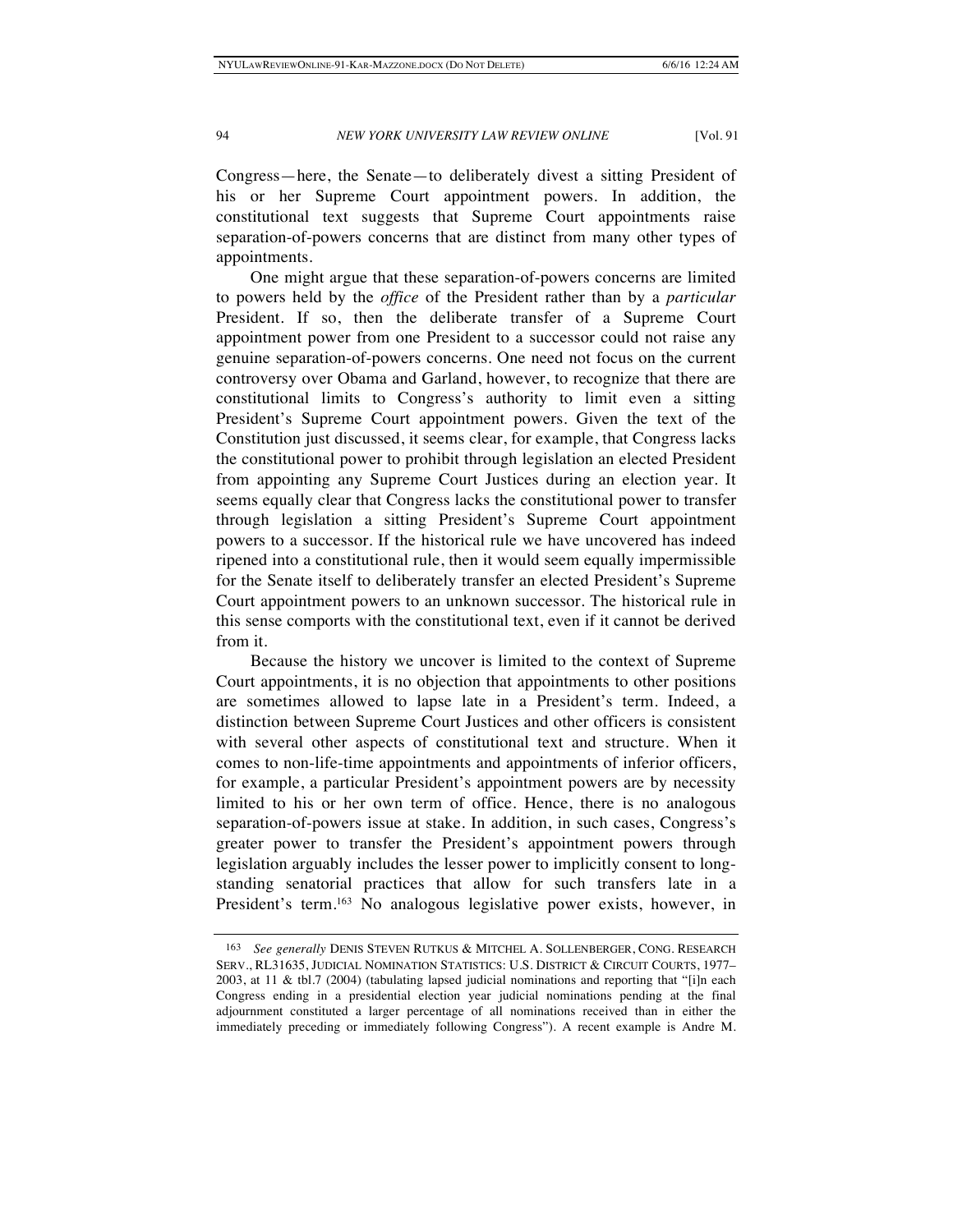relation to Supreme Court appointments.

Lower federal judges are not inferior officers<sup>164</sup> and they have Article III protections.165 Thus, appointments relating to lower federal judges might seem to provide an important counterexample to the previous argument. Still, lower federal courts are themselves created by legislation, whereas the Supreme Court is established by the Constitution and cannot be extinguished by Congress.<sup>166</sup> Hence, Congress's greater power to create or abolish lower federal courts through legislation arguably includes the lesser power to implicitly consent to long-standing senatorial practices that allow for the transfer of some lower federal judicial appointments submitted late in a President's final term. Once again, however no analogous legislative power exists with respect to the Supreme Court.167

Congress does, on the other hand, have the power to change the *number* of Justices on the Supreme Court through legislation.<sup>168</sup> One might therefore argue that this greater power should include the lesser power to

165 U.S. Const. art. III, § 1 ("The judges, both of the supreme and inferior Courts, shall hold their Offices during good Behavior."). 166 *See id.* (stating that the federal judicial power "shall be vested in one supreme Court, and

such inferior Courts as the Congress may from time to time ordain and establish").

167 For further discussion concerning distinctions in how different appointment traditions have arisen with respect to Supreme Court as opposed to lower federal court appoints, see JOSEPH P. HARRIS, THE ADVICE AND CONSENT OF THE SENATE: A STUDY OF THE CONFIRMATION OF APPOINTMENTS BY THE UNITED STATES SENATE 314 (1953) (explaining that "[t]he customs and traditions in the nomination and confirmation of judges of lower federal courts differ markedly from those that apply to the appointment of Justices of the Supreme Court" and identifying, among other difference in longstanding practices, the key role of home-state Senators in selecting lower court judges).

168 An Act to establish the Judicial Courts of the United States, 1 Stat. 73, ch. 20 (1789); An Act to provide for the more convenient organization of the Courts of the United States, 2 Stat. 89, ch. 4 (1801); An Act to repeal certain acts respecting the organization of the Courts of the United States; and for other purposes, 2 Stat. 132, ch. 8 (1802); An Act establishing Circuit Courts, and abridging the jurisdiction of the district courts in the districts of Kentucky, Tennessee and Ohio, 2 Stat. 420, ch. 16 (1807); An Act supplementary to the act entitled. "An act to amend the judicial system of the United States, 5 Stat. 176, ch. 34 (1837); An Act to provide Circuit Courts for the Districts of California and Oregon, and for other Purposes, 12 Stat. 794, ch. 100 (1863); An Act to fix the Number of Judges of the Supreme Court of the United States, and to change certain Judicial Circuits, 14 Stat. 209, Ch. 210 (1866); An Act to amend the Judicial System of the United States, 16 Stat. 44, ch. 22 (1869).

Davis; in October, 2000, President Clinton nominated Davis to the U.S. Court of Appeals for the Fourth Circuit but the Senate took no action on the nomination. *See* Sheldon Goldman et al., *Clinton's Judges: Summing up the Legacy*, 84 JUDICATURE 228, 248 (2001) (describing the nomination of Davis and of other Clinton judges who did not receive a vote in the Senate). President Obama, however, subsequently nominated Davis to the same court and the Senate voted in favor of the nomination. *Senior Judge Andre M. Davis*, UNITED STATES COURT OF APPEALS FOR THE FOURTH CIRCUIT, http://www.ca4.uscourts.gov/judges/judges-of-the-court/senior-judgeandre-m-davis [https://perma.cc/686N-BKF5] (last visited May 20, 2016).

<sup>164</sup> *See, e.g.*, *In re* Sealed Case, 838 F.2d 476, 483 (D.C. Cir. 1988) (describing lower federal judges as "principal officers" because they are "not subject to personal supervision"), *rev'd sub nom*, Morrison v. Olson, 487 U.S. 654 (1988).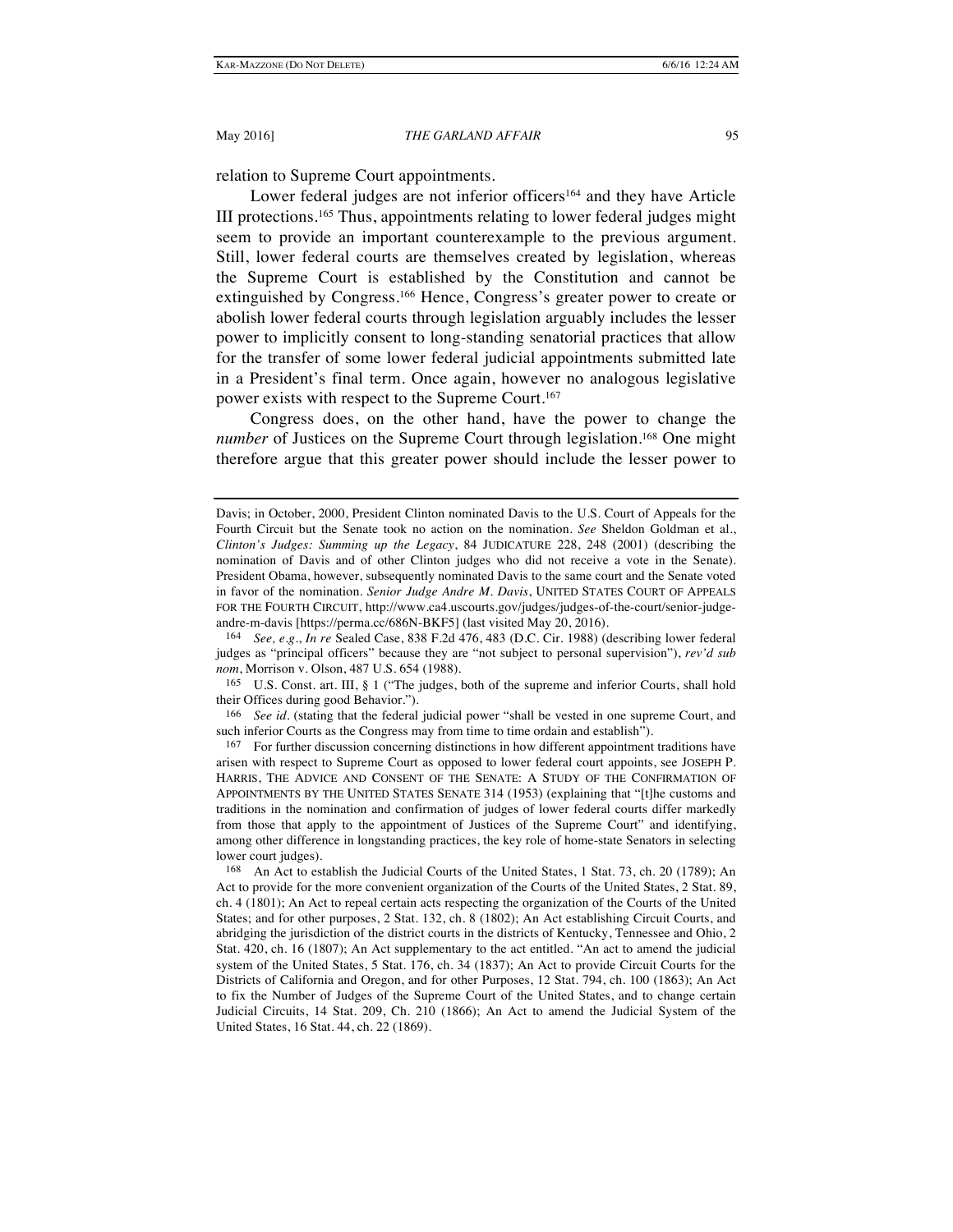implicitly consent to any long-standing senatorial traditions that allow for the deliberate transfer of one President's Supreme Court appointment powers to a successor. Here, however, we return to historical practices. Unlike in the case of lower federal courts, there is simply no long-standing tradition of implied consent to such transfers when it comes to Supreme Court appointments.169 This is because, as earlier sections have shown, the Senate has never before deliberately transferred an elected President's Supreme Court appointment powers to an unknown successor when an actual vacancy on the Supreme Court existed.170 Hence, there are no historical cases of such implied consent: all of the history suggests a contrary rule. In this particular case, it is thus historical precedent, rather than constitutional text, that generates the relevant distinction.

For similar reasons, it is no objection that presidential powers sometimes work differently outside of the context of appointments. For example, the President has "Power, by and with the Advice and Consent of the Senate, to make Treaties, provided two thirds of the Senators present concur."171 Still, that the Senate may refuse to act on a treaty the President supports toward the end of his term need not be understood as presenting a constitutional problem in the same way as a refusal with respect to Supreme Court nominees. The historical gloss with respect to Supreme Court appointments need not extend to other circumstances in which presidential action depends upon senatorial cooperation. In addition, treaties—which can be repealed by the next Congress—are easily distinguishable from Supreme Court appointments—which endure well beyond a President's term. Once again, it is therefore the long-standing and special historical rules that have traditionally governed the specific case of Supreme Court appointments that give the present constitutional argument

<sup>169</sup> There are several historical cases where the Senate has postponed action on a particular Supreme Court nomination while Congress debated legislative changes in the number of Justices on the Court. This happened, for example, in the case of the initial nomination of Roger B. Taney in 1835. *See* ABRAHAM, *supra* note 74, at 858 (entry for "Roger Brooke Taney"); UROFSKY, *supra* note 110, at 466 (entry for "Roger B. Taney"); Ellis, *supra* note 110. This also happened with respect to the nomination of Henry Stanbery, whose nomination was stalled while Congress considered and then passed legislation that removed his seat and rendered his appointment moot. *See* COMPLETE HISTORICAL RECORD OF SUPREME COURT VACANCIES AND NOMINATIONS, *infra*, Appendix, at 111. *See also* Judicial Circuits Act ch. 210, 14 Stat. 209 (1866). Importantly, however, no such legislative changes are at issue here.

<sup>170</sup> For more recent evidence of how the Senate treats Supreme Court appointments as distinct from lower federal court appointments, it should be noted that Democrats' so-called "nuclear option," which changed the filibuster rules for lower court appointments, specifically excepted any such change for Supreme Court appointments. *See, e.g.*, Paul Kane, *Reid, Democrats Trigger 'Nuclear' Option' Eliminate Most Filibusters on Nominees*, WASH. POST (Nov. 21, 2013), https://www.washingtonpost.com/politics/senate-poised-to-limit-filibusters-in-party-line-votethat-would-alter-centuries-of-precedent/2013/11/21/d065cfe8-52b6-11e3-9fe0-

fd2ca728e67c\_story.html [https://perma.cc/69K7-WYMH].

<sup>171</sup> U.S. Const. art. II, § 2.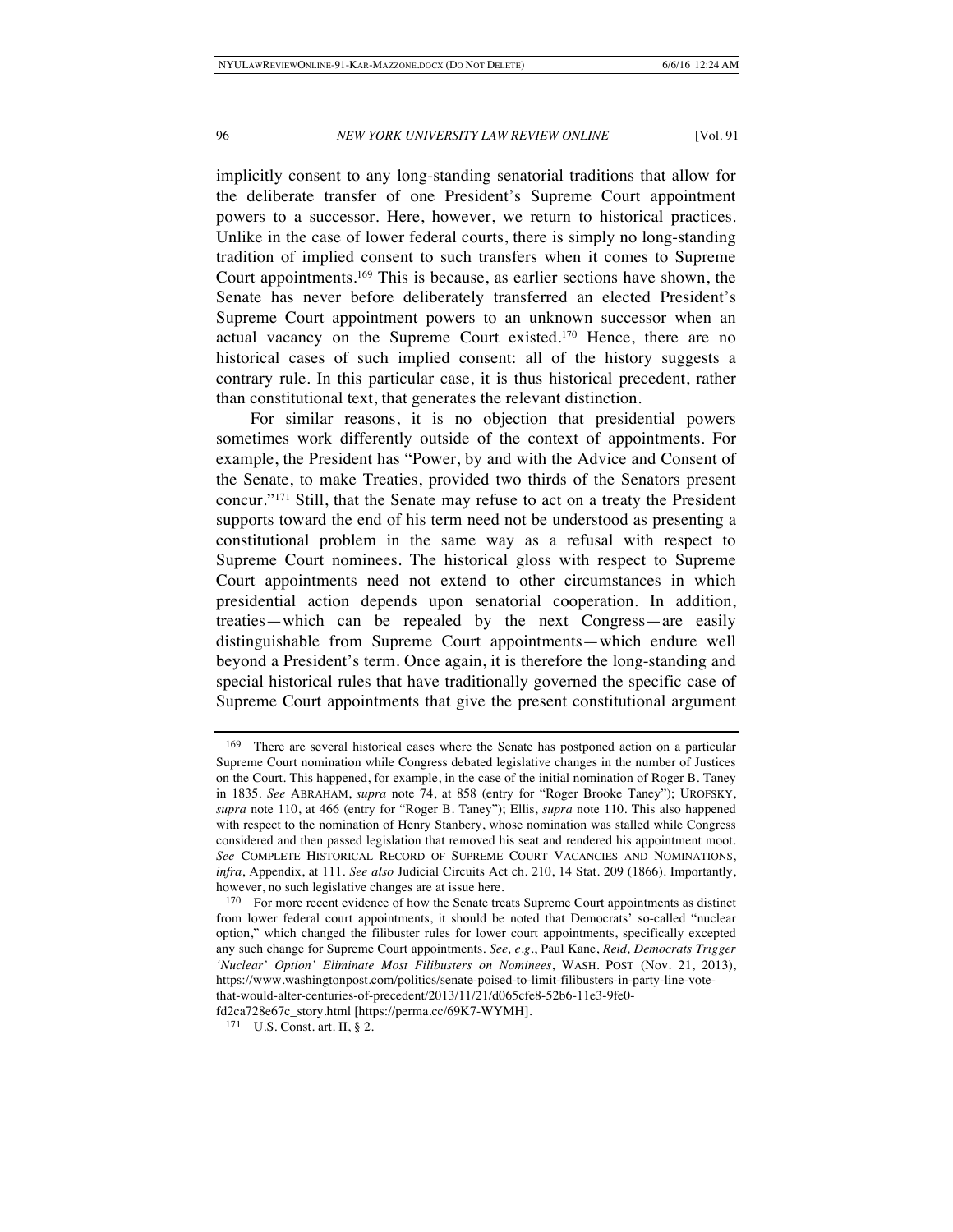its principal force.

But what about the few cases where the Senate *has* deliberately transferred a President's Supreme Court appointments powers to a successor? As earlier sections have shown, this has only occurred when there were contemporaneous questions about the status of the nominating President as the most recently elected President. Hence, these are all cases where the very same separation-of-powers considerations may equally favor allowing an incoming President to appoint the Supreme Court Justice. The same separation-of-powers concerns can, in other words, be used to explain why deliberate transfers have been permitted in these (but only these) circumstances.

Because there is nothing in the constitutional text that explicitly gives the Senate the power to divest a President of his Supreme Court appointment powers, that power must—if it exists—ultimately arise from the Senate's power to provide "advice and consent" with respect to particular Supreme Court nominees. The Senate has wide discretion to determine its own rules and procedures in this regard. Still, the history we have uncovered can help specify some features of how "advice and consent" should be interpreted in relation to Supreme Court appointments.

An initial question, which has become the subject of much recent debate, is whether the Senate has a general constitutional duty to provide "advice and consent" on every Supreme Court nominee by confirming or rejecting the nomination.172 In our view, it would be difficult to contend that a general duty of this kind exists because claims of such a duty have been historically contested in the two relevant sets of circumstances we have described.

For example, in the case of John Crittenden—nominated to the Court by President John Quincy Adam only *after* the election of Adams's successor—the Senate debated an amendment that proposed a general duty to confirm or reject all Supreme Court nominations by vote. The resolution read:

*That the duty of the Senate to confirm or reject the nominations of the President, is as imperative as his duty to nominate; that such has* 

<sup>172</sup> This is a contentious issue among constitutional scholars. *Compare, e.g.*, David H. Gans, *Republicans Who Block Obama's Supreme Court Pick Are Violation the Constitution*: *The Originalist Case for the Senate to Do Its Job*, THE NEW REPUBLIC (Mar. 16, 2016), https://newrepublic.com/article/131700/republicans-block-obamas-supreme-court-pick-violatingconstitution [https://perma.cc/9PU4-43DZ] (arguing for a constitutional duty to provide advice and consent), *with* Jonathan H. Adler, *Again on the Erroneous Argument That the Senate Has a 'Constitutional Duty' To Consider a Supreme Court Nominee*, WASH. POST: THE VOLOKH CONSPIRACY (Mar. 26, 2016), https://www.washingtonpost.com/news/volokhconspiracy/wp/2016/03/26/again-on-the-erroneous-argument-that-the-senate-has-a-constitutionalduty-to-consider-a-supreme-court-nominee/ [https://perma.cc/3EYE-2HYG] (arguing that no such duty exists).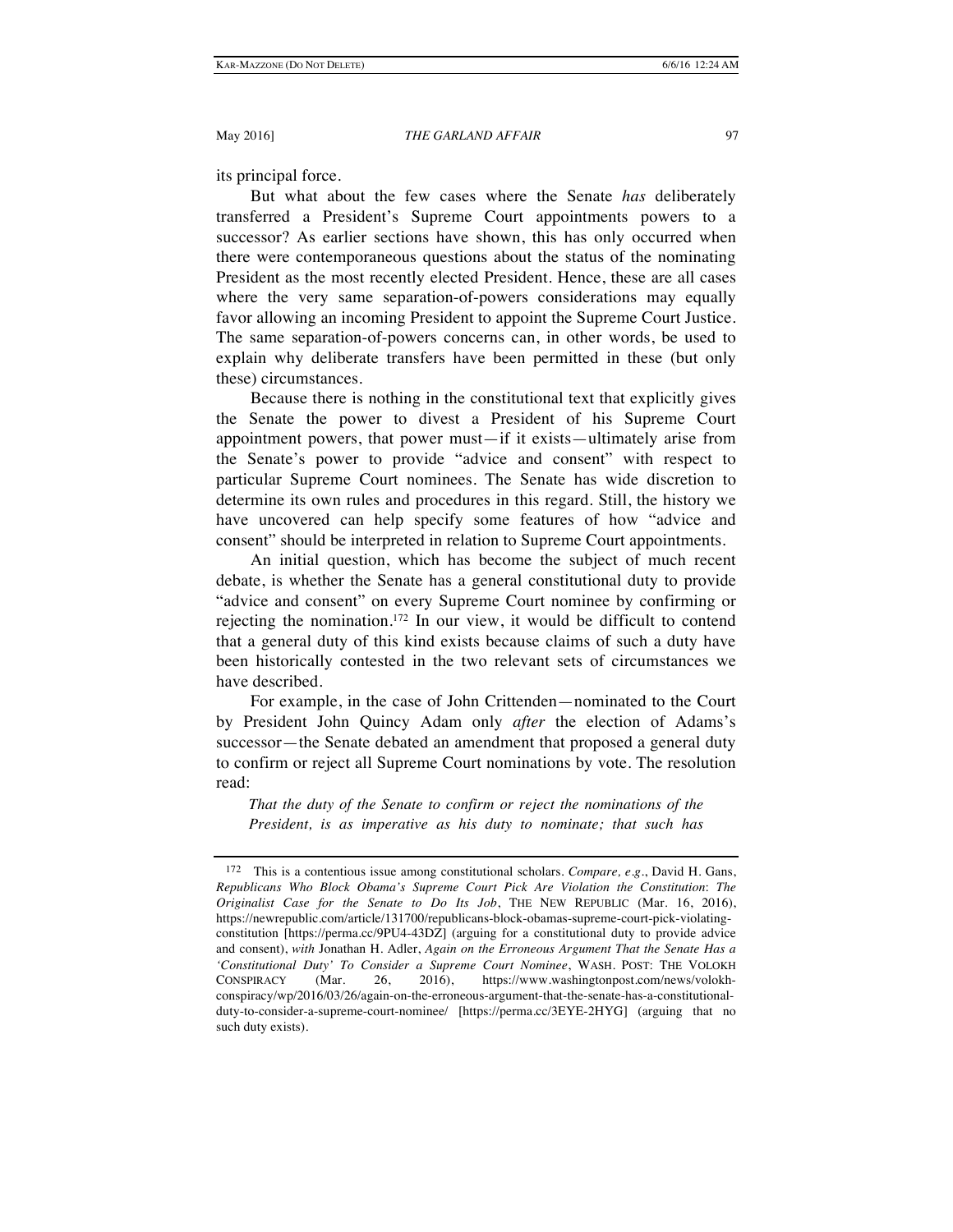*heretofore been the settled practice of the government; and that it is not now expedient or proper to alter it.*

The Senate ultimately rejected this amendment by voice vote and resolved instead that it was "not expedient" to confirm or reject Crittenden.173

Some commentators understand these events as evidence that "the early Senate declined to endorse the principle that proper practice required it to consider and proceed to a final vote on every nomination."174 Properly construed, however, this precedent is more complex. The Senate's decision not to proceed to a vote on Crittenden was issued in response to arguments that the Senate had a general constitutional obligation to proceed to a full vote even in the unusual case where a new President had already been elected. The Senate rejected that claim, but only in the context of Crittenden's nomination. The fact that a new President had been elected President also played a major role in the floor debates leading to the Senate's ultimate decision in the Crittenden case.<sup>175</sup> Hence, these events are just as indicative of a perceived *exception* to a general obligation to confirm or reject Supreme Court nominees in the limited circumstance where a new President has already been elected. We have already discussed how these circumstances may properly change the separation-of-powers analysis.

Further, as we previously described, *only* in situations where there have been questions about the status of a President as the most recentlyelected President has the Senate acted as though permitted to transfer outright one President's Supreme Court appointment powers to a successor. Hence, a full and fair reading of the history of Supreme Court appointments, and a commitment to the rule that emerges from it, suggest that the Senate may have a more limited duty to provide advice and consent with respect to Supreme Court nominations when made by elected Presidents who begin the nomination process and seek to fill an actual vacancy prior to the election of a successor. That duty—more specific than any generalized obligation with respect to every nominee—would arise from the historical gloss that more than two centuries of past practices give to constitutional text and structure in the special context of Supreme Court appointments. The duty would also apply to the present controversy.

In any event, even if there is no such limited duty, the historical rule suggests that there is an important distinction between acting in constitutionally permissible ways that may have the *effect* of transferring one President's Supreme Court appointments powers to a successor and acting in ways that are *deliberately designed* to transfer those powers

<sup>173</sup> 5 CONG. DEB. 80 at 81 (Jan. 26, 1829) (remarks of Sen. Chambers).

<sup>174</sup> *See* BETH & PALMER, *supra* note 27, at 5 (emphasis added).

<sup>175</sup> *See* 5 CONG. DEB. 90 (1829); 5 REG. DEB. 90 (1829).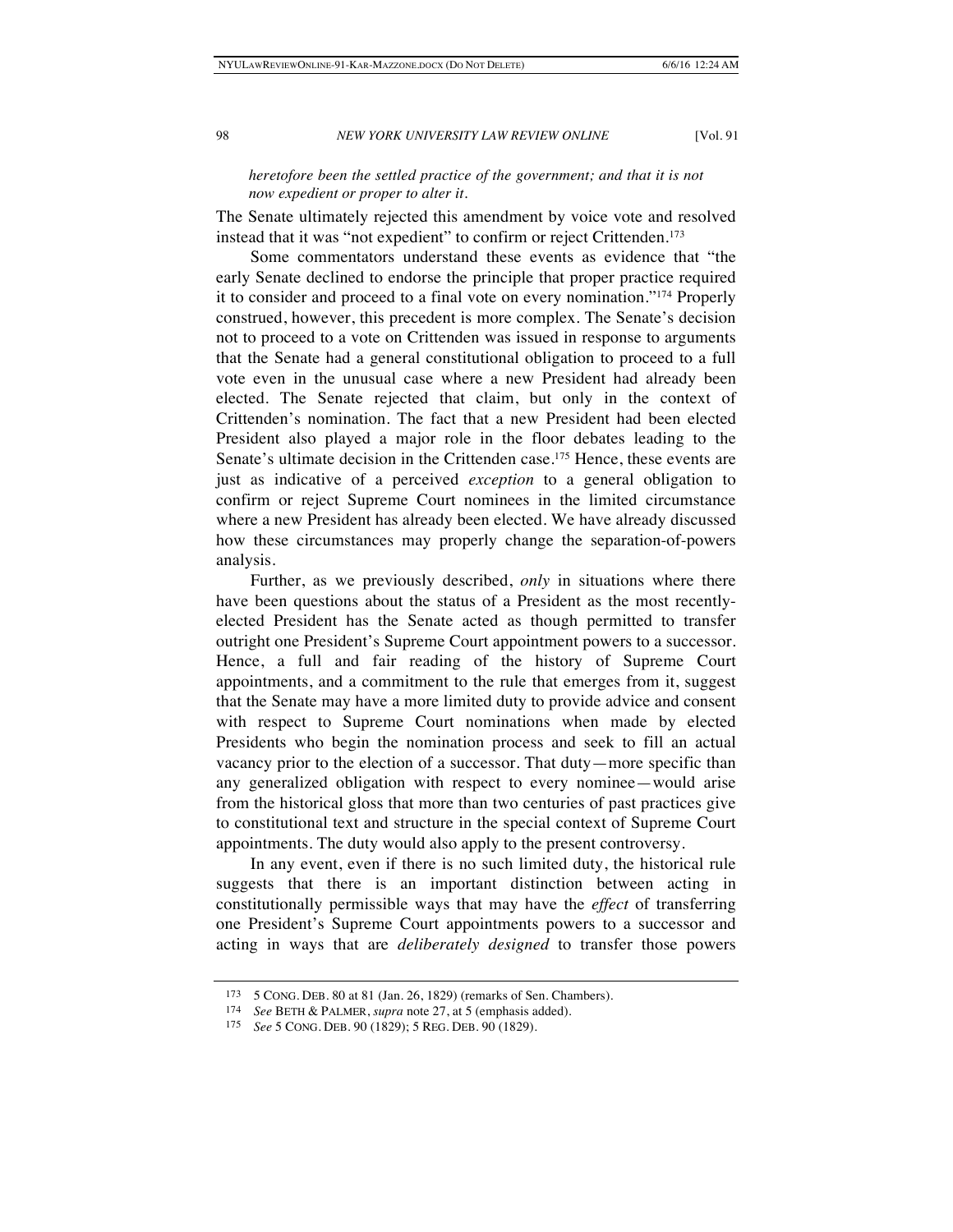regardless of the timing of a nomination and the merits of any particular nominee. Although the Senate has broad discretion to determine its procedures for evaluating nominees and wide latitude to vote down particular nominees,176 history strongly suggests that an outright refusal to do anything at all in order to deliberately transfer one President's appointment power to an unknown successor is a different matter. By announcing in advance that they will not consider any nominee from the current President, Senate Republicans may have therefore taken the one position that is most clearly contradicted by the entire history of Supreme Court appointment processes. Their current plan therefore raises unprecedented constitutional questions relating to separation of powers, which can only be fully appreciated once constitutional text and structure are given the right historical gloss that we provide here.

We find it especially notable, finally, that there is no prior case in U.S. history in which an actual vacancy on the Supreme Court has arisen and an elected President has begun a nomination process prior to the election of a successor but has failed to *fill* the vacancy. This is true regardless of the senatorial rules that have been in place. (Such rules include, for example, those allowing for filibuster, motions to postpone, motions to table, cloture votes, the use of voice or roll call votes for final determinations, or the use (or lack thereof) of subcommittees to vet Supreme Court candidates prior to full Senate consideration.) Hence, despite the Senate's broad powers to determine its own procedural rules,<sup>177</sup> it would be historically unprecedented if the Senate were to use these powers to make it literally impossible for President Obama to fill the vacancy left by Justice Scalia, regardless of the nominees the President chooses and their particular characteristics and qualities. As Chief Justice Roberts has recently explained, "sometimes 'the most telling indication of [a] severe constitutional problem . . . is the lack of historical precedent' for Congress's action."178 Here, precedent for the Senate Republicans' plan is entirely lacking.

Of course, a Senate majority might still vote against each of Obama's nominees. If that outcome were to follow the Senate's full consideration of

<sup>176</sup> *See, e.g.*, PAUL M. COLLINS & LORI RINGHAND, SUPREME COURT CONFIRMATION HEARINGS AND CONSTITUTIONAL CHANGE 14 (2013) ("[C]onfirmation hearings are valuable because they act as a democratic forum for the discussion and ratification of constitutional change."); CHARLES GARDNER GEYH, COURTING PERIL: THE POLITICAL TRANSFORMATION OF THE AMERICAN JUDICIARY 33 (2016) ("Partisan wrangling has always been a part of the Supreme Court confirmation process."). 177 *Senate Legislative Process*, SENATE.GOV http://www.senate.gov/legislative/common/

briefing/Senate\_legislative \_process.htm [https://perma.cc/88TB-HYUM] (last visited May 16, 2016).

<sup>178</sup> Nat'l Fed'n of Indep. Bus. v. Sebelius, 132 S. Ct. 2566 (2012) (concluding that Congress lacked the authority to enact the Affordable Care Act under the Commerce Clause).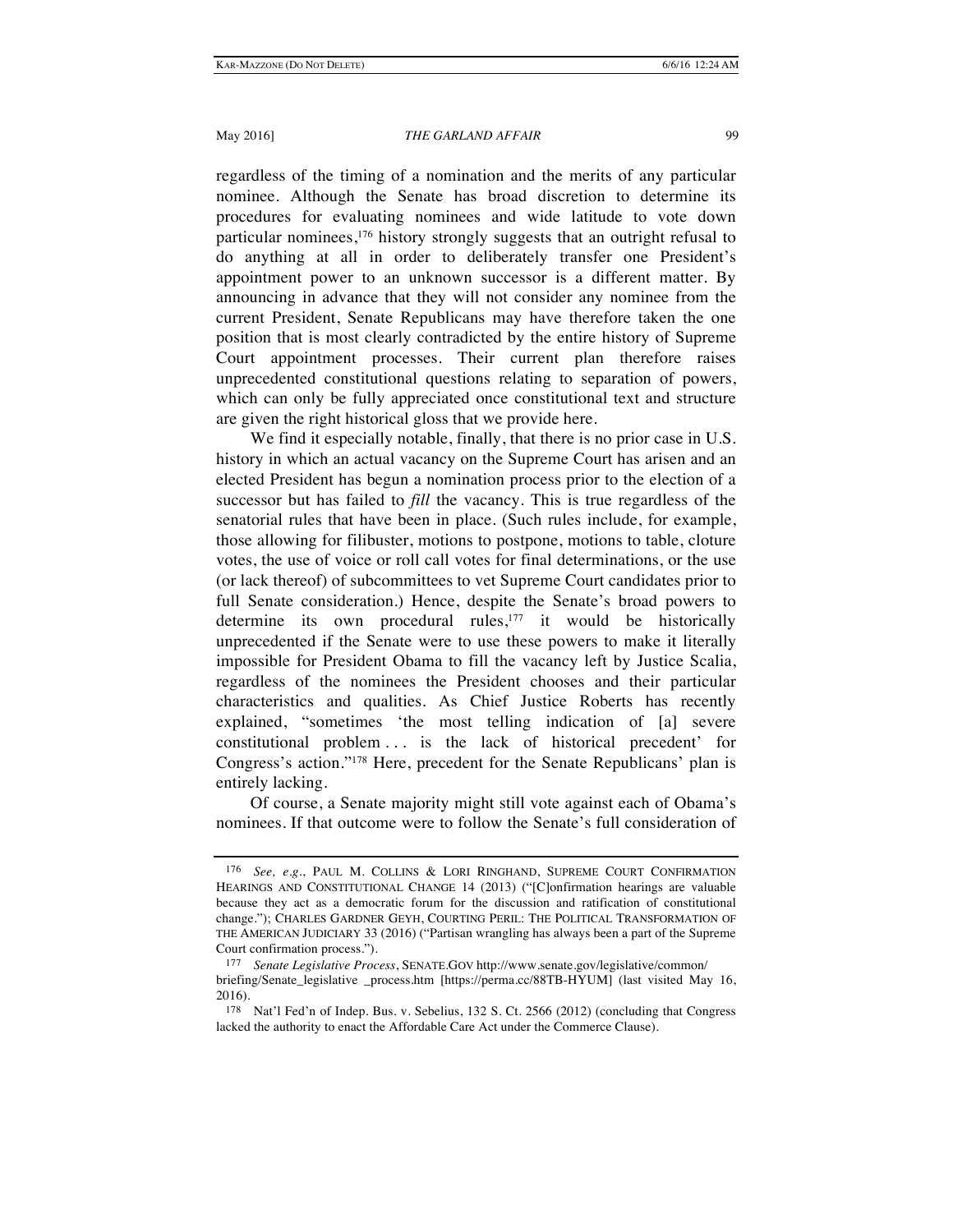nominees in good faith and a timely manner, the constitutional analysis would be different. The result would still be unprecedented because no prior President has failed to fill an actual Supreme Court vacancy in similar circumstances even if the process took more than one round. The Senate has, however, rejected some nominees on the merits and has used its "advice and consent" powers to shape some past Presidents' choices of nominees. Hence, procedures and motives matter a great deal. If President Obama were to fail to fill the vacancy because he is unable or unwilling to find a candidate who can make it through a full Senate vote, then that would be one thing. It would be quite another if he were to fail because the Senate simply refuses to consider *any* nominee from a particular President.

In sum, in all past Supreme Court appointment episodes like the current one, sitting Presidents have acted as if they have the power to both nominate *and* appoint someone to fill Supreme Court vacancies conditional only on identifying a particular candidate who can pass a full Senate vote. The Senate has always acquiesced in this interpretation of separation of powers. It has, in particular, never once completely divested a sitting President of his constitutionally-designated powers to fill Supreme Court vacancies absent contemporaneous questions about the status of the President as the most recently-elected President. By construing its "advice and consent" powers to give it this new divestment power, Senate Republicans are therefore asserting, in effect, a new constitutional power, which has never before been exercised in U.S. history. If the historical tradition that we have uncovered has ripened into a constitutional rule, then Senate Republicans lacks this asserted power.

#### *B. Potential Limitations of the Constitutional Argument*

Thus far, we have set out what we believe to be the most plausible argument that the Senate Republicans' current plan violates the Constitution. The crux of the argument is that long-standing tradition has ripened into a constitutional rule that allows the Senate to reject or resist particular Supreme Court nominees on the merits but bars it from deliberately divesting President Obama of his constitutionally-designated power to appoint a replacement for Justice Scalia. We recognize, however, that this argument raises a constitutional issue of first impression on a topic that is likely to be politically divisive. There are also some significant obstacles to the argument, discussed in this Section, which make a definitive conclusion on the constitutional issue difficult. In what follows, we therefore suggest that the question presents a paradigmatic "hard case"—or a case in which the legal and other relevant historical sources underdetermine a clear answer. We also discuss the implications of that conclusion.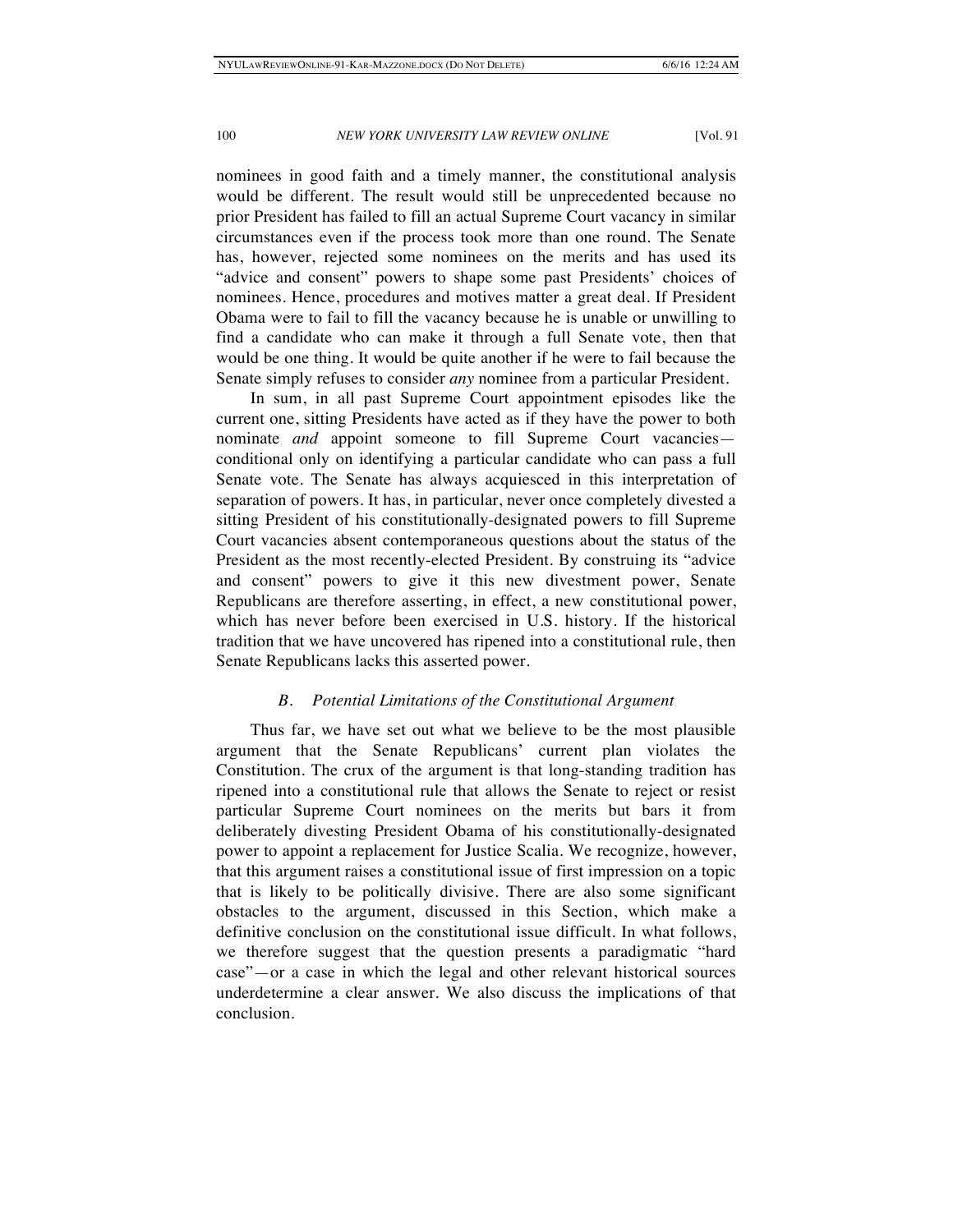The concept of a "hard case" was first introduced by Ronald Dworkin to refer to cases that are not clearly settled by the available legal precedent and constitutional and statutory materials.179 Hard cases can, however, still have correct answers.<sup>180</sup> Figuring out what these answers are requires reliance on other more complex and contestable factors—such as those principles that best fit and justify the available legal materials (along with the concepts and distinctions found therein)<sup>181</sup> or historical evidence that can help settle constitutional meaning.182

Whether the Senate Republicans' plan violates the Constitution presents a hard case because the constitutional argument against the plan relies heavily not just on historical tradition but also on the claim that this tradition has ripened into a constitutional rule that informs the best interpretation of constitutional text and structure. There is no doubt that ripening of this kind is possible, both in the Appointments Clause context (as cases like *NLRB v. Noel Canning* suggest) and beyond.183 Because there is, however, "a first time for everything,"184 the absence of a historical event cannot ever definitively establish its constitutional impermissibility.<sup>185</sup> There are also ongoing methodological disputes including among current members of the Supreme Court—as to when precisely historical traditions ripen into constitutional rules.186 Hence, ripening arguments always depend on something more than mere deduction from precedent and the available constitutional and statutory materials. All ripening arguments—including those that have proven successful in the past—initially present hard cases.

<sup>179</sup> *See* Dworkin, *Hard Cases*, *supra* note 147 (defining "hard cases" as those "in which the result is not clearly dictated by statute or precedent"). 180 Dworkin argued that *all* hard cases have unique answers, *see generally id.*, but one need

not follow him that far to think (more plausibly) that *some* do.<br><sup>181</sup> This was Dworkin's view. *See generally id*. It is important to recognize that Dworkin's

view is not necessarily inconsistent with other interpretive methodologies like originalism—if originalism is either part of the settled legal practices that that require interpretation or offers part of the best justification for constitutional provisions. For an argument that originalism is best understood as an aspect of positive constitution practice in the United States, see William Baude, *Is Originalism Our Law?*, 115 COLUM. L. REV. 2349 (2015).<br><sup>182</sup> One might think historical evidence is relevant either because one is an originalist, or

because one views historical evidence as merely one factor relevant to constitutional meaning. 183 NLRB v. Noel Canning, <sup>134</sup> S. Ct. <sup>2550</sup> (2014); *see also* Bradley & Siegel, *After Recess*,

*supra* note 25, at 68 (2014) ("The significance of *Noel Canning* extends well beyond its resolution of important questions about the scope of the President's recess appointment power.").

<sup>184</sup> Nat'l Fed'n of Indep. Bus. v. Sebelius, 132 S. Ct. 2566 (2012).

<sup>185</sup> *See, e.g.*, *id.* at 2586 (2012) (observing that "novelty [of an act] is not necessarily fatal" to claims concerning its constitutional permissibility).

<sup>186</sup> Bradley & Siegel, *After Recess*, *supra* note 25, at 18–68 (discussing methodological disputes concerning historical gloss approach—some of which arise from deeper methodological disputes over originalism, whether a practice must go back to the earliest days of the Republic, whether constitutional ambiguity is required, whether expectation interests should play a role).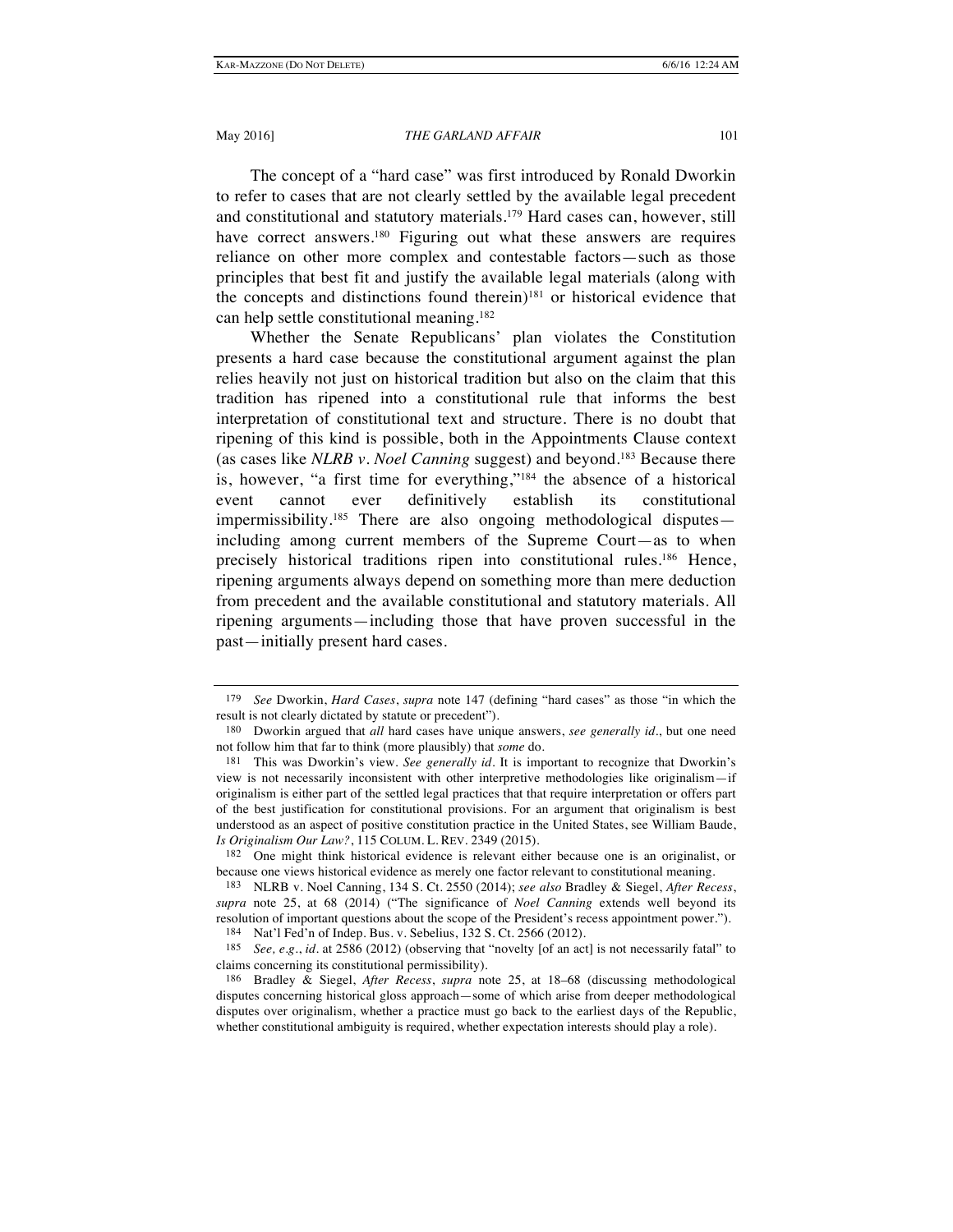Still, not all ripening arguments are equally plausible. As a general matter, ripening should be more plausible if there are enough instances for a tradition to constitute a rule and not just a series of coincidences.187 In addition, the ripening argument developed in the previous Section should gain plausibility to the extent that the relevant government officials acted with an accompanying sense of acquiescence to a particular way of dividing power between the President and the Senate in relation to Supreme Court appointments.188 Acquiescence may not be absolutely necessary, however, because some of the case law emphasizes the settled expectations that can arise from long-standing historical traditions.189 Settled expectations are especially important where, as here, settled constitutional norms can help avoid the range of pragmatic and democratic risks discussed in Part II. The current ripening argument should, finally, gain plausibility to the extent that it offers a coherent account of factors that might not only explain but also justify in plausible constitutional terms limiting the deliberate transfer of a President's Supreme Court appointment powers to the narrow circumstances we have identified.190 These are circumstances where there have been contemporaneous questions about the status of the nominating President as the most recently-elected President,

<sup>187</sup> *Id.* at 20–27 (noting that despite methodological disputes, longevity of practice is important for all relevant disputants—with some originalists arguing that the practice should go back to the Founding while others allow for less extensive practices to provide evidence relevant to constitutional interpretation); *see also* United States v. Curtiss-Wright Export Co., 299 U.S. 304, 327–28 (1936) ("[A] legislative practice such as we have here, evidenced not only by occasional instances, but marked by the movement of a steady stream for a century and a half of time, goes a long way in the direction of proving the presence of unassailable ground for the constitutionality of the practice, to be found in the origin and history of the power involved, or in its nature, or in both combined."). *See* Pocket Veto Case, 279 U.S. 655, 690 (U.S. 1929) ("A practice of at least twenty years' duration 'on the part of the executive department, acquiesced in by the legislative department, which not absolutely binding on the judicial department, is entitled to great regard in determining the true construction of a constitutional provision the phraseology of which is in any respect of doubtful meaning.'" (citation omitted)); Dames & Moore v. Regan, 453 U.S. 654 (1981) ("Past practice does not, by itself, create power, but 'long-continued practice, known to and acquiesced in by Congress, would raise a presumption that the [action] had been [taken] in pursuance of its consent . . . ." (quoting United States v. Midwest Oil Co., 236 U.S. 459, 474 (1915))).

<sup>188</sup> *See, e.g.*, Bradley & Siegel, *After Recess*, *supra* note 25, at 21 ("[I]t suffices to note the basic idea of historical gloss, which is that long-standing practices by one political branch that are acquiesced in by the other political branch should be given weight in discerning whether governmental conduct is consistent with the separation of powers.").

<sup>189</sup> *See, e.g.*, NLRB v. Noel Canning, 134 S. Ct. 2550 (2014) (indicating "reluctan[ce] to upset [a] traditional practice where doing so would seriously shrink the authority that Presidents have believed existed and have exercised for so long"); Bradley & Siegel, *After Recess*, *supra* note 25, at 19 (noting relevance to some Justices of concerns about "disturbing expectation interests surrounding [a] historical practice").

<sup>190</sup> For classic arguments that legal interpretation always involves some inference to the best combined explanation and justification, see Dworkin, *Hard Cases*, *supra* note 147. *See also* RONALD DWORKIN, JUSTICE FOR HEDGEHOGS (2013).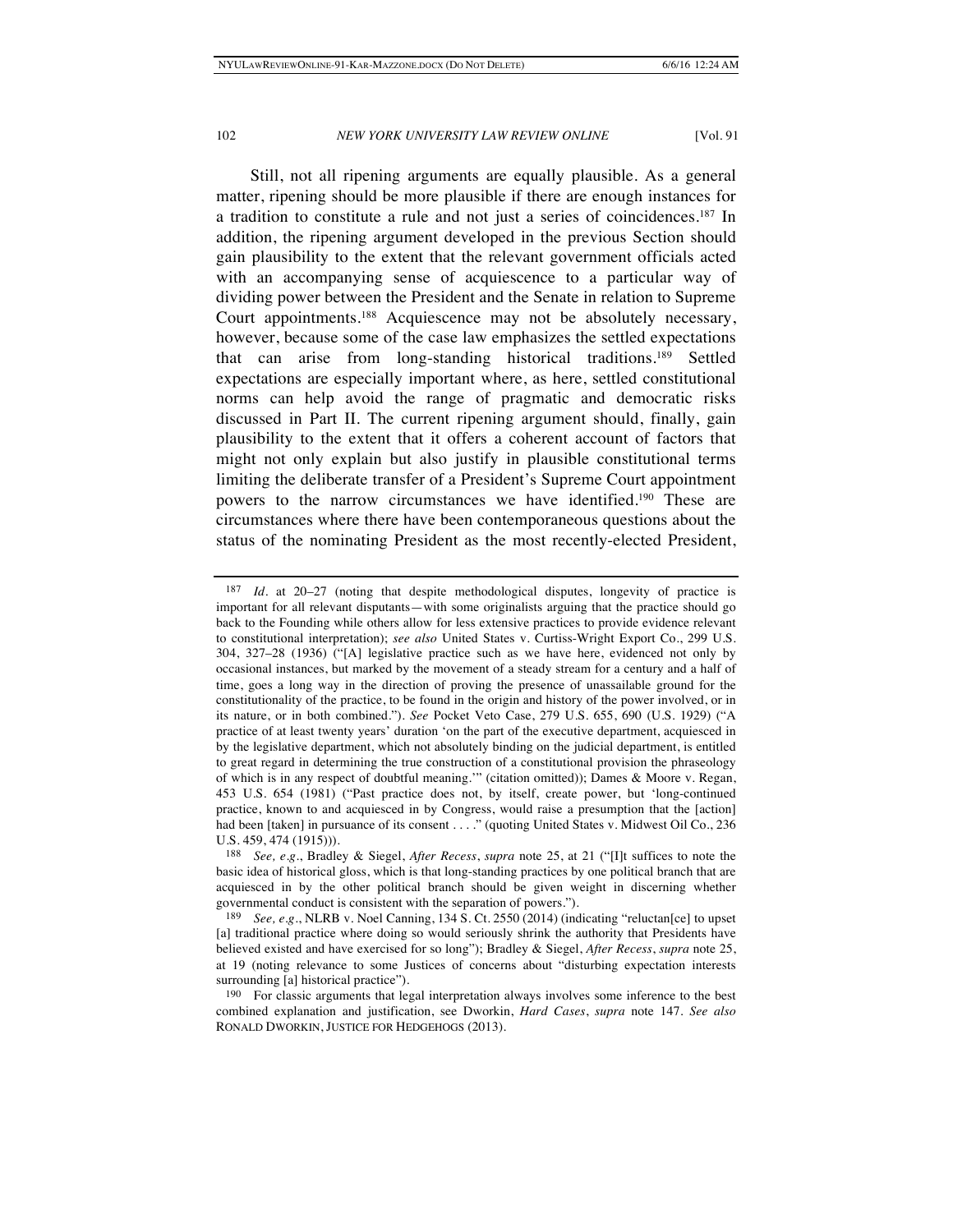and where one might therefore reasonably think that a distinct separationof-powers analysis applies.

With respect to the first of these questions, we have at least identified an extraordinarily well-evidenced and long-standing historical tradition relating to Supreme Court appointments. We have identified 103 prior cases, going all the way back to the earliest days of the Republic, where an elected President faced an actual Supreme Court vacancy and began the nomination process prior to the election of a successor. These cases are all directly on point with respect to Obama's nomination of Garland and in all 103 cases—*without exception*—the President was able both to nominate and appoint a replacement Justice by and with the advice and consent of the Senate. As Justice Frankfurter once observed, "a systematic, unbroken, executive practice, long pursued to the knowledge of the Congress and never before questioned . . . may be treated as a gloss on 'executive Power' vested in the President by [the Constitution]."191

In addition, we have shown that the specific factors that we identify as governing the permissibility of an outright transfer were specifically cited and debated in the handful of Supreme Court appointment cases where deliberate transfers occurred.192 The historical record similarly contains floor debates that are indicative of a sense of obligation to proceed to a full Senate vote except in the unusual circumstances where the status of the President as the most recently-elected President was in doubt.<sup>193</sup> Except in these unusual circumstances, the Senate has always acquiesced to the view that the sitting President has the constitutional power to not only nominate but also appoint *some* replacement for any actual Supreme Court vacancy—so long as the President nominates someone who can pass a full Senate vote. The Senate has, in other words, always construed its powers to provide "advice and consent" with respect to these Supreme Court appointments as limited to shaping Presidents' particular choices of nominees—and never as allowing it to completely divest the President of his constitutionally-designated appointment power.

That all of these facts can be rendered coherent with a reasonable reading of the constitutional text, and with long-standing recognition of Supreme Court appointments as raising special separation-of-powers concerns,194 suggests that such considerations plausibly account for the unbroken historical tradition that we have described. In other words, factors relating to the status of past nominating Presidents can be used both to

<sup>191</sup> Youngstown Sheet & Tube Co. v. Sawyer, 353 U.S. 579, 610–11 (1952) (Frankfurther, J., concurring).

<sup>192</sup> *Supra* Part IA, IB & III.A.

<sup>193</sup> *Supra* Part III.A.

<sup>194</sup> *Id.*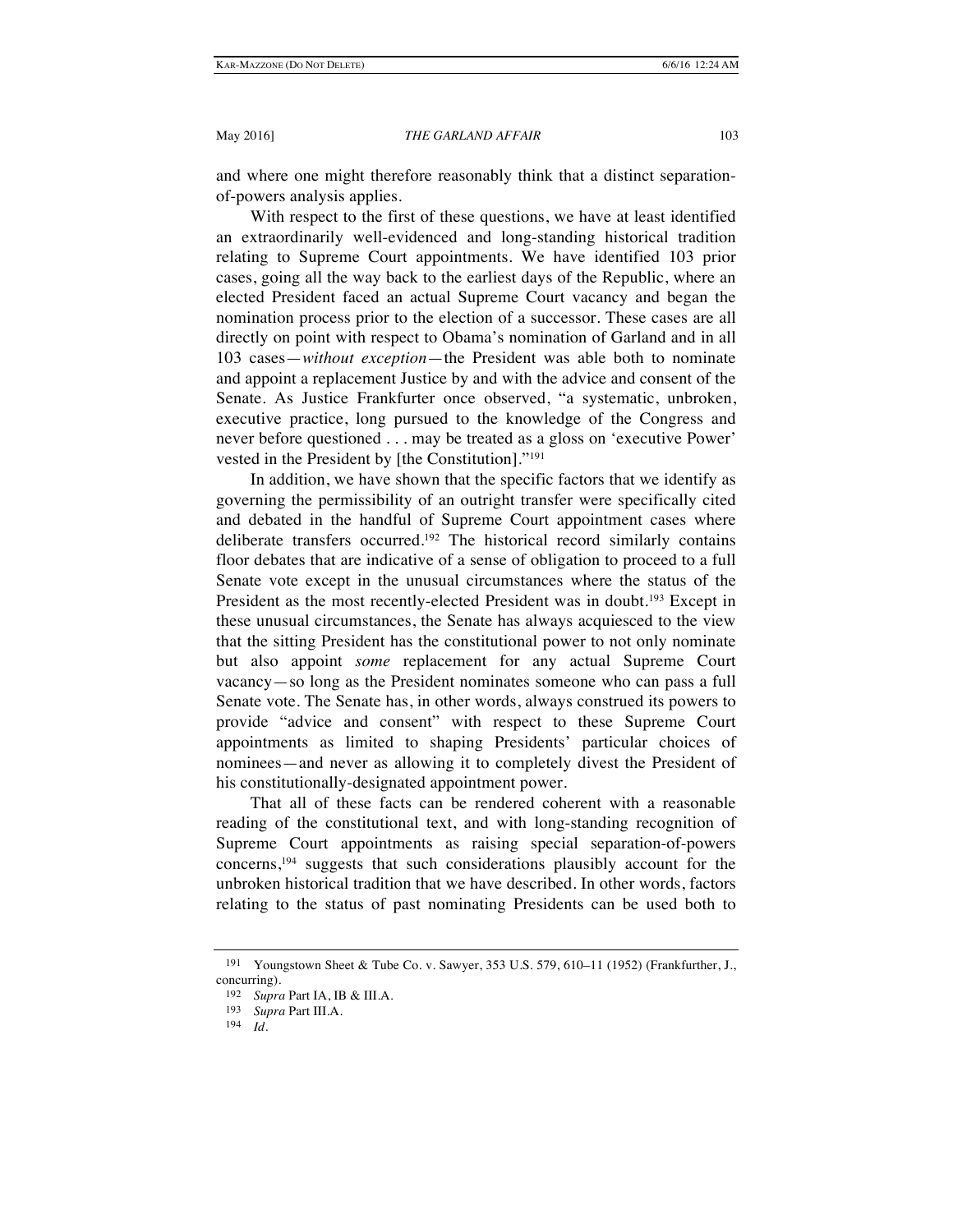explain and justify in plausible constitutional terms the Senate's past behavior and views on the permissibility of deliberate transfers of one President's Supreme Court appointment powers to another. As the most coherent explanation of the history of Supreme Court appointments, the account we offer points to a plausible argument of tradition ripening into a constitutional rule.

Nonetheless, we recognize that there are hazards in identifying from floor debates (or similar historical materials) the attitudes of all of the relevant constitutional actors. As noted, there are also methodological disputes over the precise conditions under which historical traditions can plausibly ripen into constitutional rules, and ripening arguments always involve some judgment that goes beyond mere deduction from precedent and the available constitutional and statutory materials. In these circumstances, it would thus be irresponsible to conclude that the Senate Republicans' current plan definitively violates the Constitution. But—and this is key—it would be equally irresponsible to conclude that the plan definitively does *not* violate the Constitution, given the evidence and arguments presented.

Instead of proposing a clear answer to a hard question, we suggest a more cautious conclusion. At the very least, the Senate Republican's current plan generates a category of constitutional risk that is unprecedented and could not have been fully appreciated without the history we uncover in this Article. Given the hard nature of this legal question and familiar facts about human psychology,<sup>195</sup> those who politically favor the plan are likely to underestimate the associated constitutional risks. Those who politically oppose the plan are likely to exaggerate the constitutional risks. The truth most likely lies somewhere in between. Still, because "[t]he significance of gloss is not limited to judicial reasoning,"196 Senate Republicans, who are sworn to uphold the Constitution, cannot simply ignore the constitutional risks we have now described. They should, at minimum, "'pause to consider the implications  $\therefore$  [of]  $\therefore$  new conceptions of federal power."<sup>197</sup> They should revisit their plan in light of the unprecedented constitutional risks that it generates and either refrain from continuing forward with the plan or

<sup>195</sup> There is ample evidence from political scientists that political ideology can affect judicial decision-making—especially in hard cases. For a summary of some of this evidence, see, for example, Richard A. Posner, *Foreword: A Political Court*, 119 HARV. L. REV. 31 (2005). There is also psychological evidence that ideology can affect peoples' understanding of purely factual matters relevant to constitutional interpretation. *See, e.g.*, Dan Kahan, *"They Saw a Protest": Cognitive Illiberalism and the Speech-Conduct Distinction*, 64 STAN. L. REV. 851 (2012).

<sup>196</sup> Bradley & Siegel, *After Recess*, *supra* note 25.

<sup>197</sup> Nat'l Fed'n of Indep. Bus. v. Sebelius, 132 S. Ct. 2566, 2586 (2012) (quoting United States v. Lopez, 514 U.S. 549, 563 (1995)).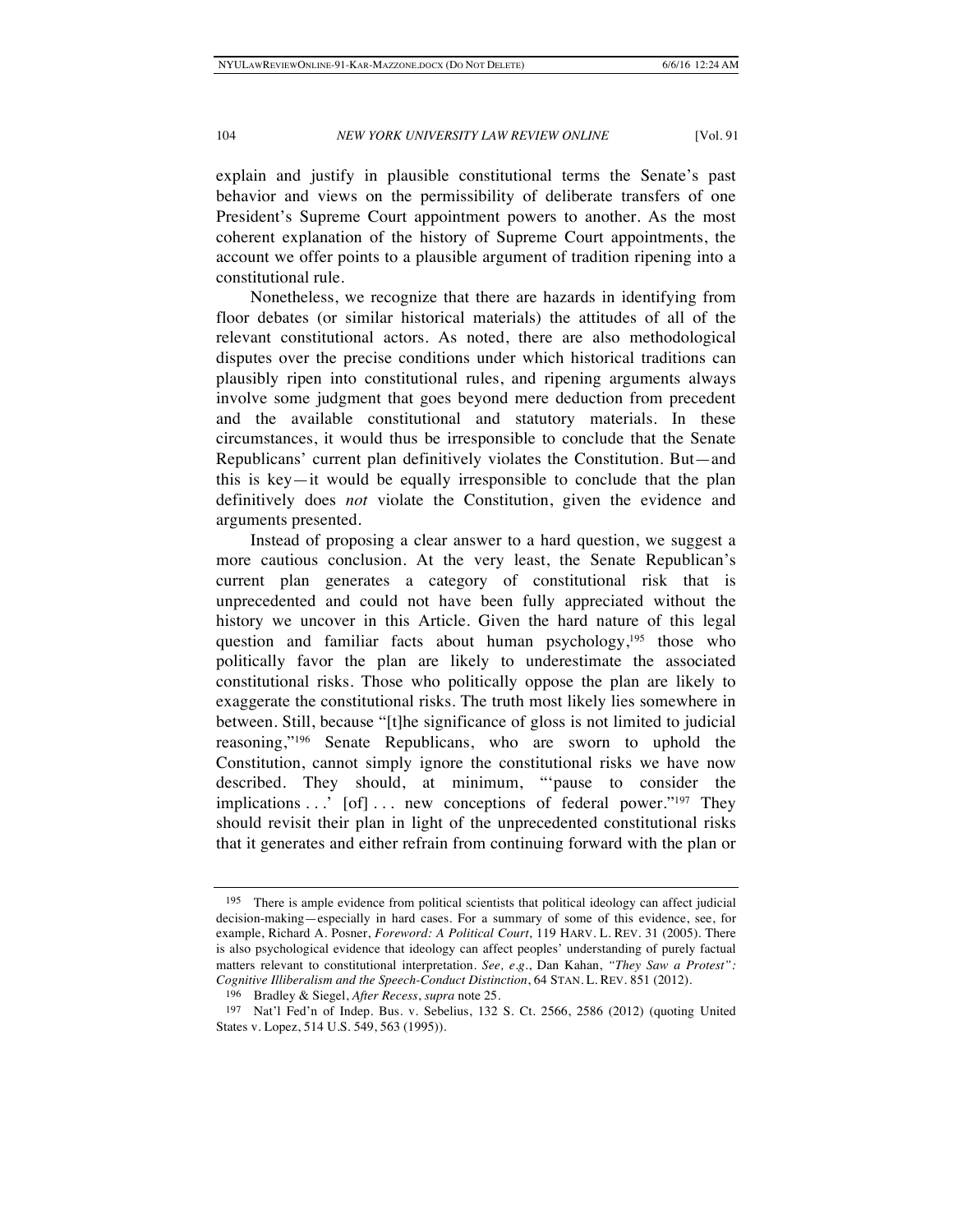publicly explain why they believe it avoids the identified risks.

Still, because the constitutional issue in question presents a hard case, it is not likely to be settled definitively and to every reasonable person's satisfaction. It is therefore important to recognize that the identified constitutional risks also exacerbate the pragmatic risks associated with the plan—as highlighted in the previous Part. If, for example, some reasonable observers are left with lingering doubts about the constitutional propriety of the plan, then that fact will surely make the pragmatic risks of retaliation and further breakdown of inter-party cooperation all the more severe. Part of the point of the Constitution's separation of powers is, moreover, to allow the government to function through its system of checks and balances, despite political differences among actors. When settled practices concerning the relationships among the branches help settle constitutional ambiguities in ways that help avoid pragmatic risks to our constitutional system, those practices should therefore ripen more easily into constitutional rules. In cases like the current one, pragmatic and constitutional concerns thus merge and become reciprocally reinforcing. The risks of each make the risks of the other that much greater.

Fortunately, there remains an easy way to avoid the pragmatic and constitutional risks that loom large. The Senate can simply follow the path that its predecessors have taken in every analogous situation in the past and proceed to full Senate consideration of President Obama's nominee (or nominees) to fill the Scalia vacancy. The Senate can similarly exercise its undisputed power to confirm, reject, or resist Obama's particular Supreme Court nominees on the merits. Any further efforts to deliberately and completely divest President Obama of his constitutionally-designated power to appoint Justices to the Supreme Court should, however, be abandoned.

#### **CONCLUSION**

Virtually everyone who has weighed in on the process for filling the seat left vacant by Justice Scalia's death considers historical practice relevant to how the President and the Senate should interact and cooperate to fill the Scalia vacancy. To date, however, many invocations of the historical record have been either incomplete or inaccurate. The record is, in fact, much more complex than many have recognized, but we have now presented a complete and thorough examination of the entire history of Supreme Court appointments. In the process, we have uncovered an underappreciated guiding principle: Except in rare instances where the status of the President is in doubt, a sitting President who—like President Obama—has sought to fill an actual Supreme Court vacancy before the election of a successor has always been able to fill that vacancy, by and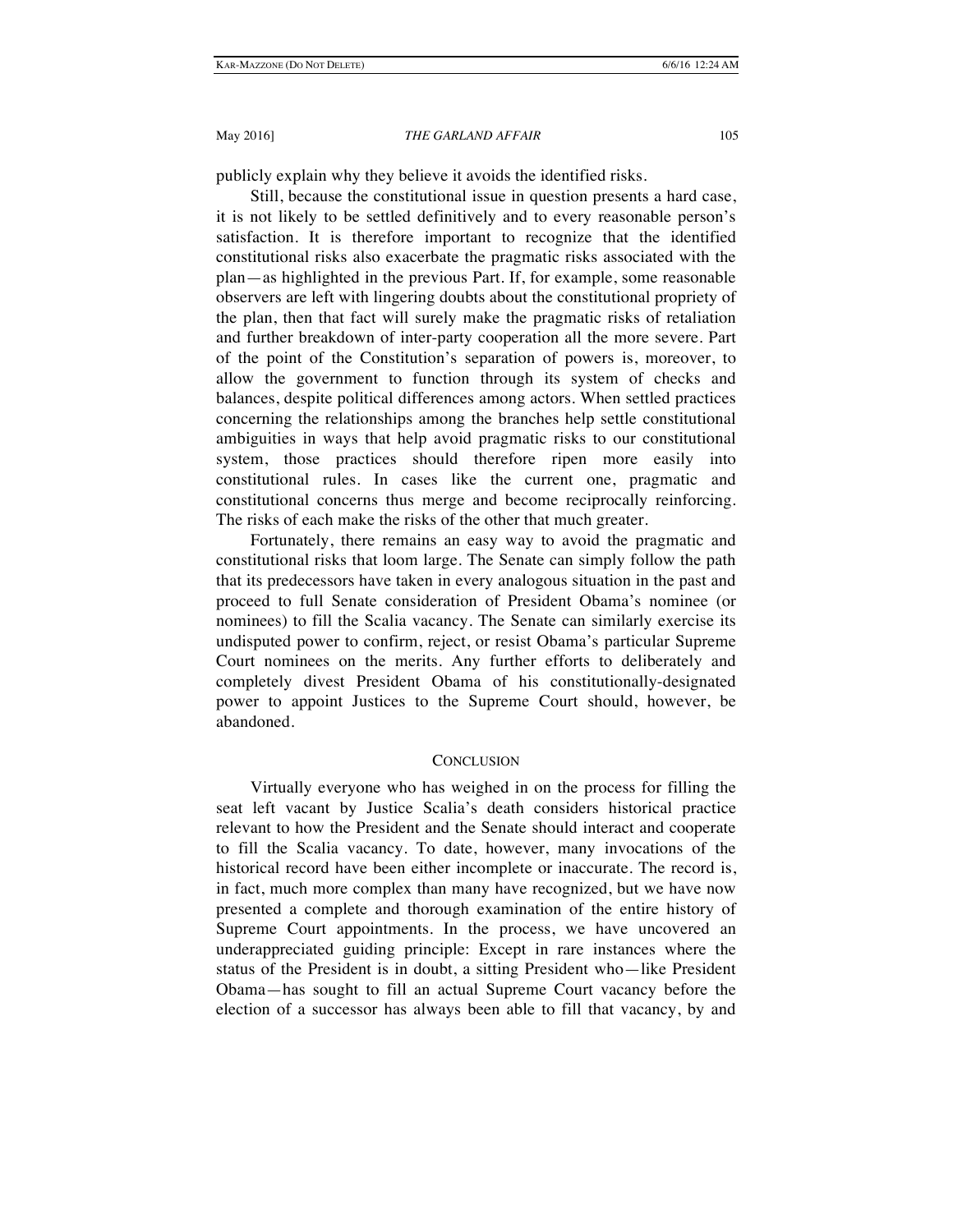with the advice and consent of the Senate. Whether as matters of tradition and fair play or because this historical practice has ripened into a constitutional rule, the Senate Republicans' current plan to deny Obama the Supreme Court appointment powers enjoyed by all his similarly-situated predecessors thus marks a much greater departure from the usual rules of the game than has thus far been recognized. At minimum, such a break from long-standing senatorial traditions and practices of fair dealing threatens to damage the appointments processes in the future and risks significant harm to the Court. The costs of mischief are all the greater where, as here, there is also a plausible argument that the plan violates the Constitution.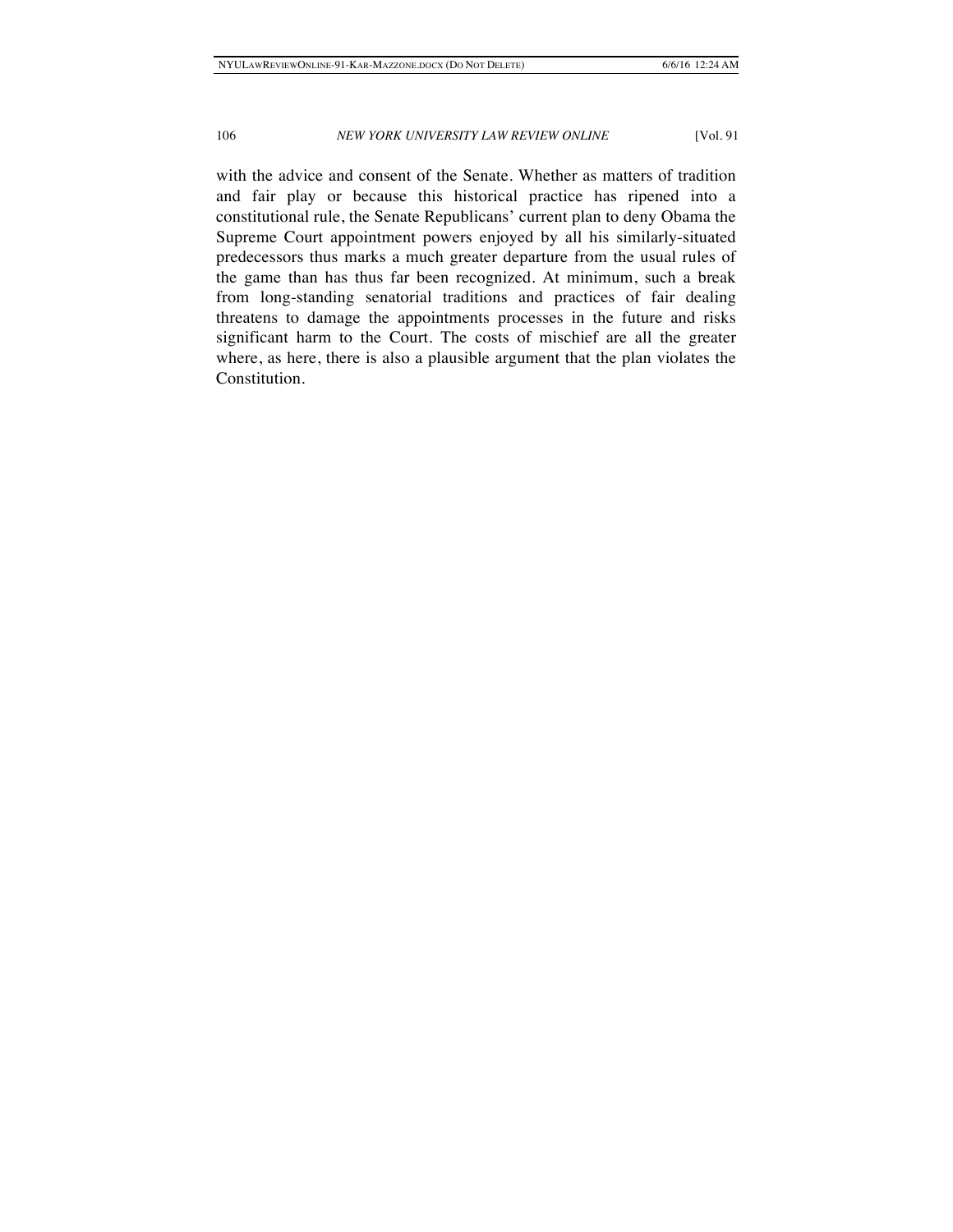#### APPENDIX

## COMPLETE HISTORICAL RECORD OF ALL PRIOR SUPREME COURT VACANCIES, PROPOSED VACANCIES, AND NOMINATIONS IN U.S. HISTORY

| ${\bf (Instance)^{198}}$<br>President | 럼<br>$\mathbf{B}$<br>P.<br>aca<br>⋗ | for<br>Vacancy<br>Reason | onfirmation?<br>್ಠ<br>Obtain | $\mathit{Notes}^{199}$ | Nominees          | 200<br>esult <sup>-</sup><br>≃ | Nomination<br>Date | Date<br>Result | Date for<br>$\mathbf{u}$<br>.<br>ज<br>Election<br>≏<br>Ħ<br>ż | Inauguration<br>Next<br>$\mathbf{President}^{201}$<br>for<br>Date | Vacancy Date |
|---------------------------------------|-------------------------------------|--------------------------|------------------------------|------------------------|-------------------|--------------------------------|--------------------|----------------|---------------------------------------------------------------|-------------------------------------------------------------------|--------------|
| <b>Barack Obama</b>                   |                                     |                          |                              |                        |                   |                                |                    |                |                                                               |                                                                   |              |
| (1)                                   | Stevens                             | Retirement               | ☑                            |                        | Elena Kagan       | $\mathcal{C}$                  | 5/10/2010          | 8/5/2010       | 11/6/2012                                                     | 1/21/2013                                                         | 6/29/2010    |
| (2)                                   | Souter                              | Retirement               | ☑                            |                        | Sonia Sotomayor   | C                              | 6/1/2009           | 8/6/2009       | 11/6/2012                                                     | 1/21/2013                                                         | 6/29/2009    |
| George W. Bush                        |                                     |                          |                              |                        |                   |                                |                    |                |                                                               |                                                                   |              |
| (3)                                   | Rehnquist Death                     |                          | ☑                            |                        | John Roberts, Jr. | C                              | 9/6/2005           | 9/29/2005      | 11/4/2008                                                     | 1/20/2009                                                         | 9/3/2005     |

198 The "**President/(Instance)**" column tallies every case—from (1) to (103)—of a Supreme Court vacancy that falls within the scope of the historical rule described in Part I of this Article. The general rule is:

*Whenever a Supreme Court vacancy has existed during an elected President's term and this President has acted prior to the election of a successor, the sitting President has been able to both nominate and appoint someone to fill the relevant vacancy—by and with the advice and consent of the Senate*.

This rule is supported by the fact that in all 103 numbered instances, the nominating President was able to both nominate and appoint a Justice who was ultimately confirmed by the Senate. These 103 confirmations are marked in a subsequent column ("**Obtained Confirmation?**") with the symbol "☑" and in the "**Result**" column with at least one nominee marked "C" for "Confirmed." Note, however, that the " $\mathbb{Z}$ " symbol is also used to identify instances where confirmations were obtained by Presidents even in other circumstances that do not fall into the scope of the general rule under discussion.

 The "**President/(Instance)**" column uses the "—" symbol, in turn, to identify every case where a vacancy or proposed vacancy arose during a President's term, but the President was either a President-by-succession or submitted the first nomination after the election of a presidential successor; or the proposed vacancy never actualized. These cases do not fall within the scope of the general rule just stated. Hence, the Senate's actions in these circumstances cannot either support or conflict with this general rule. Still, even in these circumstances, the nominating President was able to obtain confirmation in thirteen cases of actual vacancies—as marked by the by the symbol "☑" in the "**Obtained Confirmation?**" column. The Senate has prevented a President from filling an actual vacancy, by postponing, rejecting, or taking no action on his nominees, in only six cases. These six failures to obtain confirmation are marked by the symbol "☐" in the "**Obtained Confirmation?**" column. The symbol "☐" also appears in this column in the two cases where nominations were made in relation to vacancies that never actualized.

199 In the "*Notes*" column, "*E*" = *Election-Year Nomination*; "*PE*" = *Post-Election (of Presidential Successor) Nomination*; "*PR*" = *Post-Reelection (of Same President) Nomination*; "*S*" = *President-by-Succession*; and "*NV*" = *Never Actually Vacated*.

<sup>200</sup> In the "**Result**" column, "C" = Confirmed and Served; "R" = Rejected by the Senate; "D" = Declined by Nominee; "N" = No Action Taken by the Senate; "P" = Postponed by the Senate; and "W" = Withdrawn by the Nominating President.

201 This is the date on which the public inauguration ceremony was held.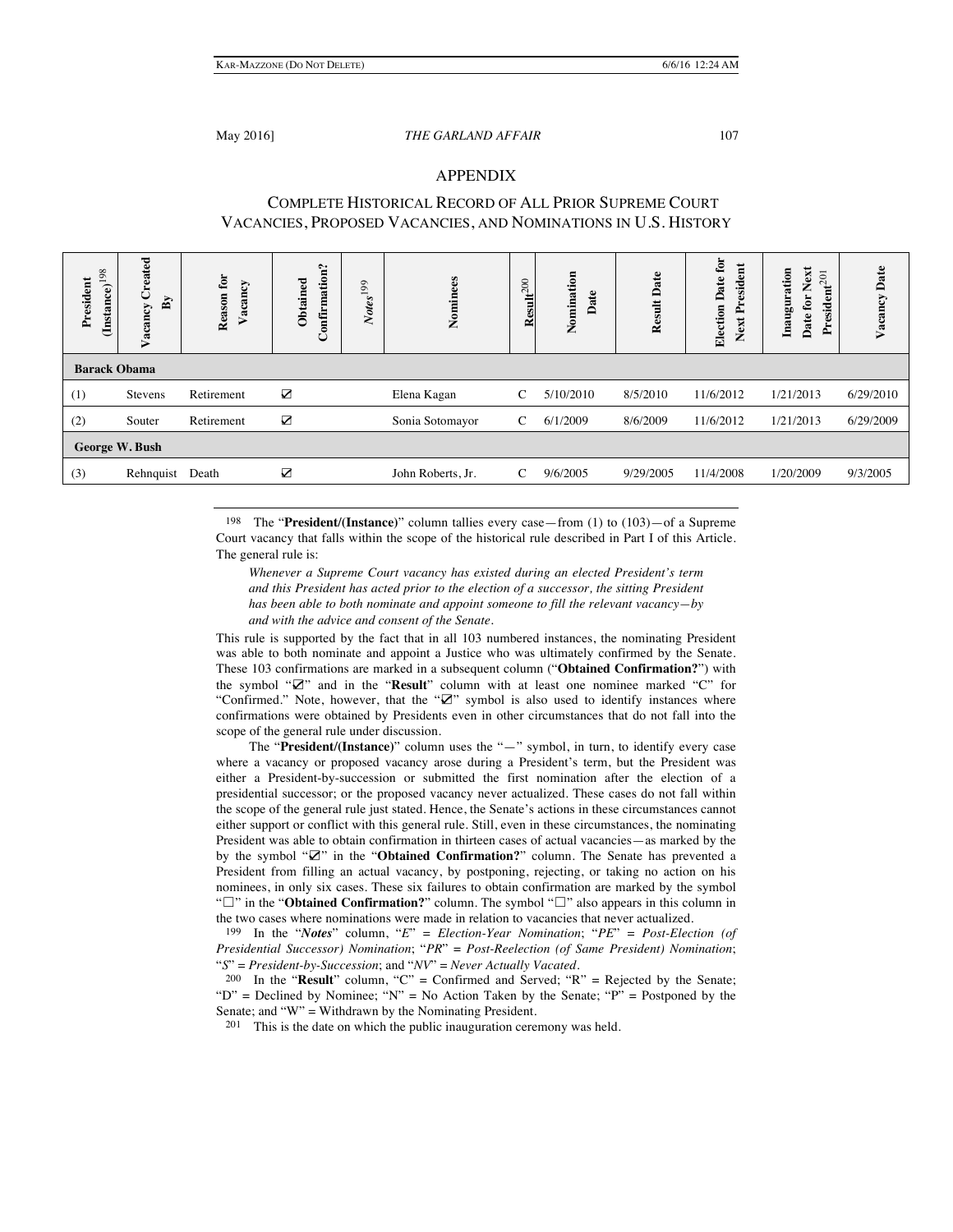108 *NEW YORK UNIVERSITY LAW REVIEW ONLINE* [Vol. 91

| (4)                 |                                    | O'Connor Retirement                                 | ☑                     |        | John Roberts, Jr.          | W             | 7/29/2005   | 9/6/2005   | 11/4/2008 | 1/20/2009 | 1/31/2006  |
|---------------------|------------------------------------|-----------------------------------------------------|-----------------------|--------|----------------------------|---------------|-------------|------------|-----------|-----------|------------|
|                     |                                    |                                                     |                       |        | Harriet Miers              | W             | 10/7/2005   | 10/28/2005 | 11/4/2008 | 1/20/2009 |            |
|                     |                                    |                                                     |                       |        | Samuel Alito, Jr.          | $\mathbf C$   | 11/10/2005  | 1/31/2006  | 11/4/2008 | 1/20/2009 |            |
| <b>Bill Clinton</b> |                                    |                                                     |                       |        |                            |               |             |            |           |           |            |
| (5)                 | Blackmun                           | Retirement                                          | ☑                     |        | Stephen Breyer             | C             | 5/17/1994   | 7/29/1994  | 11/5/1996 | 1/20/1997 | 1994       |
| (6)                 | White                              | Retirement                                          | $\boldsymbol{\nabla}$ |        | Ruth Bader Ginsburg        | C             | 6/14/1993   | 8/3/1993   | 11/5/1996 | 1/20/1997 | 1/9/1993   |
|                     | George H.W. Bush                   |                                                     |                       |        |                            |               |             |            |           |           |            |
| (7)                 | Marshall                           | Retirement                                          | ☑                     |        | Clarence Thomas            | C             | 7/8/1991    | 10/15/1991 | 11/3/1992 | 1/20/1993 | 10/1/1991  |
| (8)                 | Brennan                            | Retirement                                          | $\boldsymbol{\nabla}$ |        | David Souter               | C             | 7/25/1990   | 10/2/1990  | 11/3/1992 | 1/20/1993 | 7/20/1990  |
|                     | <b>Ronald Reagan</b>               |                                                     |                       |        |                            |               |             |            |           |           |            |
| (9)                 | Powell                             | Retirement                                          | ☑                     |        | Robert Bork                | R             | 7/7/1987    | 10/23/1987 | 11/8/1988 | 1/20/1989 | 6/26/1987  |
|                     |                                    |                                                     |                       | E      | Anthony Kennedy            | C             | 11/30/1987  | 2/3/1988   | 11/8/1988 | 1/20/1989 |            |
| (10)                |                                    | Rehnquist Elevation to CJ                           | ☑                     |        | Antonin Scalia             | $\mathsf{C}$  | 6/24/1986   | 9/17/1986  | 11/8/1988 | 1/20/1989 | 9/17/1987  |
| (11)                | Burger                             | Retirement                                          | ☑                     |        | William Rehnquist          | C             | 6/20/1986   | 9/17/1986  | 11/8/1988 | 1/20/1989 | 9/26/1986  |
| (12)                | Stewart                            | Retirement                                          | $\boldsymbol{\nabla}$ |        | Sandra Day O'Connor C      |               | 8/19/1981   | 9/21/1981  | 11/6/1984 | 1/21/1985 | 7/3/1981   |
|                     | <b>Gerald Ford</b> (by Succession) |                                                     |                       |        |                            |               |             |            |           |           |            |
|                     | Douglas                            | Retirement                                          | $\boldsymbol{\nabla}$ | S      | John Paul Stevens          | C             | 11/28/1975  | 12/17/1975 | 11/2/1976 | 1/20/1977 | 11/12/1975 |
|                     |                                    | Richard Nixon (resigned August 9, 1974)             |                       |        |                            |               |             |            |           |           |            |
| (13)                | Harlan                             | Retirement                                          | ☑                     |        | William Rehnquist          | C             | 10/22/1971  | 12/10/1971 | 11/7/1972 | 1/20/1973 | 9/23/1971  |
| (14)                | Black                              | Retirement                                          | ☑                     |        | Lewis Powell, Jr.          | C             | 10/22/1971  | 12/6/1971  | 11/7/1972 | 1/20/1973 | 9/17/1971  |
| (15)                | Fortas                             | Resignation                                         | $\boldsymbol{\nabla}$ |        | Clement Haynsworth, Jr. R. |               | 8/21/1969   | 11/21/1969 | 11/7/1972 | 1/20/1973 | 5/14/1969  |
|                     |                                    |                                                     |                       |        | G. Harrold Carswell        | R             | 1/19/1970   | 4/8/1970   | 11/7/1972 | 1/20/1973 |            |
|                     |                                    |                                                     |                       |        | Harry Blackmun             | $\mathsf{C}$  | 4/15/1970   | 5/12/1970  | 11/7/1972 | 1/20/1973 |            |
| (16)                | Warren                             | Retirement                                          | $\boldsymbol{\nabla}$ |        | Warren Burger              | C             | 5/23/1969   | 6/9/1969   | 11/7/1972 | 1/20/1973 | 6/23/1969  |
|                     |                                    | Lyndon Johnson (by Election, after Succession)      |                       |        |                            |               |             |            |           |           |            |
|                     | - (Proposed) Fortas                | N/A                                                 | □                     | N V    | Homer Thornberry           | W             | 6/26/1968   | 10/4/1968  | 11/5/1968 | 1/20/1969 |            |
|                     | - (Proposed) Warren                | N/A                                                 | $\Box$                | $N\!V$ | Abe Fortas                 |               | W 6/26/1968 | 10/4/1968  | 11/5/1968 | 1/20/1969 |            |
| (17)                | Clark                              | Retirement                                          | $\sum_{i=1}^{n}$      |        | Thurgood Marshall          | C             | 6/13/1967   | 8/30/1967  | 11/5/1968 | 1/20/1969 | 6/12/1967  |
| (18)                | Goldberg                           | Retirement                                          | $\sum_{i=1}^{n}$      |        | Abe Fortas                 | $\mathsf{C}$  | 7/28/1965   | 8/11/1965  | 11/5/1968 | 1/20/1969 | 7/25/1965  |
|                     |                                    | <b>John Kennedy</b> (assassinated on Nov. 22, 1963) |                       |        |                            |               |             |            |           |           |            |
| (19)                |                                    | Frankfurter Retirement                              | $\boldsymbol{\nabla}$ |        | Arthur Goldberg            | $\mathcal{C}$ | 8/31/1962   | 9/25/1962  | 11/3/1964 | 1/20/1965 | 8/28/1962  |
| (20)                | Whittaker                          | Resignation                                         | $\boldsymbol{\nabla}$ |        | <b>Byron White</b>         | $\mathbf C$   | 4/3/1962    | 4/11/1962  | 11/3/1964 | 1/20/1965 | 3/31/1962  |
|                     | <b>Dwight Eisenhower</b>           |                                                     |                       |        |                            |               |             |            |           |           |            |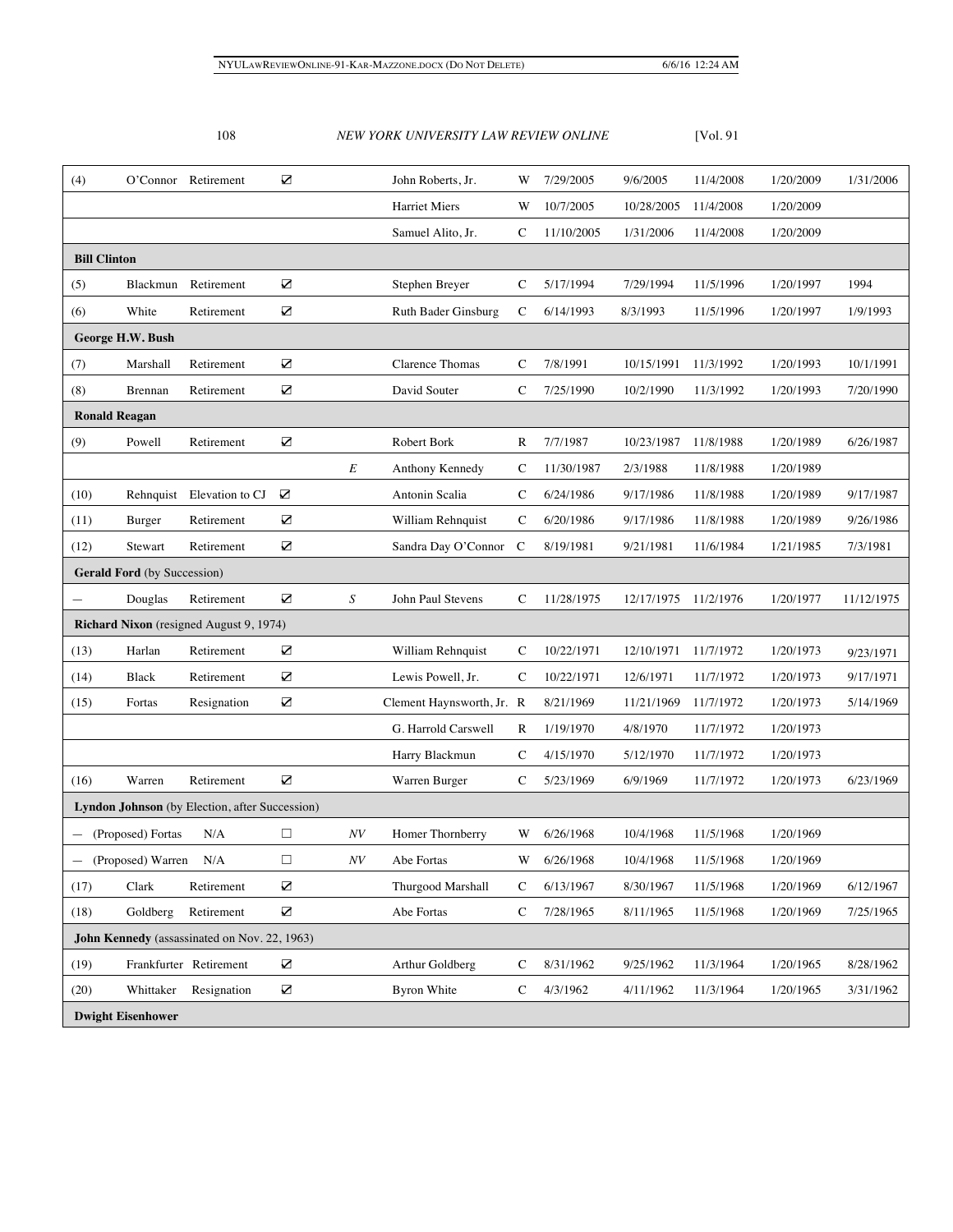| (21)                     | <b>Burton</b>                | Retirement                                                        | $\boldsymbol{\nabla}$ |   | Potter Stewart        | C             | 1/17/1959  | 5/5/1959   | 11/8/1960 | 1/20/1961 | 10/13/1958 |
|--------------------------|------------------------------|-------------------------------------------------------------------|-----------------------|---|-----------------------|---------------|------------|------------|-----------|-----------|------------|
| (22)                     | Reed                         | Retirement                                                        | $\boldsymbol{\nabla}$ |   | Charles Whittaker     | $\mathsf{C}$  | 3/2/1957   | 3/19/1957  | 11/8/1960 | 1/20/1961 | 2/25/1957  |
| (23)                     | Minton                       | Retirement                                                        | $\boldsymbol{\nabla}$ |   | William Brennan, Jr.  | $\mathcal{C}$ | 1/14/1957  | 3/19/1957  | 11/8/1960 | 1/20/1961 | 10/15/1956 |
| (24)                     | Jackson                      | Death                                                             | $\sum_{i=1}^{n}$      |   | John Harlan           | N             | 11/9/1954  |            | 11/6/1956 | 1/21/1957 | 10/9/1954  |
|                          |                              |                                                                   |                       |   | John Harlan           | C             | 1/10/1955  | 3/16/1955  | 11/6/1956 | 1/21/1957 |            |
| (25)                     | Vinson                       | Death                                                             | $\sum_{i=1}^{n}$      |   | Earl Warren           | $\mathbf C$   | 1/11/1954  | 3/1/1954   | 11/6/1956 | 1/21/1957 | 9/8/1953   |
|                          | Harry Truman (by Election)   |                                                                   |                       |   |                       |               |            |            |           |           |            |
| (26)                     | Rutledge                     | Death                                                             | $\sum_{i=1}^{n}$      |   | Sherman Minton        | $\mathsf{C}$  | 9/15/1949  | 10/4/1949  | 11/4/1952 | 1/20/1953 | 9/10/1949  |
| (27)                     | Murphy                       | Death                                                             | $\sum_{i=1}^{n}$      |   | Tom Clark             | C             | 8/2/1949   | 8/18/1949  | 11/4/1952 | 1/20/1953 | 7/19/1949  |
|                          | Harry Truman (by Succession) |                                                                   |                       |   |                       |               |            |            |           |           |            |
| $\overline{\phantom{0}}$ | Stone                        | Death                                                             | $\boldsymbol{\nabla}$ | S | Fred Vinson           | $\mathcal{C}$ | 6/6/1946   | 6/20/1946  | 11/2/1948 | 1/20/1949 | 4/22/1946  |
|                          | Roberts                      | Resignation                                                       | $\sum_{i=1}^{n}$      | S | <b>Harold Burton</b>  | C             | 9/19/1945  | 9/19/1945  | 11/2/1948 | 1/20/1949 | 7/31/1945  |
|                          |                              | Franklin Roosevelt (died of cerebral hemorrhage on Apr. 12, 1945) |                       |   |                       |               |            |            |           |           |            |
| (28)                     | <b>Byrnes</b>                | Resignation                                                       | ☑                     |   | Wiley Rutledge        | C             | 1/11/1943  | 2/8/1943   | 11/7/1944 | 1/20/1945 | 10/3/1942  |
| (29)                     | Stone                        | Elevation to CJ                                                   | $\boldsymbol{\nabla}$ |   | Robert Jackson        | C             | 6/12/1941  | 7/7/1941   | 11/7/1944 | 1/20/1945 | 6/27/1941  |
| (30)                     | McReynolds Retirement        |                                                                   | $\sum_{i=1}^{n}$      |   | James Byrnes          | C             | 6/12/1941  | 6/12/1941  | 11/7/1944 | 1/20/1945 | 1/31/1941  |
| (31)                     | Hughes                       | Retirement                                                        | $\boldsymbol{\nabla}$ |   | Harlan Stone          | $\mathbf C$   | 6/12/1941  | 6/27/1941  | 11/7/1944 | 1/20/1945 | 7/1/1941   |
| (32)                     | <b>Butler</b>                | Death                                                             | $\sum_{i=1}^{n}$      |   | Frank Murphy          | $\mathcal{C}$ | 1/4/1940   | 1/16/1940  | 11/5/1940 | 1/20/1941 | 11/16/1939 |
| (33)                     | <b>Brandeis</b>              | Retirement                                                        | $\sum_{i=1}^{n}$      |   | William Douglas       | C             | 3/20/1939  | 4/4/1939   | 11/5/1940 | 1/20/1941 | 2/13/1939  |
| (34)                     | Cardozo                      | Death                                                             | $\sum_{i=1}^{n}$      |   | Felix Frankfurter     | $\mathbf C$   | 1/5/1939   | 1/17/1939  | 11/5/1940 | 1/20/1941 | 7/9/1938   |
| (35)                     |                              | Sutherland Retirement                                             | $\sum_{i=1}^{n}$      |   | <b>Stanley Reed</b>   | C             | 1/15/1938  | 1/25/1938  | 11/5/1940 | 1/20/1941 | 1/17/1938  |
| (36)                     | Van Devanter Retirement      |                                                                   | $\boldsymbol{\nabla}$ |   | Hugo Black            | C             | 8/12/1937  | 8/17/1937  | 11/5/1940 | 1/20/1941 | 6/2/1937   |
|                          | <b>Herbert Hoover</b>        |                                                                   |                       |   |                       |               |            |            |           |           |            |
| (37)                     | Holmes                       | Retirement                                                        | ☑                     | E | Benjamin Cardozo      | C             | 2/15/1932  | 2/24/1932  | 11/8/1932 | 3/4/1933  | 1/12/1932  |
| (38)                     | Sanford                      | Death                                                             | $\sum_{i=1}^{n}$      |   | John Parker           | R             | 3/21/1930  | 5/7/1930   | 11/8/1932 | 3/4/1933  |            |
|                          |                              |                                                                   |                       |   | Owen Roberts          | $\mathcal{C}$ | 5/9/1930   | 5/20/1930  | 11/8/1932 | 3/4/1933  |            |
| (39)                     | Taft                         | Resignation                                                       | $\boldsymbol{\nabla}$ |   | <b>Charles Hughes</b> | $\mathsf{C}$  | 2/3/1930   | 2/13/1930  | 11/8/1932 | 3/4/1933  | 2/3/1930   |
|                          |                              | Calvin Coolidge (by Election, after Succession)                   |                       |   |                       |               |            |            |           |           |            |
| (40)                     | McKenna                      | Retirement                                                        | $\sum_{i=1}^{n}$      |   | Harlan Stone          | $\mathbf C$   | 1/5/1925   | 2/5/1925   | 11/6/1928 | 3/4/1929  | 1/5/1925   |
|                          |                              | Warren Harding (died of heart attack on Aug. 2, 1923)             |                       |   |                       |               |            |            |           |           |            |
| (41)                     | Pitney                       | Resignation                                                       | ☑                     |   | <b>Edward Sanford</b> | $\mathcal{C}$ | 1/24/1923  | 1/29/1923  | 11/4/1924 | 3/4/1925  | 12/31/1922 |
| (42)                     | Day                          | Retirement                                                        | $\boldsymbol{\nabla}$ |   | Pierce Butler         | N             | 11/21/1922 |            | 11/4/1924 | 3/4/1925  | 11/13/1922 |
|                          |                              |                                                                   |                       |   | Pierce Butler         | $\mathsf{C}$  | 12/5/1922  | 12/21/1922 |           |           |            |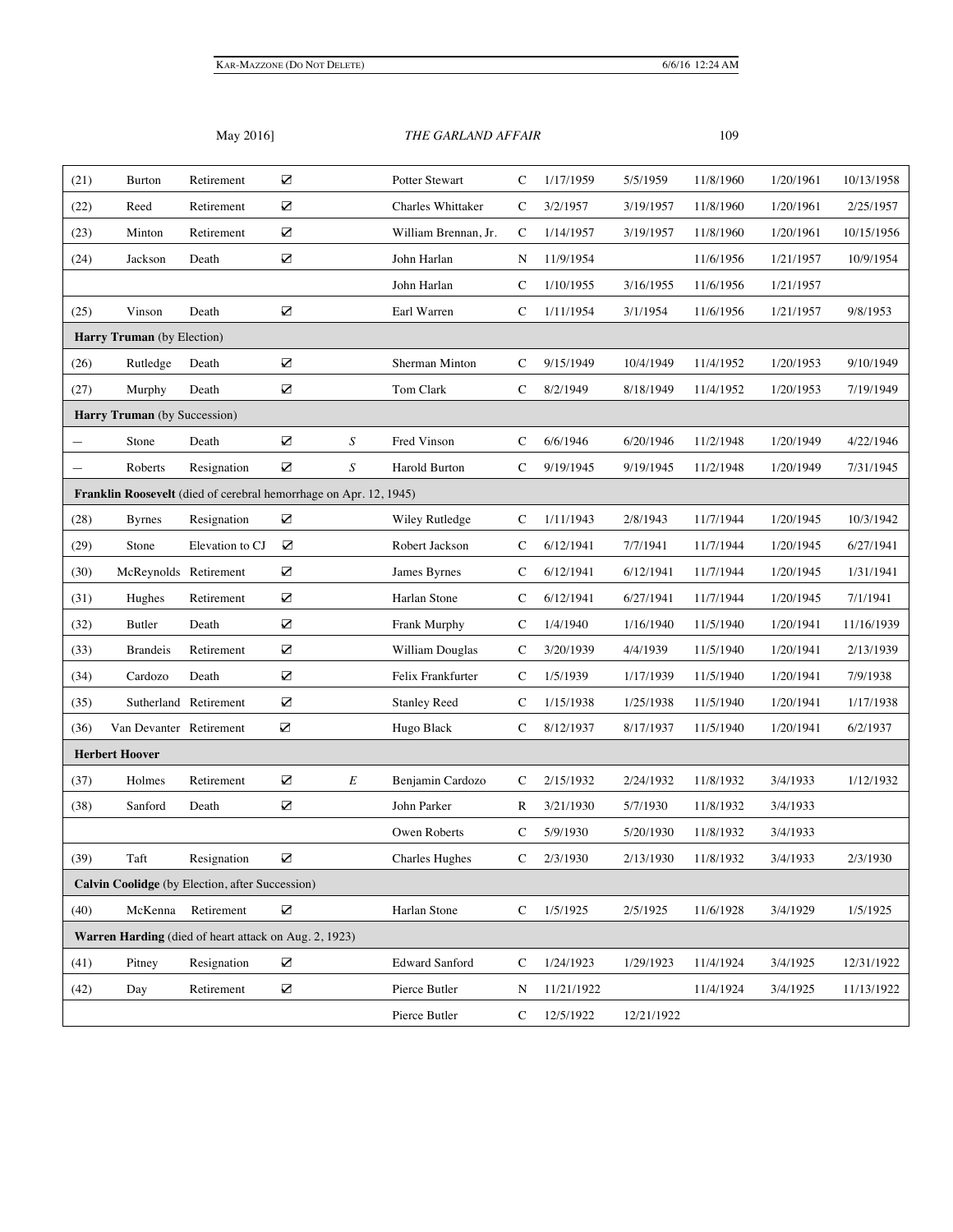## 110 *NEW YORK UNIVERSITY LAW REVIEW ONLINE* [Vol. 91

| (43)                     | Clarke                                  | Resignation                                   | ☑                     |                  | George Sutherland     | C             | 9/5/1922   | 9/5/1922   | 11/4/1924 | 3/4/1925 | 9/18/1922  |
|--------------------------|-----------------------------------------|-----------------------------------------------|-----------------------|------------------|-----------------------|---------------|------------|------------|-----------|----------|------------|
| (44)                     | White                                   | Death                                         | $\boldsymbol{\nabla}$ |                  | William Howard Taft   | $\mathsf{C}$  | 6/30/1921  | 6/30/1921  | 11/4/1924 | 3/4/1925 | 5/19/1921  |
|                          | <b>Woodrow Wilson</b>                   |                                               |                       |                  |                       |               |            |            |           |          |            |
| (45)                     | Hughes                                  | Resignation                                   | ☑                     | E                | John Clarke           | C             | 7/14/1916  | 7/24/1916  | 11/7/1916 | 3/5/1917 | 1916       |
| (46)                     | Lamar                                   | Death                                         | $\boldsymbol{\nabla}$ | E                | Louis Brandeis        | $\mathsf{C}$  | 1/28/1916  | 6/1/1916   | 11/7/1916 | 3/5/1917 | 1/2/1916   |
| (47)                     | Lurton                                  | Death                                         | $\boldsymbol{\nabla}$ |                  | James McReynolds      | C             | 8/19/1914  | 8/29/1914  | 11/7/1916 | 3/5/1917 | 7/12/1914  |
|                          | <b>William Howard Taft</b>              |                                               |                       |                  |                       |               |            |            |           |          |            |
| (48)                     | Harlan                                  | Death                                         | ☑                     | $\cal E$         | <b>Mahlon Pitney</b>  | C             | 2/19/1912  | 3/13/1912  | 11/5/1912 | 3/4/1913 | 10/14/1911 |
| (49)                     | Moody                                   | Retirement                                    | $\boldsymbol{\nabla}$ |                  | Joseph Lamar          | C             | 12/12/1910 | 12/15/1910 | 11/5/1912 | 3/4/1913 | 11/20/1910 |
| (50)                     | White                                   | Elevation to CJ                               | ☑                     |                  | Willis Van Devanter   | C             | 12/12/1910 | 12/15/1910 | 11/5/1912 | 3/4/1913 | 12/12/1910 |
| (51)                     | Fuller                                  | Death                                         | $\boldsymbol{\nabla}$ |                  | <b>Edward White</b>   | $\mathsf{C}$  | 12/12/1910 | 12/12/1910 | 11/5/1912 | 3/4/1913 | 7/4/1910   |
| (52)                     | Brewer                                  | Death                                         | $\boldsymbol{\nabla}$ |                  | <b>Charles Hughes</b> | $\mathsf{C}$  | 4/25/1910  | 5/2/1910   | 11/5/1912 | 3/4/1913 | 3/28/1910  |
| (53)                     | Peckham                                 | Death                                         | $\boldsymbol{\nabla}$ |                  | Horace Lurton         | $\mathsf{C}$  | 12/13/1909 | 12/20/1909 | 11/5/1912 | 3/4/1913 | 10/24/1909 |
|                          | <b>Theodore Roosevelt</b> (by Election) |                                               |                       |                  |                       |               |            |            |           |          |            |
| (54)                     | <b>Brown</b>                            | Retirement                                    | $\boldsymbol{\nabla}$ |                  | William Moody         | C             | 12/3/1906  | 12/12/1906 | 11/3/1908 | 3/4/1909 | 5/28/1906  |
|                          |                                         | Theodore Roosevelt (by Succession)            |                       |                  |                       |               |            |            |           |          |            |
|                          | Shiras                                  | Retirement                                    | $\boldsymbol{\nabla}$ | S                | William Day           | $\mathsf{C}$  | 2/19/1903  | 2/23/1903  | 11/8/1904 | 3/4/1905 | 2/23/1903  |
|                          | Gray                                    | Death                                         | $\boldsymbol{\nabla}$ | $\boldsymbol{S}$ | Oliver Holmes         | C             | 12/2/1902  | 12/4/1902  | 11/8/1904 | 3/4/1905 | 12/4/1902  |
|                          |                                         | William McKinley (assassinated Sep. 14, 1901) |                       |                  |                       |               |            |            |           |          |            |
| (55)                     | Field                                   | Retirement                                    | $\boldsymbol{\nabla}$ |                  | Joseph McKenna        | C             | 12/16/1897 | 1/21/1898  | 11/6/1900 | 3/4/1901 | 12/1/1897  |
|                          | <b>Grover Cleveland</b>                 |                                               |                       |                  |                       |               |            |            |           |          |            |
| (56)                     | Jackson                                 | Death                                         | ☑                     |                  | Rufus Peckham         | C             | 12/3/1895  | 12/9/1895  | 11/3/1896 | 3/4/1897 | 8/8/1895   |
| (57)                     | Blatchford Death                        |                                               | $\boldsymbol{\nabla}$ |                  | William Hornblower    | N             | 9/19/1893  |            | 11/3/1896 | 3/4/1897 | 7/7/1893   |
|                          |                                         |                                               |                       |                  | William Hornblower    | R             | 12/5/1893  | 1/15/1894  | 11/3/1896 | 3/4/1897 |            |
|                          |                                         |                                               |                       |                  | Wheeler Peckham       | R             | 1/22/1894  | 2/16/1894  | 11/3/1896 | 3/4/1897 |            |
|                          |                                         |                                               |                       |                  | <b>Edward White</b>   | C             | 2/19/1894  | 2/19/1894  | 11/3/1896 | 3/4/1897 |            |
|                          | <b>Benjamin Harrison</b>                |                                               |                       |                  |                       |               |            |            |           |          |            |
| $\overline{\phantom{0}}$ | Lamar                                   | Death                                         | $\boldsymbol{\nabla}$ | $\cal{P}E$       | Howell Jackson        | ${\bf C}$     | 2/2/1893   | 2/18/1893  | 11/8/1892 | 3/4/1893 | 1/23/1893  |
| (58)                     | <b>Bradley</b>                          | Death                                         | $\boldsymbol{\nabla}$ | $\cal E$         | George Shiras, Jr.    | $\mathbf C$   | 7/19/1892  | 7/26/1892  | 11/8/1892 | 3/4/1893 | 1/22/1892  |
| (59)                     | Miller                                  | Death                                         | $\boldsymbol{\nabla}$ |                  | Henry Brown           | ${\bf C}$     | 12/23/1890 | 12/29/1890 | 11/8/1892 | 3/4/1893 | 10/13/1890 |
| (60)                     | Matthews                                | Death                                         | $\boldsymbol{\nabla}$ |                  | David Brewer          | $\mathbf C$   | 12/4/1889  | 12/18/1889 | 11/8/1892 | 3/4/1893 | 3/22/1889  |
|                          | <b>Grover Cleveland</b>                 |                                               |                       |                  |                       |               |            |            |           |          |            |
| (61)                     | Waite                                   | Death                                         | $\boldsymbol{\Sigma}$ | $\cal E$         | Melville Fuller       | $\mathcal{C}$ | 4/31/1888  | 7/20/1888  | 11/6/1888 | 3/4/1889 | 3/23/1888  |
|                          |                                         |                                               |                       |                  |                       |               |            |            |           |          |            |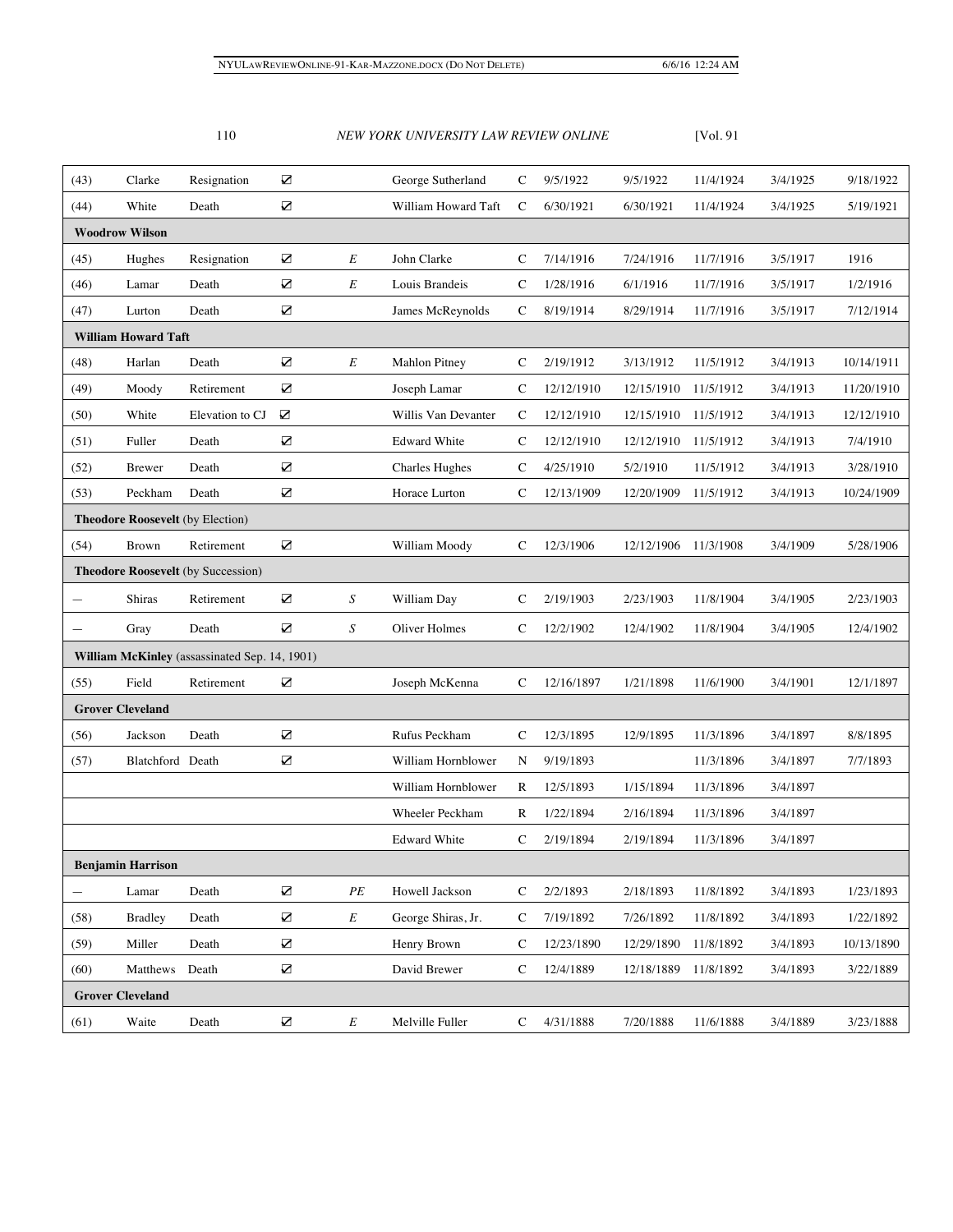| (62)                     | Woods                                 | Death                                         | ☑                       |    | Lucius Lamar            | $\mathsf{C}$ | 12/6/1887            | 1/16/1888  | 11/6/1888 | 3/4/1889 | 5/14/1887  |
|--------------------------|---------------------------------------|-----------------------------------------------|-------------------------|----|-------------------------|--------------|----------------------|------------|-----------|----------|------------|
|                          | <b>Chester Arthur</b> (by Succession) |                                               |                         |    |                         |              |                      |            |           |          |            |
| $\qquad \qquad -$        | Hunt                                  | Retirement                                    | ☑                       | S  | Roscoe Conkling         | D            | 2/24/1882            | 3/2/1882   | 11/4/1884 | 3/4/1885 | 1882       |
|                          |                                       |                                               |                         |    | Samuel Blatchford       | $\mathsf{C}$ | 3/13/1882            | 3/22/1882  | 11/4/1884 | 3/4/1885 |            |
|                          | Clifford                              | Death                                         | N                       | S  | Horace Gray             | $\mathsf{C}$ | 12/19/1881           | 12/20/1881 | 11/4/1884 | 3/4/1885 | 7/25/1881  |
|                          |                                       | James Garfield (assassinated Sep. 19, 1881)   |                         |    |                         |              |                      |            |           |          |            |
| (63)                     | Swayne                                | Retirement                                    | $\overline{\mathbf{z}}$ |    | <b>Stanley Matthews</b> | $\mathsf{C}$ | 3/14/1881            | 5/12/1881  | 11/4/1884 | 3/4/1885 | 1/24/1881  |
|                          | <b>Rutherford Hayes</b>               |                                               |                         |    |                         |              |                      |            |           |          |            |
|                          | Swayne                                | Retirement                                    | $\Box$                  | PE | <b>Stanley Matthews</b> | N            | 1/26/1881            |            | 11/2/1880 | 3/4/1881 | 1/24/1881  |
| $\overline{\phantom{0}}$ | Strong                                | Retirement                                    | ☑                       | PE | William Woods           | $\mathsf{C}$ | 12/15/1880           | 12/21/1880 | 11/2/1880 | 3/4/1881 | 12/14/1880 |
| (64)                     | Davis                                 | Resignation                                   | $\boldsymbol{\nabla}$   |    | John Harlan             | $\mathsf{C}$ | 10/16/1877           | 11/29/1877 | 11/2/1880 | 3/4/1881 | 1876       |
| <b>Ulysses Grant</b>     |                                       |                                               |                         |    |                         |              |                      |            |           |          |            |
| (65)                     | Chase                                 | Death                                         | ☑                       |    | George Williams         | W            | 12/1/1873            | 1/8/1874   | 11/7/1876 | 3/5/1877 | 5/7/1873   |
|                          |                                       |                                               |                         |    | Caleb Cushing           | W            | 1/9/1874             | 1/13/1874  | 11/7/1876 | 3/5/1877 |            |
|                          |                                       |                                               |                         |    | Morrison Waite          | C            | 1/19/1874            | 1/21/1874  | 11/7/1876 | 3/5/1877 |            |
| (66)                     | Nelson                                | Retirement                                    | ☑                       | PR | Ward Hunt               | $\mathsf{C}$ | 12/3/1872            | 12/11/1872 | 11/5/1872 | 3/4/1873 | 11/28/1872 |
| (67)                     | Grier                                 | Retirement                                    | ☑                       |    | <b>Edwin Stanton</b>    |              | $C^{202}$ 12/20/1869 | 12/20/1869 | 11/5/1872 | 3/4/1873 | 1/31/1870  |
|                          |                                       |                                               | N                       |    | William Strong          | $\mathsf{C}$ | 2/7/1870             | 2/18/1870  | 11/5/1872 | 3/4/1873 |            |
| (68)                     | (new seat)                            |                                               | $\boldsymbol{\nabla}$   |    | <b>Ebenezer Hoar</b>    | $\mathbb{R}$ | 12/14/1869           | 2/3/1870   | 11/5/1872 | 3/4/1873 |            |
|                          |                                       |                                               |                         |    | Joseph Bradley          | $\mathsf{C}$ | 2/7/1870             | 3/21/1870  | 11/5/1872 | 3/4/1873 |            |
|                          |                                       | <b>Andrew Johnson</b> (by Succession)         |                         |    |                         |              |                      |            |           |          |            |
|                          | Catron                                | Death                                         |                         | S  | <b>Henry Stanbery</b>   | N            | 4/16/1866            |            | 11/3/1868 | 3/4/1869 | 5/30/1865  |
|                          |                                       | Abraham Lincoln (assassinated April 15, 1865) |                         |    |                         |              |                      |            |           |          |            |
| (69)                     | Taney                                 | Death                                         | $\boldsymbol{\nabla}$   | PR | Salmon Chase            | $\mathsf{C}$ | 12/6/1864            | 12/6/1864  | 11/8/1864 | 3/4/1865 | 10/12/1864 |
| (70)                     | (new seat)                            |                                               | $\boldsymbol{\nabla}$   |    | Stephen Field           | $\mathsf{C}$ | 3/6/1863             | 3/10/1863  | 11/8/1864 | 3/4/1865 |            |
| (71)                     | Campbell                              | Resignation                                   | ☑                       |    | David Davis             | $\mathsf{C}$ | 12/1/1862            | 12/8/1862  | 11/8/1864 | 3/4/1865 | 4/30/1861  |
| (72)                     | McLean                                | Death                                         | $\boldsymbol{\nabla}$   |    | Noah Swayne             | $\mathsf{C}$ | 1/21/1862            | 1/24/1862  | 11/8/1864 | 3/4/1865 | 4/4/1861   |
| (73)                     | Daniel                                | Death                                         | $\overline{\mathbf{z}}$ |    | Samuel Miller           | $\mathsf{C}$ | 6/16/1862            | 7/16/1862  | 11/8/1864 | 3/4/1865 | 5/31/1860  |
|                          | <b>James Buchanan</b>                 |                                               |                         |    |                         |              |                      |            |           |          |            |

202 Although Edward Stanton was confirmed, he died before taking office. Hence, President Ulysses S. Grant subsequently nominated William Strong to that seat.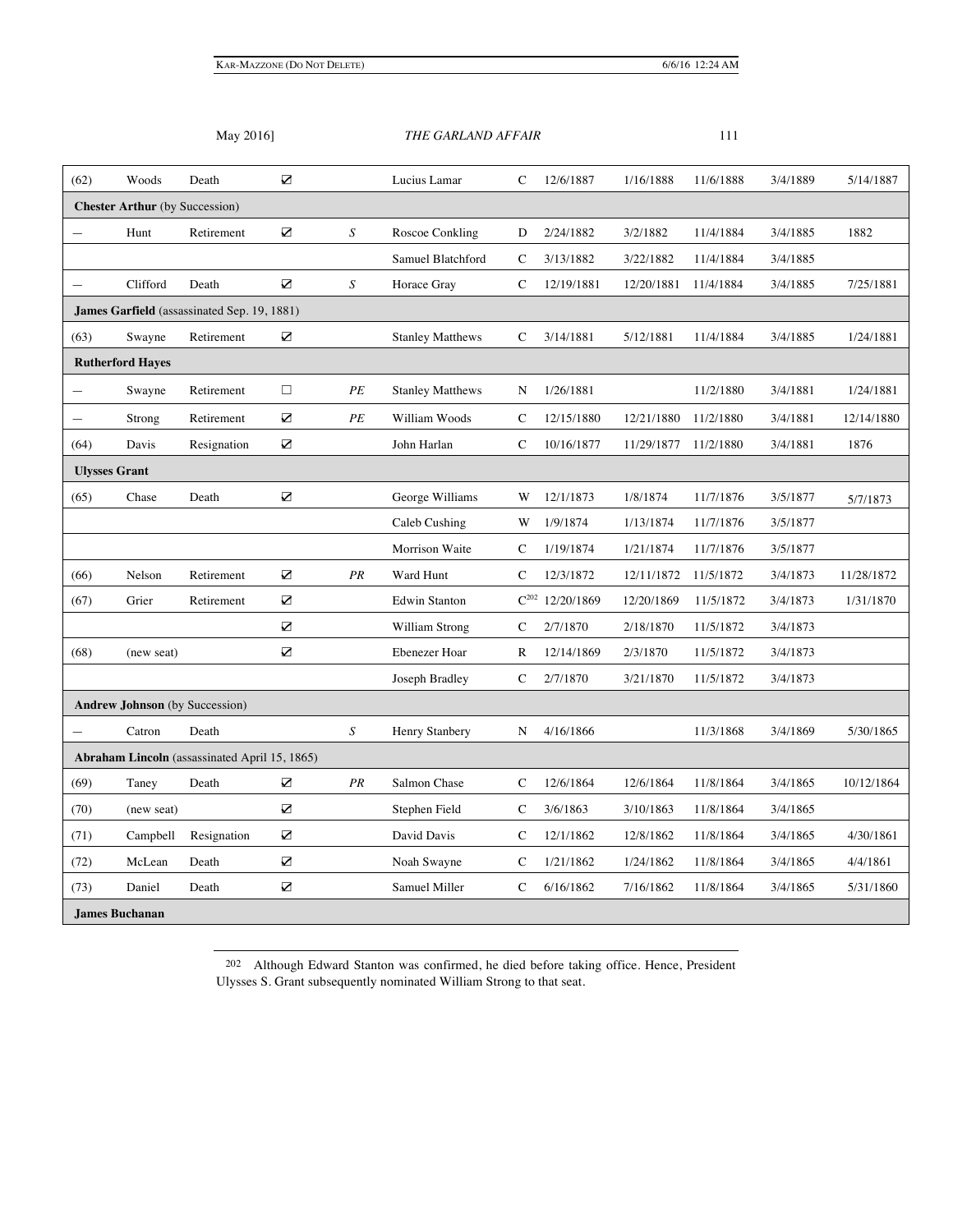|                   | Daniel                            | Death       | $\Box$                | $\cal PE$        | Jeremiah Black         | R            | 2/5/1861   | 2/21/1861  | 11/6/1860  | 3/4/1861 | 5/31/1860  |
|-------------------|-----------------------------------|-------------|-----------------------|------------------|------------------------|--------------|------------|------------|------------|----------|------------|
| (74)              | Curtis                            | Resignation | $\sum_{i=1}^{n}$      |                  | Nathan Clifford        | C            | 12/9/1857  | 1/12/1858  | 11/6/1860  | 3/4/1861 | 9/15/1874  |
|                   | <b>Franklin Pierce</b>            |             |                       |                  |                        |              |            |            |            |          |            |
| (75)              | McKinley                          | Death       | $\boldsymbol{\nabla}$ |                  | John Campbell          | C            | 3/21/1853  | 3/22/1853  | 11/4/1856  | 3/4/1857 | 7/19/1852  |
|                   | Millard Fillmore (by Succession)  |             |                       |                  |                        |              |            |            |            |          |            |
| $\qquad \qquad -$ | McKinley Death                    |             | $\Box$                | S                | <b>Edward Bradford</b> | N            | 8/16/1852  |            | 11/2/1852  | 3/4/1853 | 7/19/1852  |
|                   |                                   |             |                       | PE; S            | George Badger          | W            | 1/3/1853   | 2/14/1853  | 11/2/1852  | 3/4/1853 |            |
|                   |                                   |             |                       | PE; S            | William Micou          | N            | 2/14/1853  |            | 11/2/1852  | 3/4/1853 |            |
|                   | Woodbury Death                    |             | $\boldsymbol{\nabla}$ | ${\cal S}$       | Benjamin Curtis        | $\mathsf{C}$ | 12/11/1851 | 12/20/1851 | 11/2/1852  | 3/4/1853 | 9/4/1851   |
| <b>James Polk</b> |                                   |             |                       |                  |                        |              |            |            |            |          |            |
| (76)              | Story                             | Death       | $\boldsymbol{\nabla}$ |                  | Levi Woodbury          | C            | 12/23/1845 | 1/31/1846  | 11/7/1848  | 3/5/1849 | 9/10/1845  |
| (77)              | Baldwin                           | Death       | $\sum_{i=1}^{n}$      |                  | George Woodward        | R            | 12/23/1845 | 1/22/1846  | 11/7/1848  | 3/5/1849 | 4/21/1844  |
|                   |                                   |             |                       |                  | Robert Grier           | C            | 8/3/1846   | 8/4/1846   | 11/7/1848  | 3/5/1849 |            |
|                   | <b>John Tyler</b> (by Succession) |             |                       |                  |                        |              |            |            |            |          |            |
|                   | Baldwin                           | Death       | $\Box$                | S; E             | <b>Edward King</b>     | P            | 6/5/1844   | 6/15/1844  | 11/1/1844  | 3/4/1845 | 4/21/1844  |
|                   |                                   |             |                       | PE; S            | <b>Edward King</b>     | W            | 12/4/1844  | 2/7/1845   | 11/1/1844  | 3/4/1845 |            |
|                   |                                   |             |                       | PE; S            | John Read              | N            | 2/7/1845   |            | 11/1/1844  | 3/4/1845 |            |
| $\qquad \qquad -$ | Thompson Death                    |             | $\boldsymbol{\Sigma}$ | S                | John Spencer           | R            | 1/9/1844   | 1/31/1844  | 11/1/1844  | 3/4/1845 | 12/18/1843 |
|                   |                                   |             |                       | $\boldsymbol{S}$ | Reuben Walworth        | W            | 3/13/1844  | 6/17/1844  | 11/1/1844  | 3/4/1845 |            |
|                   |                                   |             |                       | $\boldsymbol{S}$ | John Spencer           | W            | 6/17/1844  | 6/17/1844  | 11/1/1844  | 3/4/1845 |            |
|                   |                                   |             |                       | S                | Reuben Walworth        | N            | 6/17/1844  | 6/17/1844  | 11/1/1844  | 3/4/1845 |            |
|                   |                                   |             |                       | PE; S            | Reuben Walworth        | W            | 12/4/1844  | 2/4/1845   | 11/1/1844  | 3/4/1845 |            |
|                   |                                   |             |                       | PE; S            | Samuel Nelson          | $\mathsf{C}$ | 2/4/1845   | 2/14/1845  | 11/1/1844  | 3/4/1845 |            |
|                   | <b>Martin Van Buren</b>           |             |                       |                  |                        |              |            |            |            |          |            |
| (78)              | Barbour                           | Death       | $\boldsymbol{\nabla}$ |                  | Peter Daniel           | $\mathsf{C}$ | 2/26/1841  | 3/2/1841   | 11/1/1844  | 3/4/1845 | 2/25/1841  |
| (79)              | (new seat)                        |             | N                     |                  | John McKinley          | C            | 9/18/1837  | 9/25/1837  | 10/30/1840 | 3/4/1841 |            |
|                   | <b>Andrew Jackson</b>             |             |                       |                  |                        |              |            |            |            |          |            |
|                   | (new seat)                        |             | $\boldsymbol{\Sigma}$ | PE               | William Smith          | D            | 3/3/1837   | 3/8/1837   | 11/4/1836  | 3/4/1837 |            |
|                   | (new seat)                        |             | $\boldsymbol{\nabla}$ | $\cal{P}E$       | John Catron            | ${\bf C}$    | 3/3/1837   | 3/8/1837   | 11/4/1836  | 3/4/1837 |            |
| (80)              | Marshall                          | Death       | $\boldsymbol{\Sigma}$ |                  | Roger Taney            | ${\bf C}$    | 12/28/1835 | 3/15/1836  | 11/4/1836  | 3/4/1837 | 7/6/1835   |
| (81)              | Duvall                            | Resignation | $\boldsymbol{\nabla}$ |                  | Roger Taney            | P            | 1/15/1835  | 3/3/1835   | 11/4/1836  | 3/4/1837 | 1/14/1835  |
|                   |                                   |             |                       |                  | Philip Barbour         | ${\bf C}$    | 12/28/1835 | 3/15/1836  | 11/4/1836  | 3/4/1837 |            |
|                   |                                   |             |                       |                  |                        |              |            |            |            |          |            |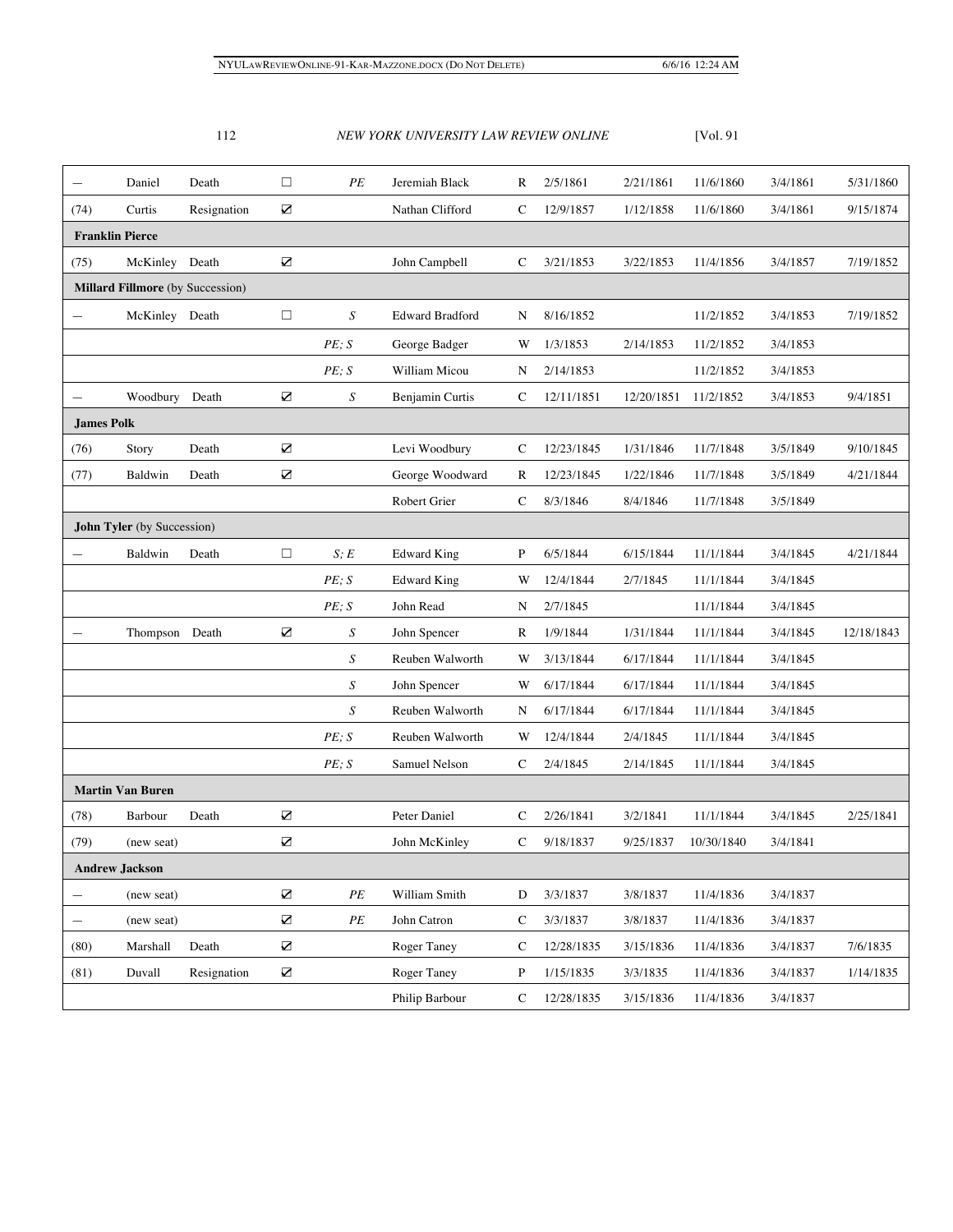| (82)              | Johnson                  | Death                 | ☑                       |          | James Wayne                | C             | 1/6/1835   | 1/9/1835   | 11/4/1836  | 3/4/1837 | 8/4/1834   |
|-------------------|--------------------------|-----------------------|-------------------------|----------|----------------------------|---------------|------------|------------|------------|----------|------------|
| (83)              | Washington Death         |                       | $\overline{\mathbf{z}}$ |          | Henry Baldwin              | C             | 1/4/1830   | 1/6/1830   | 11/2/1832  | 3/4/1833 | 11/26/1829 |
| (84)              | Trimble                  | Death                 | $\boldsymbol{\nabla}$   |          | John McLean                | ${\bf C}$     | 3/6/1829   | 3/7/1829   | 11/2/1832  | 3/4/1833 | 8/25/1828  |
|                   | <b>John Quincy Adams</b> |                       |                         |          |                            |               |            |            |            |          |            |
| $\qquad \qquad -$ | Trimble                  | Death                 | □                       | РE       | John Crittenden            | P             | 12/18/1828 | 2/12/1829  | 10/31/1828 | 3/4/1829 | 8/25/1828  |
| (85)              | Todd                     | Death                 | $\boldsymbol{\nabla}$   |          | Robert Trimble             | C             | 4/11/1826  | 5/9/1826   | 10/31/1828 | 3/4/1829 | 2/7/1826   |
|                   | <b>James Monroe</b>      |                       |                         |          |                            |               |            |            |            |          |            |
| (86)              | Livingston Death         |                       | $\boldsymbol{\nabla}$   |          | Smith Thompson             | C             | 12/5/1823  | 12/9/1823  | 10/29/1824 | 3/4/1825 | 3/18/1823  |
|                   | <b>James Madison</b>     |                       |                         |          |                            |               |            |            |            |          |            |
| (87)              | Chase                    | Death                 | $\boldsymbol{\nabla}$   |          | Gabriel Duvall             | C             | 11/15/1811 | 11/18/1811 | 10/30/1812 | 3/4/1813 | 6/19/1811  |
| (88)              | Cushing                  | Death                 | $\boldsymbol{\nabla}$   |          | Levi Lincoln               | D             | 1/2/1811   | 1/3/1811   | 10/30/1812 | 3/4/1813 | 9/13/1810  |
|                   |                          |                       |                         |          | Alexander Wolcott          | R             | 2/4/1811   | 2/13/1811  | 10/30/1812 | 3/4/1813 |            |
|                   |                          |                       |                         |          | John Quincy Adams          | D             | 2/21/1811  | 2/22/1811  | 10/30/1812 | 3/4/1813 |            |
|                   |                          |                       |                         |          | Joseph Story               | C             | 11/15/1811 | 11/18/1811 | 10/30/1812 | 3/4/1813 |            |
|                   | <b>Thomas Jefferson</b>  |                       |                         |          |                            |               |            |            |            |          |            |
| (89)              | (newseat)                |                       | ☑                       |          | <b>Thomas Todd</b>         | C             | 2/28/1807  | 3/2/1807   | 11/4/1808  | 3/4/1809 |            |
| (90)              | Paterson                 | Death                 | $\boldsymbol{\nabla}$   |          | H. Brockholst Livingston C |               | 12/13/1806 | 12/17/1806 | 11/4/1808  | 3/4/1809 | 9/9/1806   |
| (91)              | Moore                    | Resignation           | $\boldsymbol{\nabla}$   | $\cal E$ | William Johnson            | C             | 3/22/1804  | 3/24/1804  | 11/2/1804  | 3/4/1805 | 1/26/1804  |
| <b>John Adams</b> |                          |                       |                         |          |                            |               |            |            |            |          |            |
|                   |                          | Ellsworth Resignation | ☑                       | РE       | John Jay                   | D             | 12/18/1800 | 12/19/1800 | 10/31/1800 | 3/4/1801 | 9/30/1800  |
|                   |                          |                       |                         | PE       | John Marshall              | C             | 1/20/1801  | 1/27/1801  | 10/31/1800 | 3/4/1801 |            |
| (92)              | Iredell                  | Death                 | $\boldsymbol{\nabla}$   |          | Alfred Moore               | C             | 12/4/1799  | 12/10/1799 | 10/31/1800 | 3/4/1801 | 10/20/1799 |
| (93)              | Wilson                   | Death                 | $\boldsymbol{\nabla}$   |          | Bushrod Washington         | C             | 12/19/1798 | 12/20/1798 | 10/31/1800 | 3/4/1801 | 8/21/1798  |
|                   | <b>George Washington</b> |                       |                         |          |                            |               |            |            |            |          |            |
| (94)              | Blair                    | Resignation           | ☑                       | E        | Samuel Chase               | C             | 1/26/1796  | 1/27/1796  | 11/4/1796  | 3/4/1797 | 1/27/1796  |
| (95)              | Jay                      | Resignation           | ☑                       |          | John Rutledge              | R             | 12/10/1795 | 12/15/1795 | 11/4/1796  | 3/4/1797 | 6/29/1795  |
|                   |                          |                       |                         | E        | William Cushing            | D             | 1/26/1796  | 1/27/1796  | 11/4/1796  | 3/4/1797 |            |
|                   |                          |                       |                         | $\cal E$ | Oliver Ellsworth           | C             | 3/3/1796   | 3/4/1796   | 11/4/1796  | 3/4/1797 |            |
| (96)              | Johnson                  | Resignation           | $\boldsymbol{\nabla}$   |          | William Paterson           | W             | 2/27/1793  | 2/28/1793  | 11/4/1796  | 3/4/1797 | 1/16/1793  |
|                   |                          |                       |                         |          | William Paterson           | $\mathcal{C}$ | 3/4/1793   | 3/4/1793   | 11/4/1796  | 3/4/1797 |            |
| (97)              | Rutledge                 | Resignation           | $\sum_{i=1}^{n}$        |          | Thomas Johnson             | C             | 11/1/1791  | 11/7/1791  | 11/2/1792  | 3/4/1793 | 1791       |
| (98)              | (new seat)               | Founding              | $\boldsymbol{\nabla}$   |          | John Blair                 | $\mathsf{C}$  | 9/24/1789  | 9/26/1789  | 11/2/1792  | 3/4/1793 |            |
| (99)              | (new seat)               | Founding              | $\boldsymbol{\nabla}$   |          | James Wilson               | $\mathbf C$   | 9/24/1789  | 9/26/1789  | 11/2/1792  | 3/4/1793 |            |